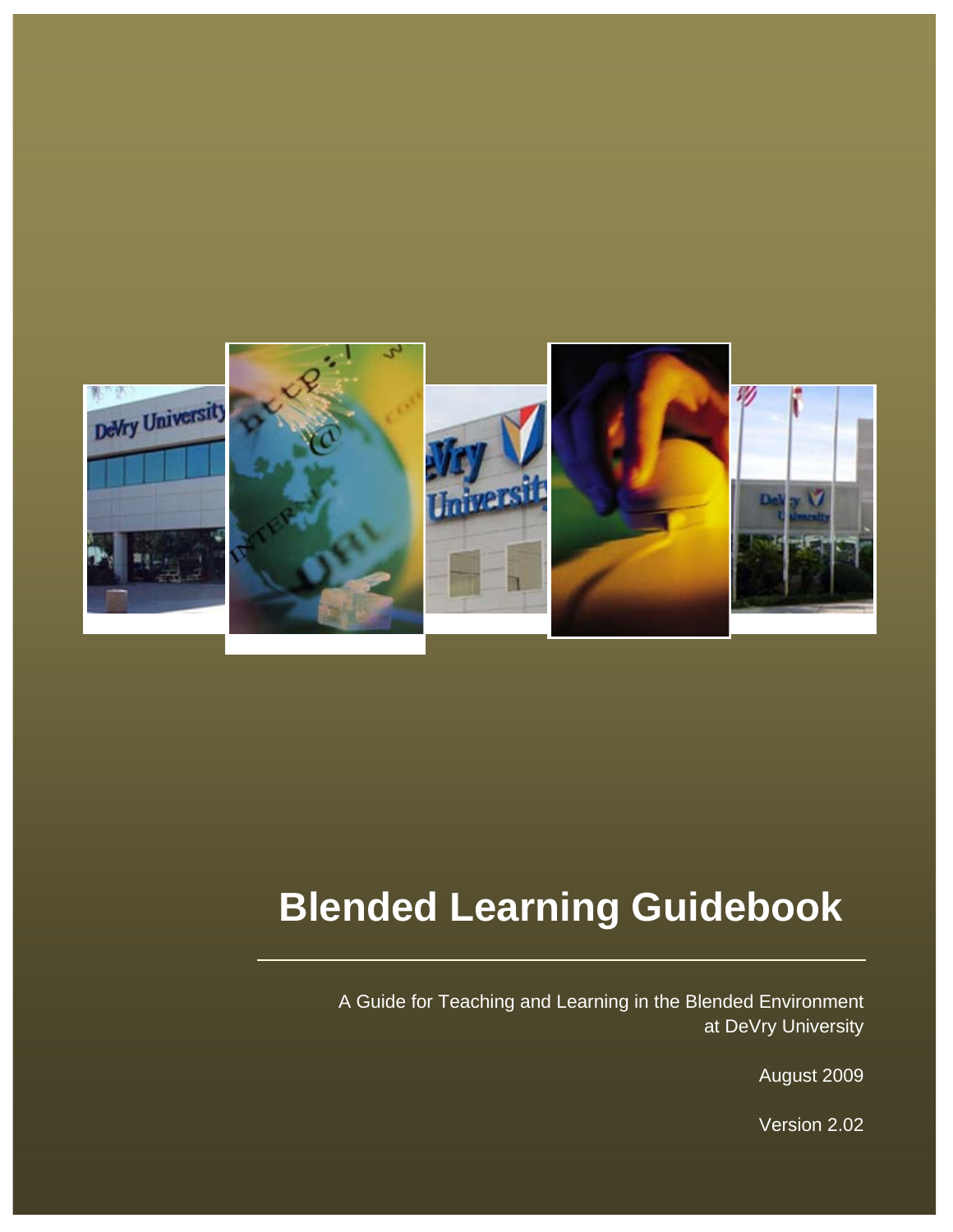

### **TABLE OF CONTENTS**

| A Practitioner Definition of Blended Learning for Undergraduate and Graduate Faculty  11 |  |
|------------------------------------------------------------------------------------------|--|
|                                                                                          |  |
|                                                                                          |  |
|                                                                                          |  |
|                                                                                          |  |
|                                                                                          |  |
|                                                                                          |  |
|                                                                                          |  |
|                                                                                          |  |
|                                                                                          |  |
|                                                                                          |  |



**Blended Learning Guidebook - Version 2.02** 

Page ii

08/12/09 Last updated: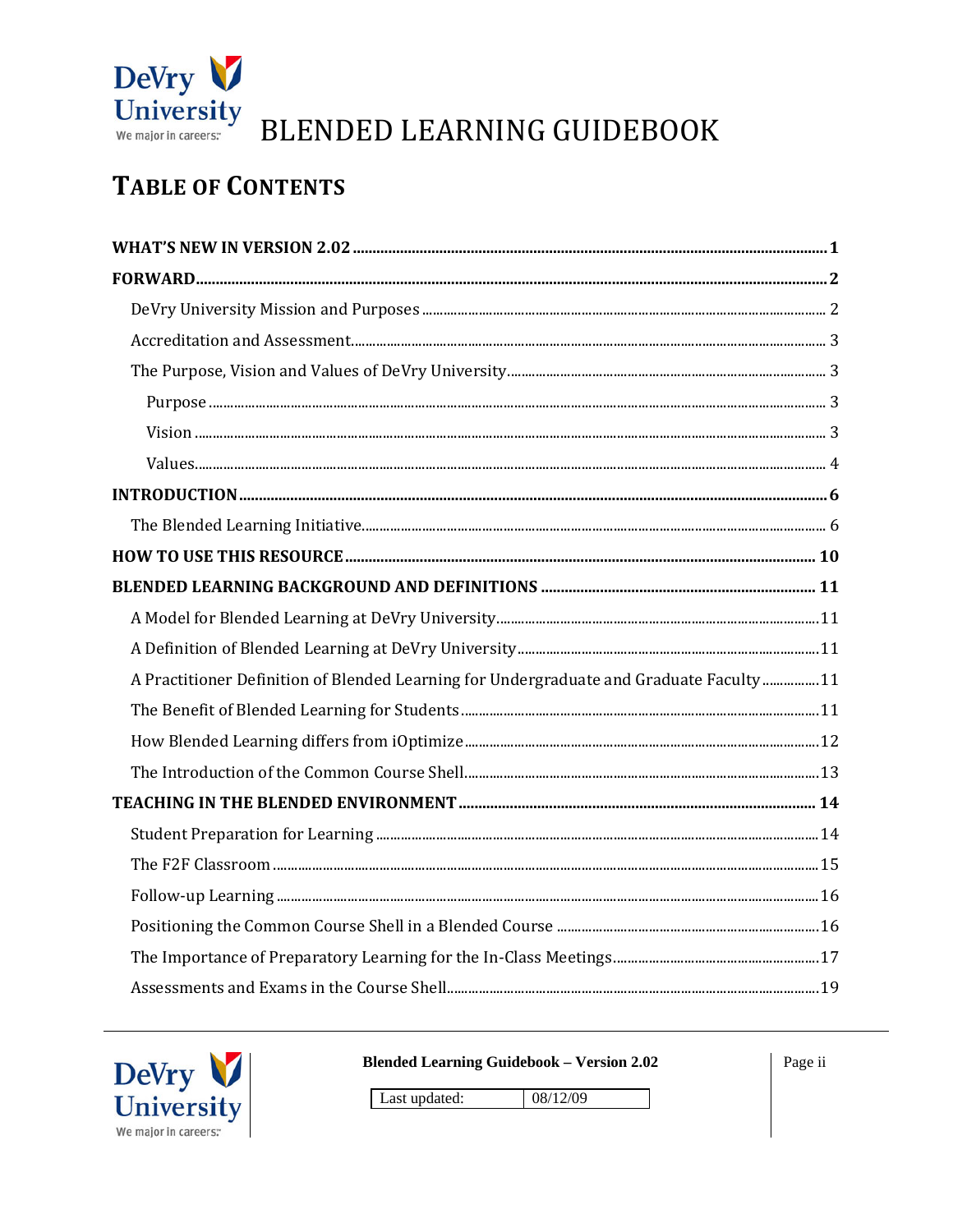

| INSTRUCTOR INDIVIDUALIZATION AND CUSTOMIZATION OF THE COURSE SHELL 20 |  |
|-----------------------------------------------------------------------|--|
|                                                                       |  |
|                                                                       |  |
|                                                                       |  |
|                                                                       |  |
|                                                                       |  |
|                                                                       |  |
|                                                                       |  |
|                                                                       |  |
|                                                                       |  |
|                                                                       |  |
|                                                                       |  |
|                                                                       |  |
|                                                                       |  |
|                                                                       |  |
|                                                                       |  |
|                                                                       |  |
|                                                                       |  |



**Blended Learning Guidebook - Version 2.02** 

08/12/09

Page iii

Last updated: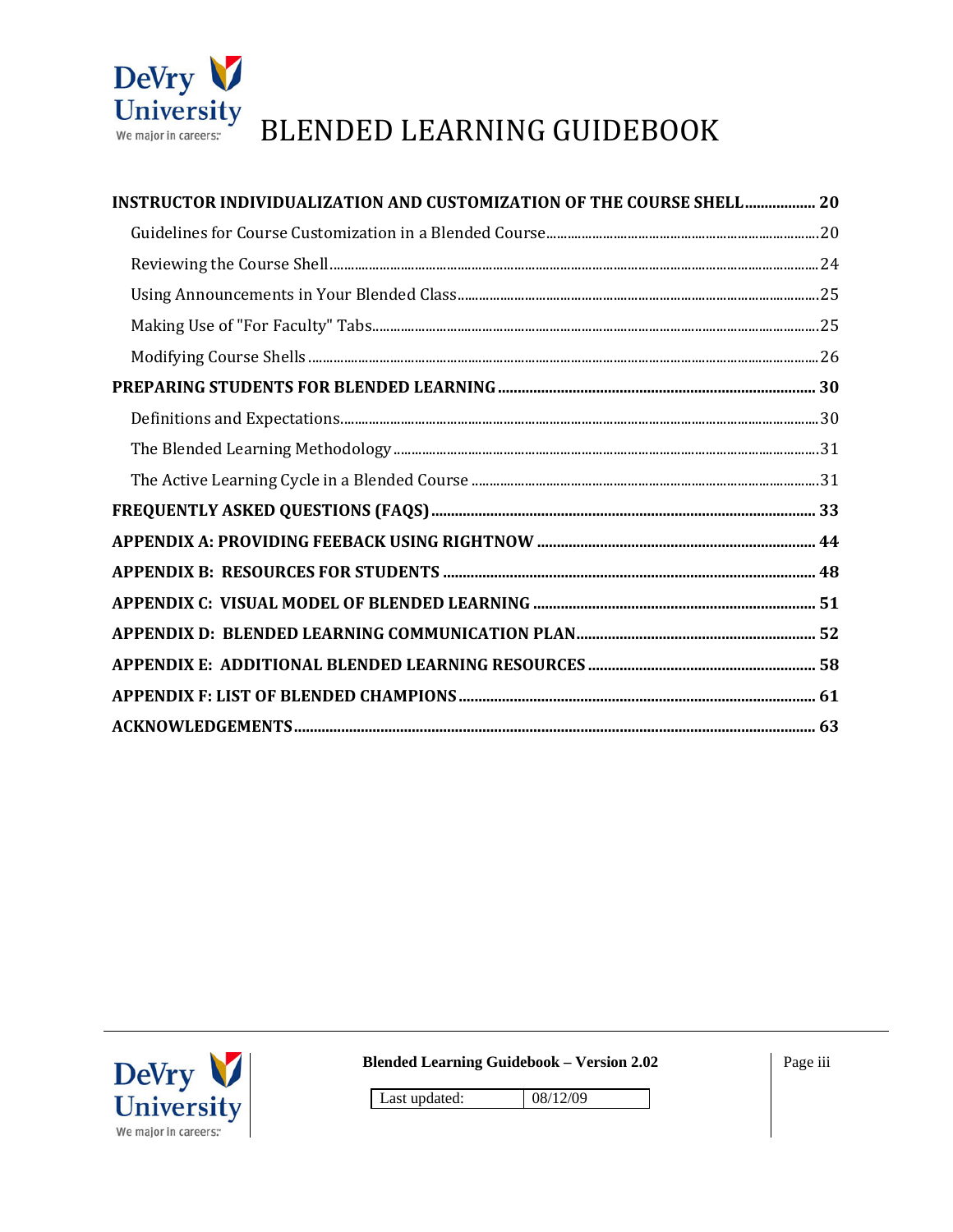

### WHAT'S NEW IN VERSION 2.02

- Forward includes the Mission, Purpose, Vision and Values of DeVry.
- Expanded Introduction, Background, Definitions, Qualities that Exemplify the Blended Instructional Model at DeVry University.
- Position of the Common Course Shell in a Blended Course
- Teaching in the Blended Environment: The Preparation, In Class, Follow‐Up Cycle
- Specific Guidelines for Instructor Individualization and Customization of the Course Shell, including ways in add in the in‐class activity component, and layering in additional course content as needed.
- Reorganized and expanded Q&A with guidelines specific for Blended delivery.
- Six appendices include additional sections and resources
	- … Watch for the Best Practice Section in Version 3.0!



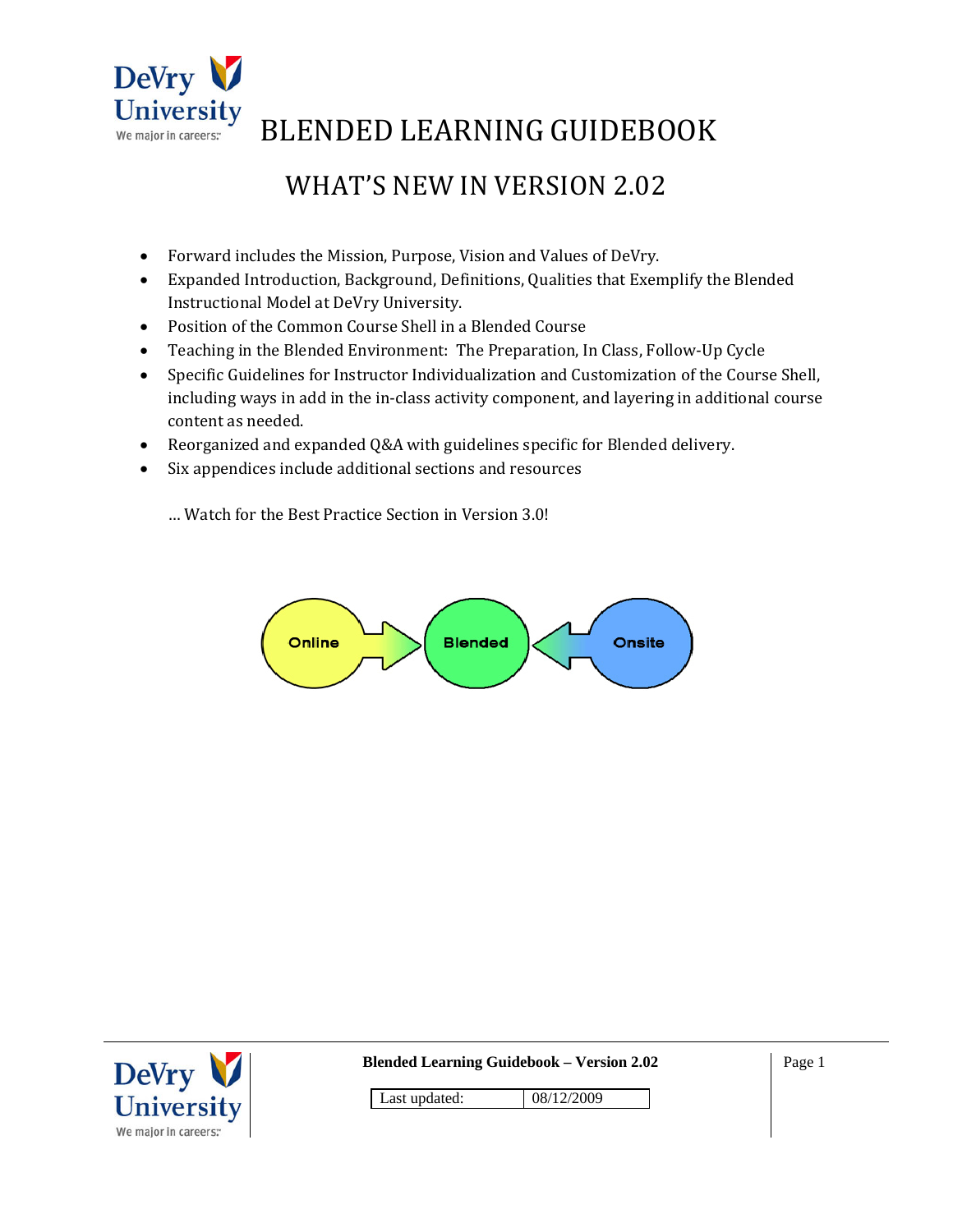

### FORWARD

#### DEVRY UNIVERSITY MISSION AND PURPOSES

The mission of DeVry University is to foster student learning through high-quality, career-oriented education integrating technology, science, business and management, and the arts. The university delivers practitioner‐oriented undergraduate and graduate programs onsite and online to meet the needs of a diverse and geographically dispersed student population. DeVry University seeks to consistently achieve the following purposes:

- o To offer applications‐oriented undergraduate education that includes a well‐ designed liberal arts and sciences component to broaden student learning and strengthen long‐term personal and career potential.
- o To offer practitioner‐oriented graduate education that focuses on the applied concepts and skills required for success in a global economy.
- o To provide market‐driven curricula developed, tested, and continually improved by faculty and administrators through regular outcomes assessment and external consultation with business leaders and other educators.
- o To continually examine the evolving needs of students and employers for career‐ oriented higher education programs as a basis for development of additional programs.
- o To promote teaching excellence through comprehensive faculty training and professional development opportunities.
- o To provide an interactive and collaborative educational environment that strengthens learning, provides credentialing opportunities, and contributes to lifelong educational and professional growth.
- o To provide student services that contribute to academic success, personal development, and career potential.
- o To serve student and employer needs by offering effective career entry and career development services.



**Blended Learning Guidebook – Version 2.02**  Last updated: 08/12/2009 Page 2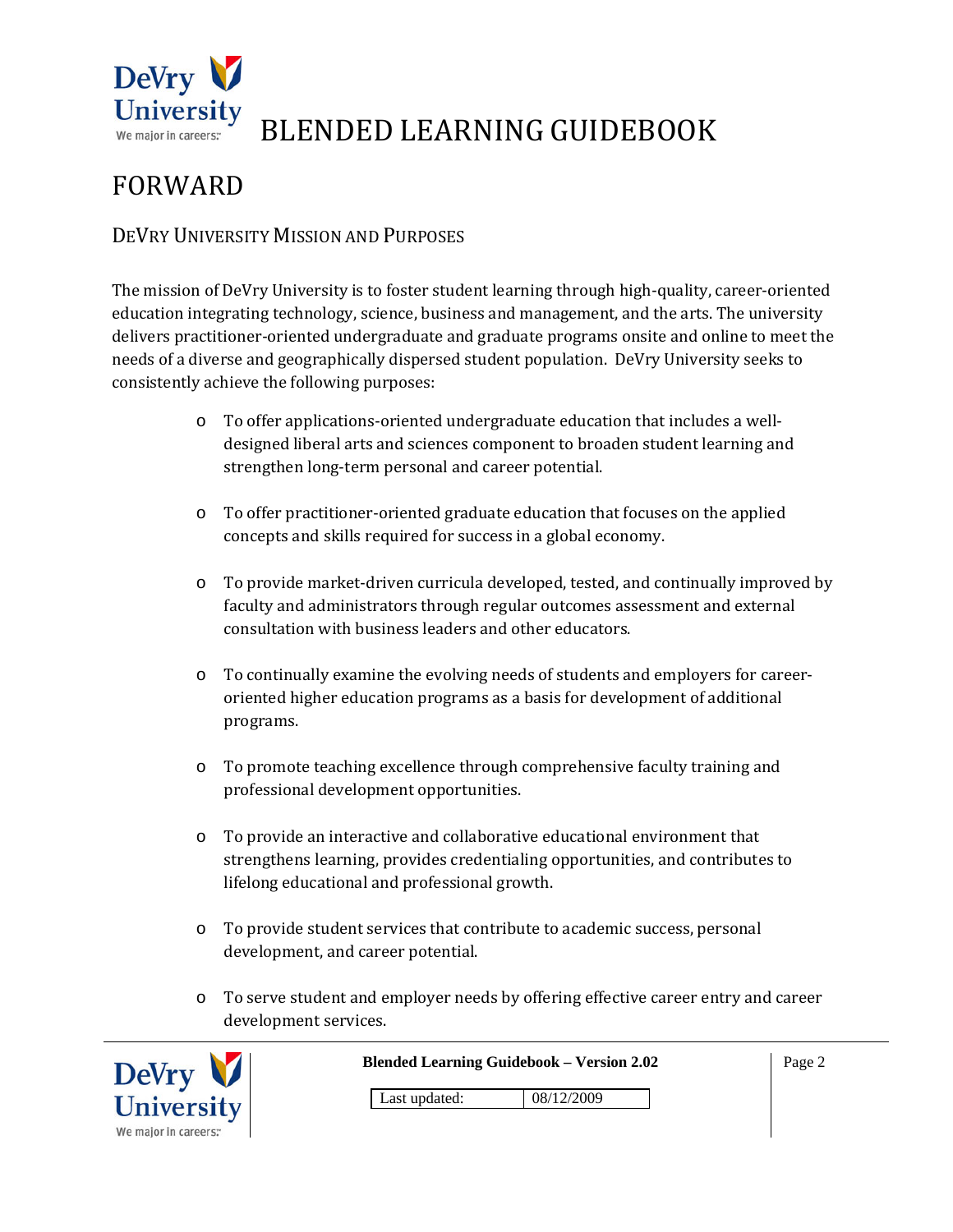

#### ACCREDITATION AND ASSESSMENT

DeVry University is accredited by The Higher Learning Commission of the North Central Association (NCA). As a leader in business and technology‐based higher education, DeVry University is committed to a process of continuous quality improvement at both the programmatic and classroom levels.

#### THE PURPOSE, VISION AND VALUES OF DEVRY UNIVERSITY

Education has become a prerequisite for meaningful careers. The technological advances that enhance our daily lives have also profoundly impacted nearly every employment field, making higher education –once a luxury –an essential step in a successful career path.

With this in mind, DeVry University provides career-oriented, technology-based education to high school graduates, working adults and industry professionals. DeVry University offers curricula in accounting, business, computers, electronics engineering technology, information technology, technical management, telecommunications management, network management, and health information systems. The liberal arts and sciences, technology and business are integrated into each program.

#### *PURPOSE*

Our purpose is to empower our students to achieve their educational and career goals.

#### *VISION*

DeVry will become the leading global provider of career‐oriented educational services. We will create value for society and all our stakeholders by offering: Superior, responsive educational programs, that are Supported by exceptional service to students, and Delivered with integrity and accountability



**Blended Learning Guidebook – Version 2.02** 

Page 3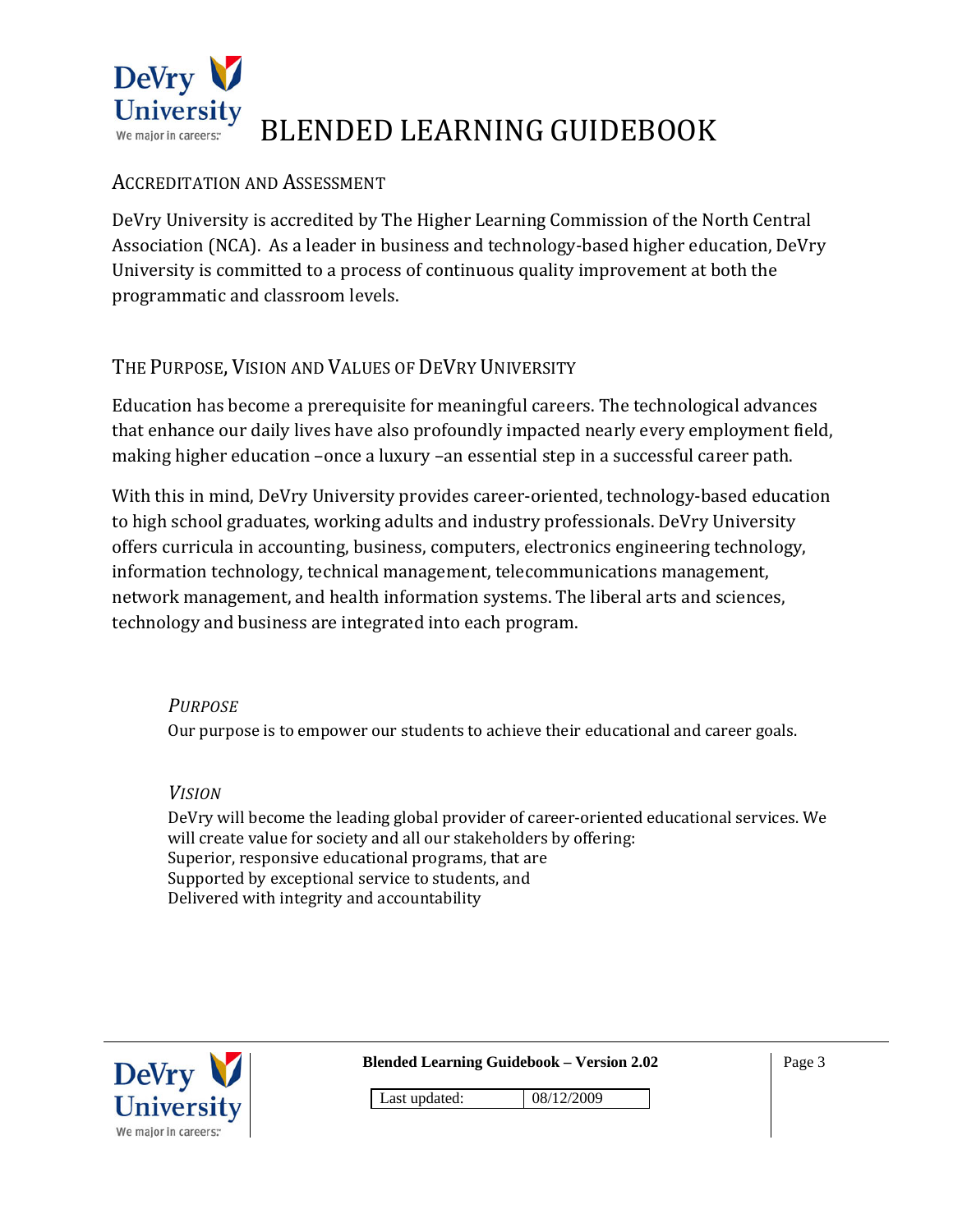

#### **VALUES**

In striving to accomplish our vision and meet the needs of our students, we share the following TEACH values and behaviors:

#### **Teamwork and communication**

Focus on team success over individual success Express new ideas and challenge the status quo Recognize that when issues arise, we work the issue, not the person Communicate with candor and openness

#### **Employee focus**

Treat every colleague with respect Ensure the right people are in the right roles Enable colleagues to achieve their full potential Maintain a culture that supports and thrives on diversity

#### **Accountability and integrity = ownership**

Hold ourselves accountable for student outcomes and for achieving results, with integrity, ethics, and sound judgment Own the results, even if we do not control every aspect of the process Act like a small business owner, speak up, and drive results Focus on how we can get the job done, not why we cannot

#### **Continuous improvement**

Embrace reality Make decisions based on data, not opinion Foster change and agility Take appropriate risks; not every initiative will work – if it does not, learn from it Strive for quality in everything we do

#### **Help our students achieve their goals**

Remember that students and their success is our top priority Focus on student outcomes: learning, satisfaction, retention, and career goals Provide outstanding service: treat all students as we would want to be treated



**Blended Learning Guidebook – Version 2.02** 

Page 4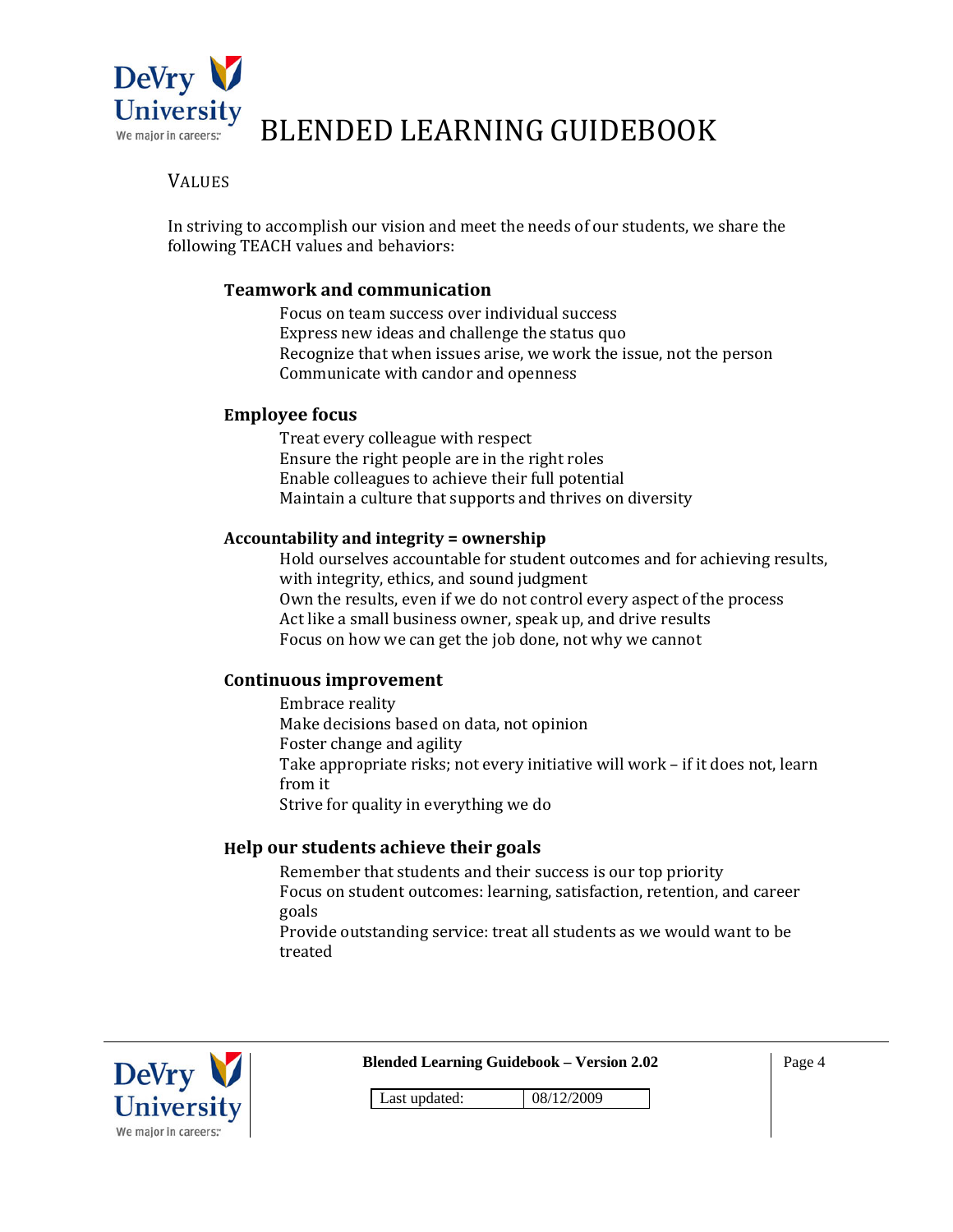

At the heart of the DeVry University community is the student body, and the faculty who are in the best possible position to understand student needs and their academic preparedness. Faculty members are on the "front-line" when it comes to the assessment of student learning.

The Blended Learning environment provides educators a unique opportunity to follow each student's development through a given course. Faculty members play a key role in providing and continually improving the quality of student learning, and thus, the faculty are critical in defining student needs and ways to improve instructional materials and delivery.



**Blended Learning Guidebook – Version 2.02**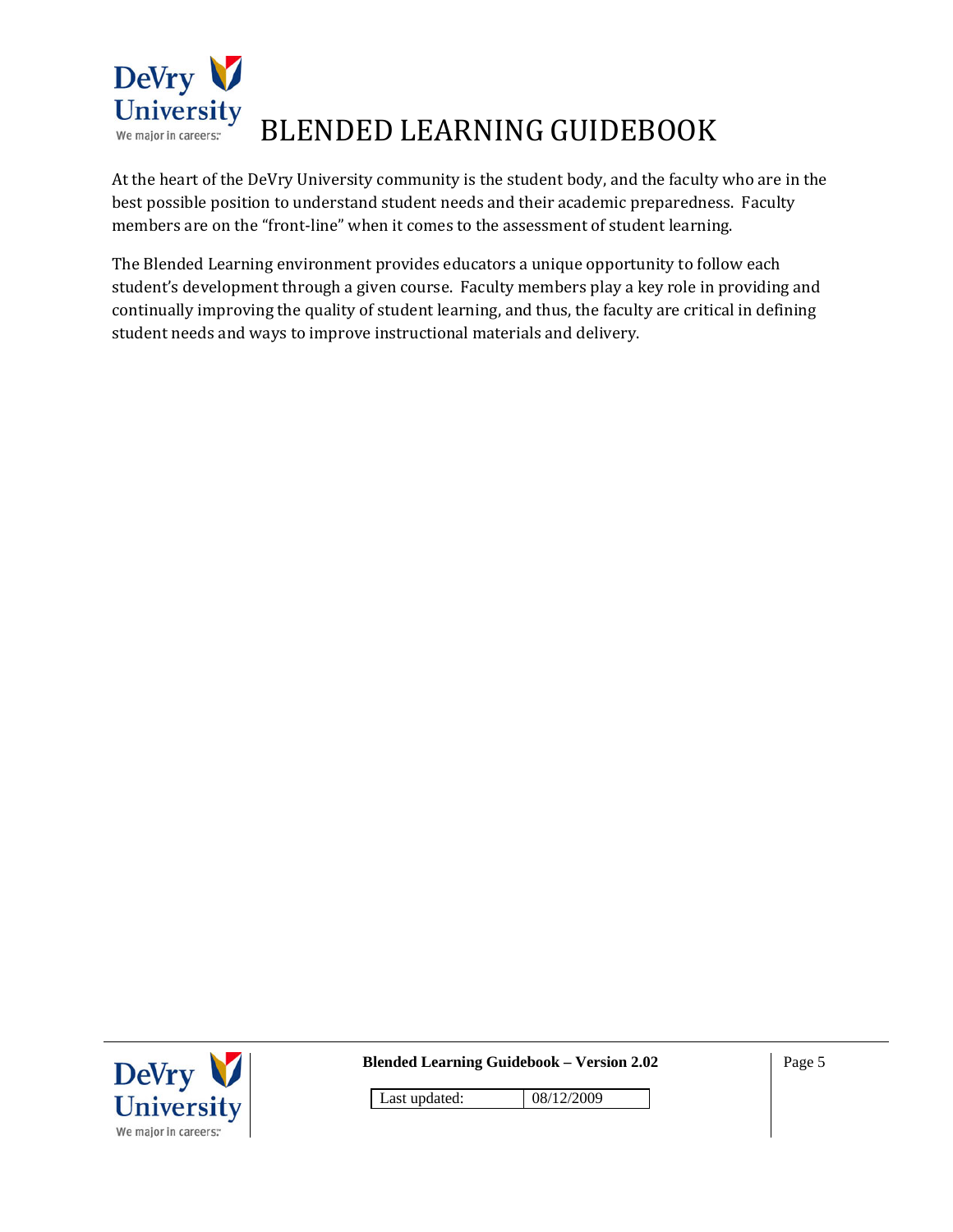

### INTRODUCTION

Blended Learning, the integration of online and onsite teaching and learning methods, materials, strategies, and capabilities, is rapidly growing throughout higher education. Because it has been newly adopted system wide at DeVry University, Blended Learning is an *emerging practice.* The documentation and sharing of best practices resulting from what we learn from the Blended Initiative is reflected in documents like this one, as well as training and support materials, ongoing faculty development activities and ongoing communication across the system.

What started as a collection of emails and bits of information is taking shape as the document you find here. We continue to learn more with each group of training participants, blended course shells, faculty feedback, and, of course, student outcomes.

#### THE BLENDED LEARNING INITIATIVE

The Blended Learning Initiative at DeVry has two components:

- To adopt system-wide a blended learning methodology as the preferred teaching style in all DeVry and Keller Blended and Onsite courses.
- To provide consistent course content across delivery modes (onsite, Blended, and online) through the use of a common course shell that contains shared digital content.

The common course shell will increase the sharing of best practices, so that all faculty can benefit from the discoveries of others. Individual faculty contributions to the continuous improvement process help foster a "community of inquiry for faculty development" (Garrison and Vaughan, Blended Learning in Higher Education, 2008).

A key challenge within the Blended Initiative is to find the optimal balance between the benefits of standardization (high quality digital content and shared best practices) and the power of individual creativity (individual faculty voice and freedom to innovate to foster student success). Clearly this is a dynamic tension, requiring ongoing discussion and adjustments as needed, and approaches may vary across content areas.

Since the pilot in January 2009, and the first version of the Blended Learning Guidebook we have learned from the progress we've made in implementing Blended Learning and Blended course shells across our university.

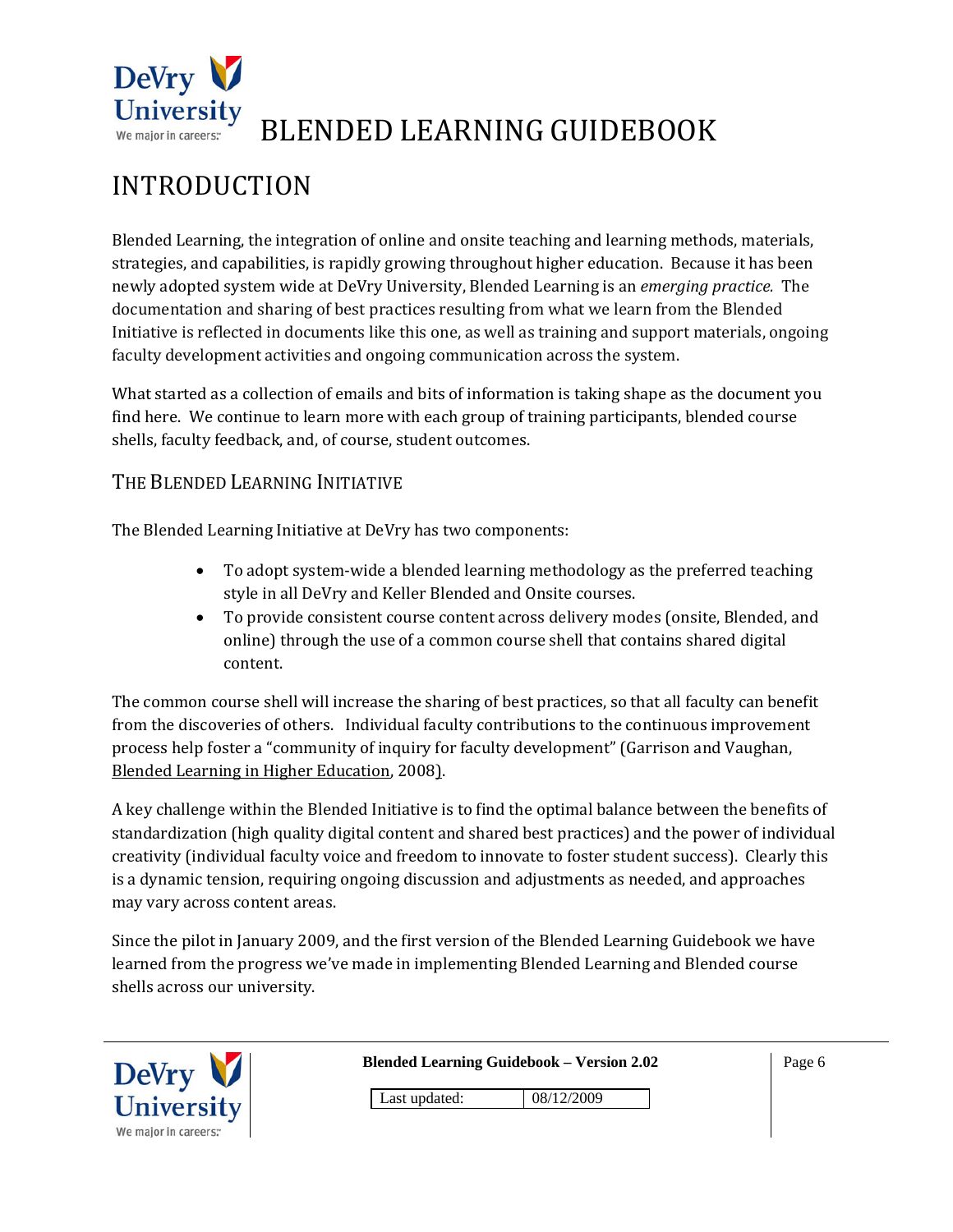

From faculty, we have learned that four (4) qualities mark the teaching practice of faculty members who have effectively adopted the Blended model in their teaching. These qualities represent DeVry's Blended Instructional approach:

#### **1. The faculty member demonstrates a Blended teaching approach.**

This means that we've seen faculty adapt their existing materials and approaches to match the new teaching context, and also show openness to adopting new materials and approaches to teaching subject matter.

Beyond understanding and planning to utilize the benefits of the online and face‐to‐face environments separately, a blended teaching practice purposefully integrates and makes explicit the connections between online and onsite environments for students as they prepare for class, engage in class, and follow up on the learning in class.

Within the blended model, which includes the use of the common shell, faculty have shown that it is quite possible to develop their own blended teaching practice, vision, and voice.

#### **2. The faculty member incorporates the essential functions of the eLearning Platform (eCollege) into their teaching plan. These include:**

#### **Active use of course communication tools available through the eLearning Platform (eCollege)**

Posting Announcements and sending email are "bread and butter" communication tools used by faculty to integrate the online and onsite portions of the blended teaching‐learning environment. Because of the intensive workload, students rely on this instructor‐provided information to help in the prioritizing and pacing of assignments in their classes.

#### **Active participation in the Discussion Area**

Active participation by faculty in the Discussion area is an essential part of teaching in an 8‐week, Blended context. Discussions are carefully planned for the week, and developed through opening the Discussion, responding to students as they prepare for class, following up class with higher‐level challenges, and finally summing up the week's online and in-class activity. This kind of planned activity throughout the week promotes ongoing teacher-student participation in the course shell. In this way, many faculty have discovered multiple ways to use the Discussion area to



**Blended Learning Guidebook – Version 2.02**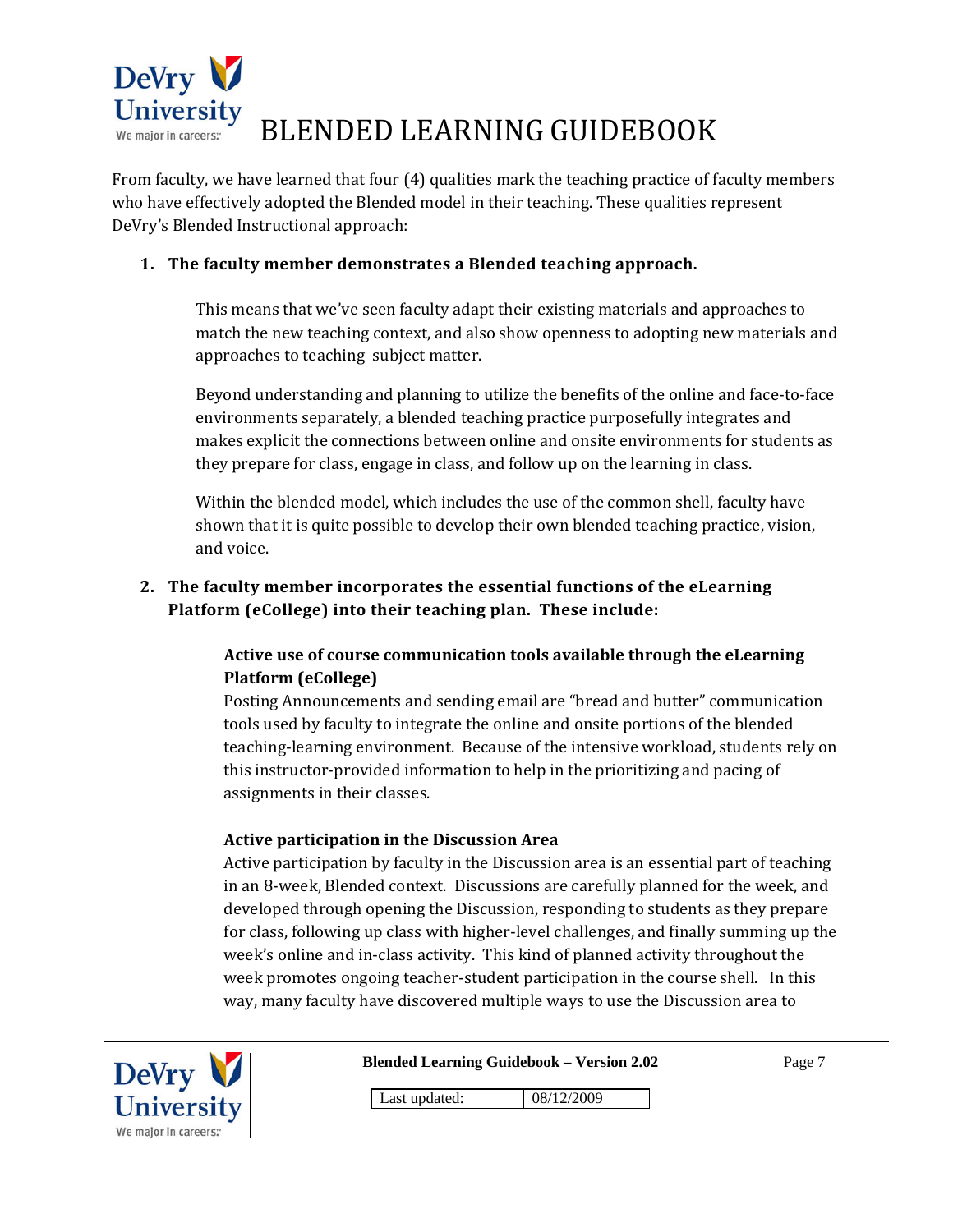

create real learning across all disciplines.

#### **Timely Personalized Feedback in the Gradebook**

Without timely meaningful feedback from their professors, students can't assess their performance and improve. In an 8‐week time‐frame, effective faculty members use the course shell to provide students with an up-to-date record of their performance. Providing not only numeric grades but also quality formative and summative comments on student work is an important aspect of successful blended teaching.

#### **3. The faculty member takes the role of an active participant in the continuous improvement of the shell, the course, and the program.**

This means taking shared ownership of the common shell, including its content and quality, sharing best practices, and collaborating with other faculty teaching the same course to continually explore new ways to enhance the students' experience in the course and their success in achieving the TCOs. The avenues for active participation in the continuous improvement process are 1) the RightNow system, and 2) conversations with deans, DAAs, Blended Champions, and other faculty teaching the same course.

#### **4. The faculty member understands the content, flow, and capabilities of the course shell.**

This means becoming intimately familiar with the course shell, including its content, structure, and planning for the flow within and between each week and each learning environment.

The integration of onsite and online learning reflects each individual faculty member's vision of how to provide the best of online and onsite learning environments to meet the needs of the students and accomplish the course and program objectives using the foundation provided by the common course shell.

The effect is to partner with the shell so that the online and onsite portions of the class are integrated for students. Based on the needs for either additional support or greater challenge in a particular class, faculty members can layer in additional course material that extend and support student learning. Guidelines for these additions are provided in this Guidebook.



|  |  | <b>Blended Learning Guidebook – Version 2.02</b> |  |  |
|--|--|--------------------------------------------------|--|--|
|--|--|--------------------------------------------------|--|--|

Page 8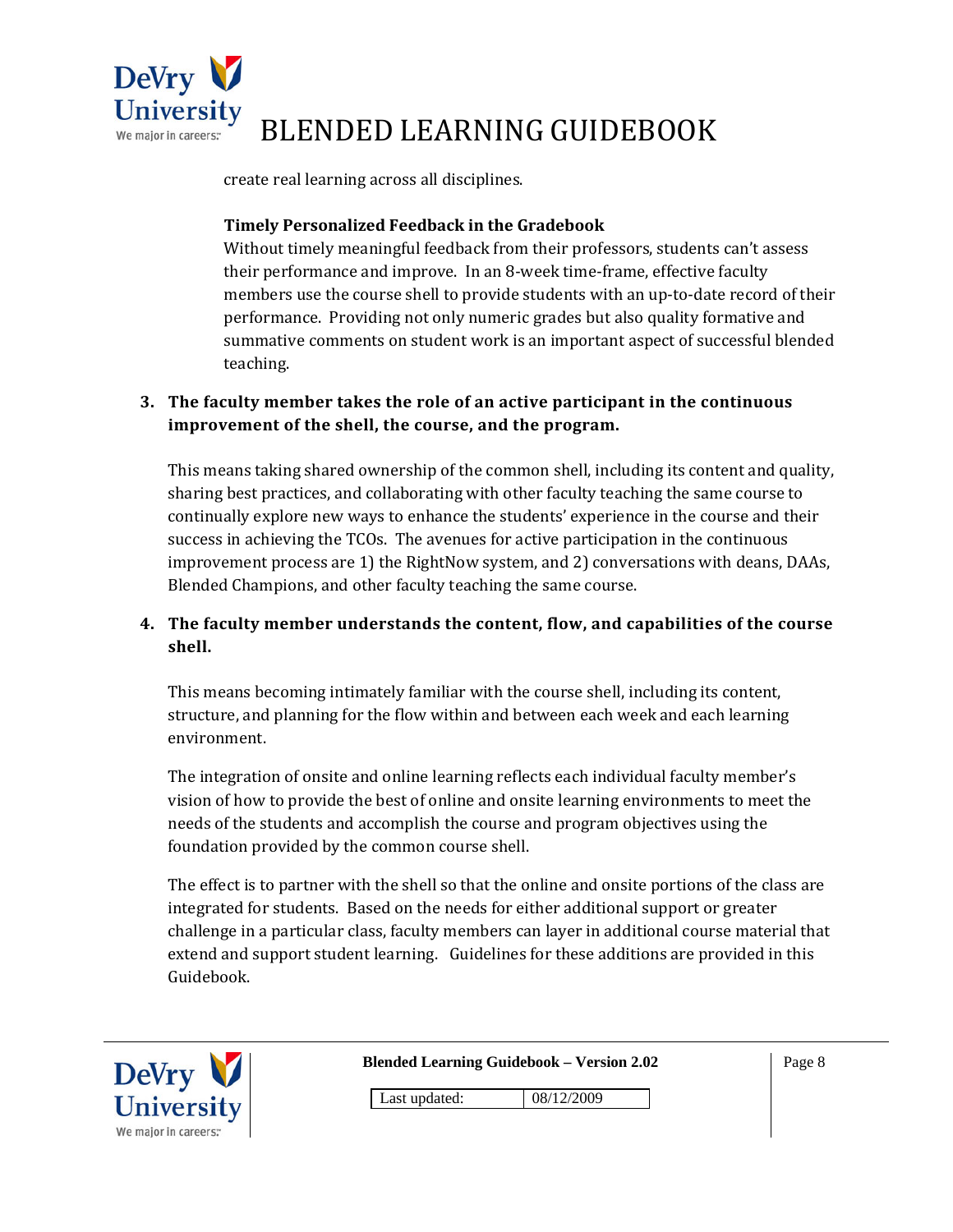

It's important to note that the process will take time as each faculty member re-thinks traditional in-class teaching methods and discovers the potential of the features included in the common course shell. Over time, all faculty members will be able to develop an instructional approach that reflects their unique voice and experience, while still accommodating the institutional need to utilize a common course shell.

As we continue to tap the creativity of our faculty members and engage in an energetic, continuous improvement process, the outcome will be a continuing commitment to teaching excellence, superior student support, supported by course shells that are tailored to best meet both our needs as faculty and those of our students.



**Blended Learning Guidebook – Version 2.02**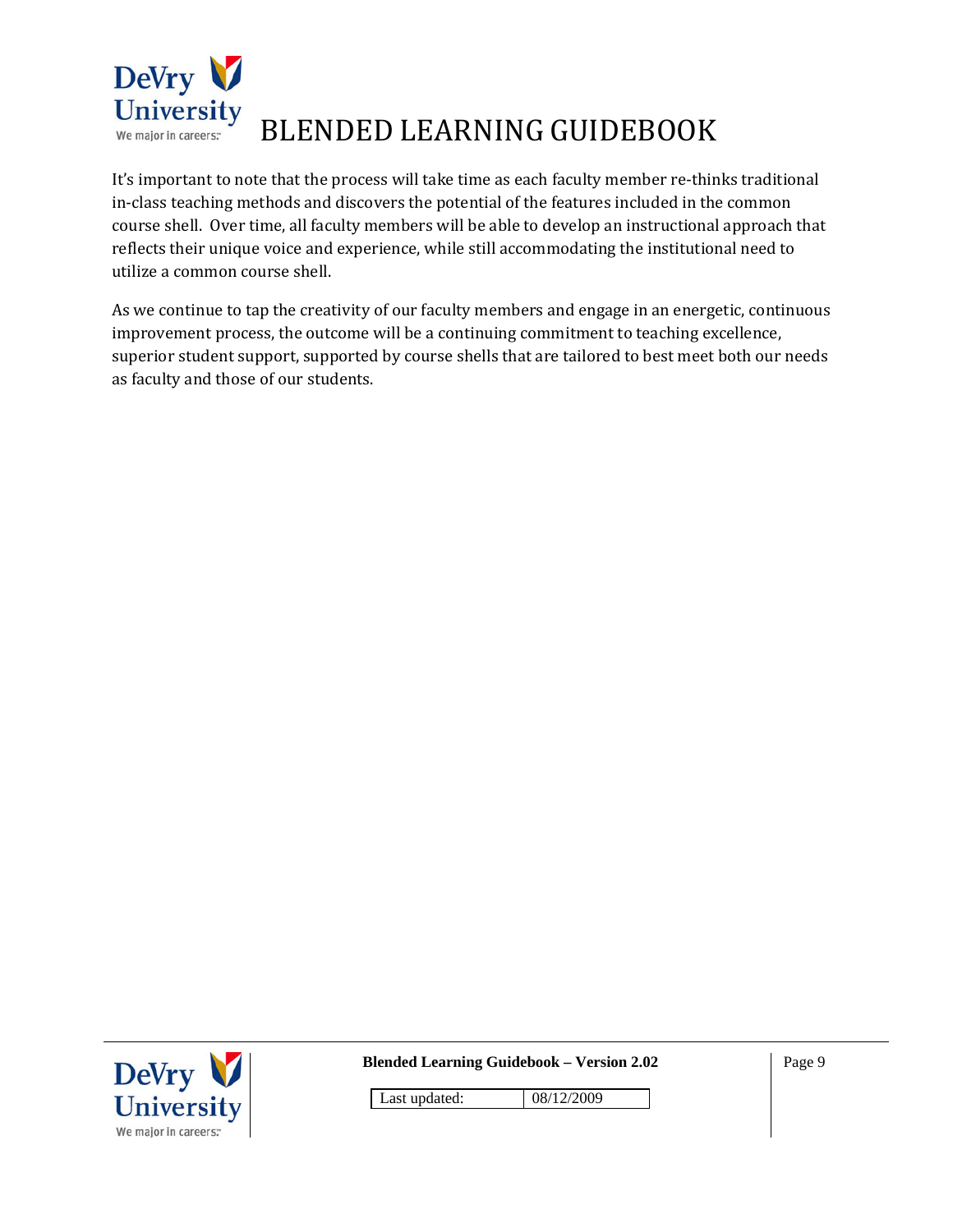

### HOW TO USE THIS RESOURCE

The Guidebook is designed to complement the Blended Teaching Excellence Certification Training that faculty members are offered prior to the first time they teach a DeVry/Keller Blended Course. As a Guidebook, it should be read as a collection of emerging and best practices for using the Blended model. Faculty new to and those continuing to adapt the Blended approach have a resource to support them as they strengthen their approaches to Blended teaching.

The Guidebook outlines a framework for teaching excellence in the Blended mode for DeVry and Keller courses. Since Blended Learning is a developing model, it will require ongoing dialogue and collaboration. The first part of this Guidebook provides an overview, definitions, and background on Blended Learning at DeVry, followed by a section featuring the most frequently asked faculty questions. These are presented in question and answer form.

The concluding sections contain additional resources for refining the Blended approach throughout the DeVry/Keller system. If you have questions or would like to request additional clarification about any of the material you find here, contact your local Blended Champion (See the list of Blended Champions at the end of this Guidebook).



**Blended Learning Guidebook – Version 2.02** 

Page 10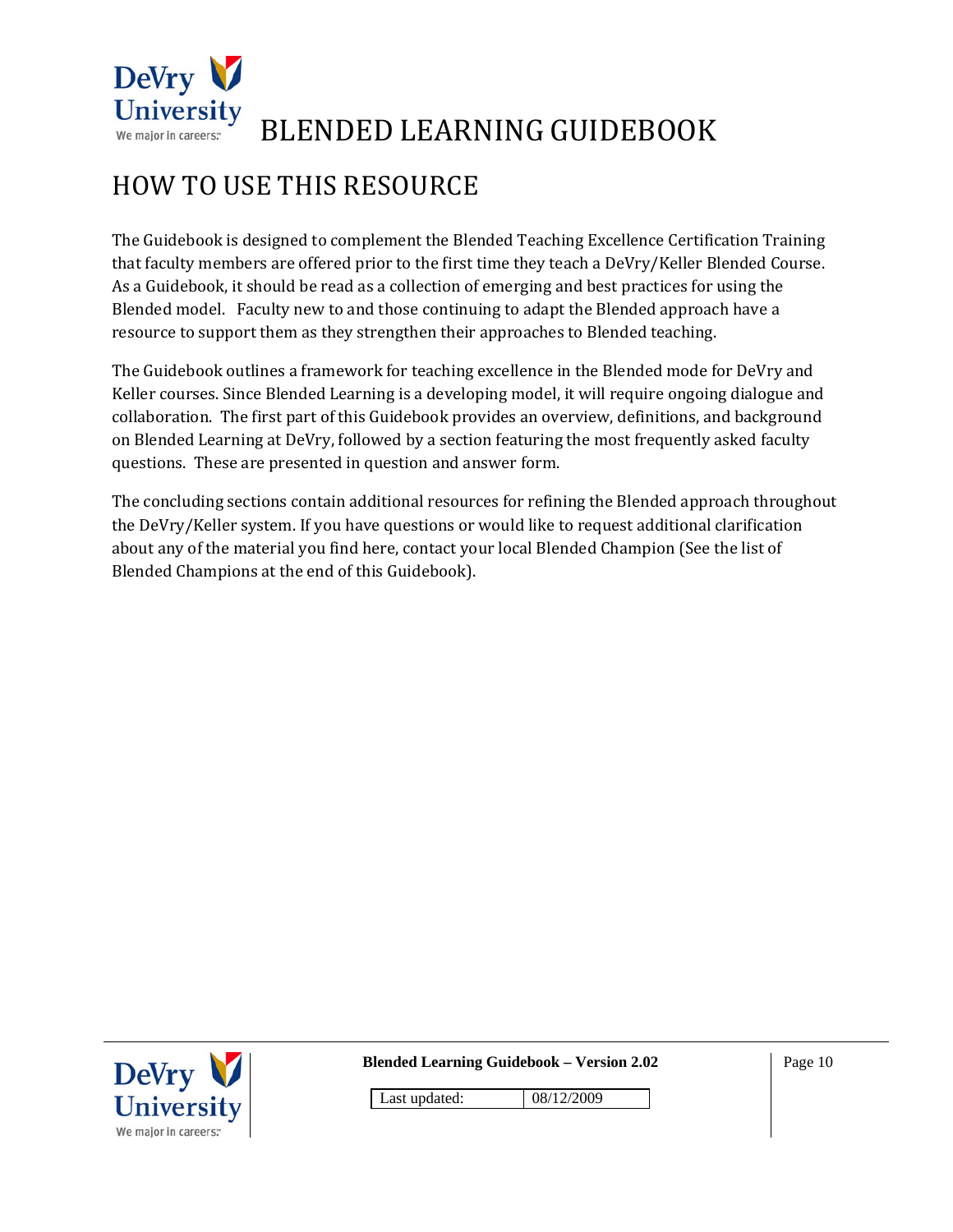

### BLENDED LEARNING BACKGROUND AND DEFINITIONS

#### A MODEL FOR BLENDED LEARNING AT DEVRY UNIVERSITY

DeVry University has always been committed to providing innovative educational solutions which foster undergraduate and graduate student success, including student performance, satisfaction, retention, and career advancement. Blended Learning extends this commitment to a new era of teaching and learning practice, one found increasingly across higher education today. Blended Learning at DeVry University integrates our onsite and online instructional methodologies to provide "the best of both."

#### A DEFINITION OF BLENDED LEARNING AT DEVRY UNIVERSITY

In DeVry University's Blended Learning model, course content and best practices are developed, stored, updated, and delivered through a University‐wide, shared, Web‐based course shell. Online and blended courses build from a common course shell, adjusted for the uniqueness of each delivery modality, to meet common course and program objectives. The blended courses include a face-to-face (F2F) component, which provides the best of student-teacher and student-student F2F interactivity, supported before and after class by the online course components.

#### A PRACTITIONER DEFINITION OF BLENDED LEARNING FOR UNDERGRADUATE AND GRADUATE FACULTY

A faculty member effectively blends the craft of using the features of the learning platform (that is, the logistics of the technology), with the art of managing and integrating the two environments (that is, linking components in one environment to those in the other) to create a seamless learning experience for students.

#### THE BENEFIT OF BLENDED LEARNING FOR STUDENTS

In higher education today, students expect content flexibility, portability and transferability. They expect technology, such as the Internet, to play a prominent role in supporting their learning. The university's implementation of Blended Learning will provide students with the skills and tools they need for success in today's job market and in their careers.

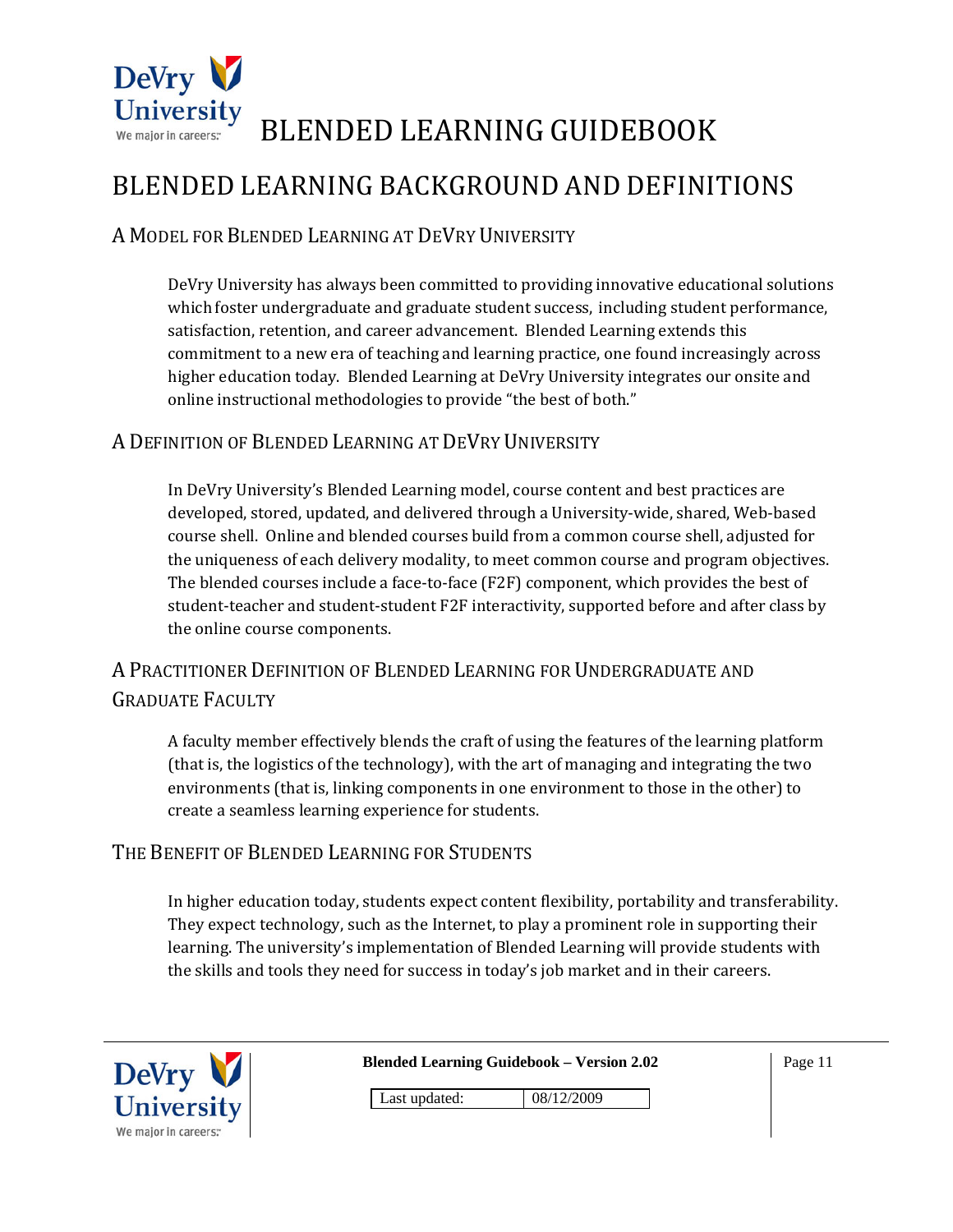

Blended Learning focuses on higher‐level learning and the application of knowledge and skills to real‐world problem situations. At the same time, it makes more efficient use of the student's time, and optimizes the interaction between students and faculty, and among students. This leads to students who are better prepared for success in the workforce, which increasingly blends face-to-face and remote interactivity, and thereby strengthens student possibilities for potential career development.

#### HOW BLENDED LEARNING DIFFERS FROM IOPTIMIZE

iOptimize was the first systematic approach to Blended Learning at DeVry University, almost ten years ago, and DeVry University was a leader nationwide in developing and implementing this innovation. The original model was to continue the traditional focus on a teacher‐centered lecture/discussion format, supplemented with an online discussion capability. Since then, great and rapid change has occurred in technology and across higher education, which requires a significant modification to the original model.

In the years following the introduction of iOptimize, the sophistication, magnitude, and scope of online education has exploded. Moreover, with the growth of interactive technologies, learners are increasingly demanding in their expectations for quality digital content, and learner support.

In addition, the higher education landscape is rapidly changing, with new programs, in new fields, and the requirement that they be rapidly developed, and efficiently and continually updated.

Finally, the DeVry University landscape has changed, and continues to change, in response to these forces. Our students are more geographically dispersed than ever, and the pressures they face in their work and family lives have grown exponentially. It is for these reasons that a team was constituted to reengineer Blended Learning at DeVry University, and the work of the team continues, with ever expanding circles of involvement of faculty and academic administrators.

The new Blended teaching model is significantly and substantively different from the iOptimize model. Notably, there's greater focus on ongoing training and support, not only for faculty, but for deans and staff. The Blended methodology for DeVry/Keller courses is a priority throughout the university.

This shared focus on teaching excellence in the Blended mode is designed to enable the best of student‐teacher and student‐student F2F interactions, complemented and supported by



| <b>Blended Learning Guidebook – Version 2.02</b> |               |            |  |
|--------------------------------------------------|---------------|------------|--|
|                                                  | Last updated: | 08/12/2009 |  |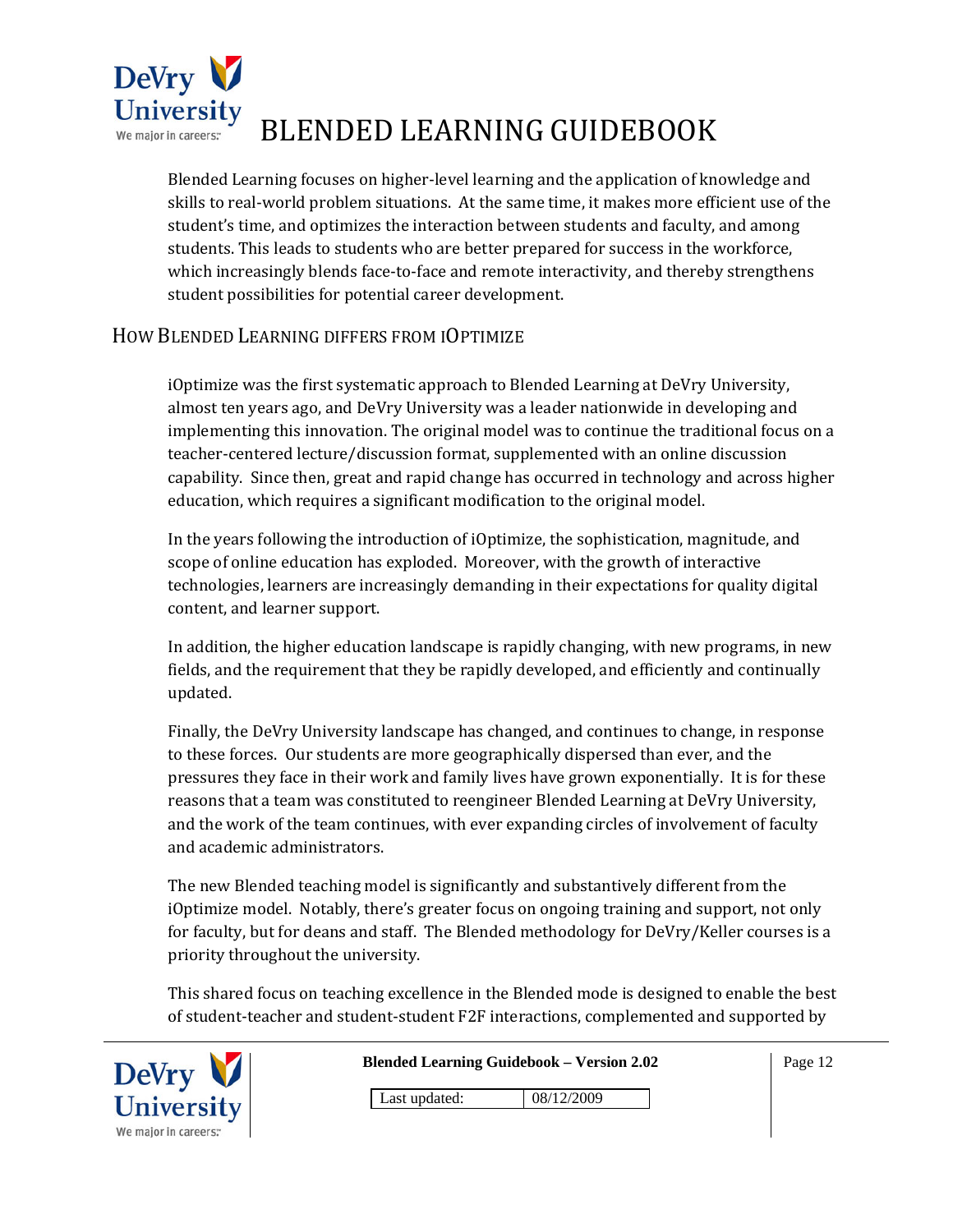

the highest possible quality of digital content and cutting-edge communications technologies.

In the digital age, the online component in Blended Learning is no longer supplemental to a course, but is instead a central, shared space for student‐faculty interaction. This includes the use of content and capabilities in the course shell and the extension of in‐class activities and interactions in the online environment.

#### THE INTRODUCTION OF THE COMMON COURSE SHELL

The common course shell provides faculty and students with a structure, content and essential course documents, all of which will increasingly reflect the best practices of the faculty, while providing an appropriate instructional flexibility.

Moving from individual course shells ("Inventory Shells"), to a common course shell enables the instructional support teams to significantly improve the quality of the digital content in DeVry/Keller courses. At present, more than 700 courses across the curriculum have been developed and maintained in what have been until now two separate environments, the onsite and online worlds. The development and refining of a common course shell will draw on our best faculty, undergraduate and graduate, onsite and online, full‐time and adjunct, and utilize a common team of instructional designers and feedback processes to create the strongest course shell – a strength that can then be shared for any delivery modality.

In turn, high‐quality, content‐rich shells will enable faculty to shift extensive in‐class lecturing and lower-level class maintenance activities out of the classroom, through the use of online content and discussions. This will free up class time for the highest value interactivity between students and faculty, and among students, with more time to focus in class on student learning and the real‐world hands‐on applications on which the university's reputation is based, and which is more highly valued in the workplace than ever.



**Blended Learning Guidebook – Version 2.02** 

Page 13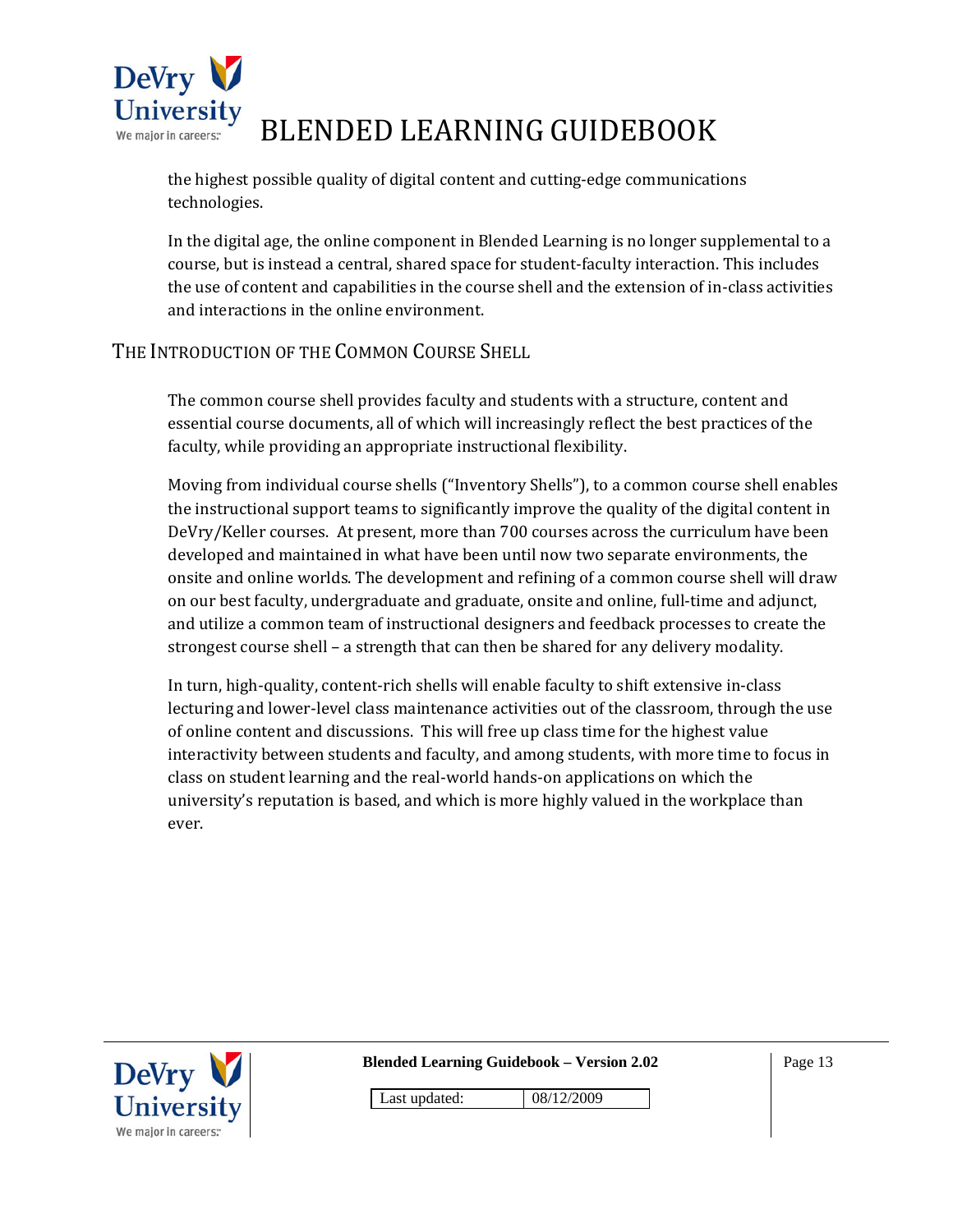

### TEACHING IN THE BLENDED ENVIRONMENT

#### STUDENT PREPARATION FOR LEARNING

In the Blended model, to which all faculty will be introduced in their Blended Certification Training, prior to coming to class students will have engaged with quality preparatory material. The students' preparation accounts for a portion of the online hours assigned to the course. This number is based on the assigned credit hours and the delivery mode (Blended or onsite) of the course. (See your local Dean/AAS to determine the number of contact and online hours assigned for your class).

Preparation for class includes reading and reviewing lecture material, and viewing voice‐over visual tutorials (which they can repeat as best meets their needs) and contributing to the Discussions. In the process, students are interacting with their instructor and other students, via the course shell.

Once they've completed the preparation, students look to their in‐class meetings as the times they get immediate support and feedback from faculty. The face‐to‐face class also provides a valuable opportunity to work with fellow students on projects and labs that extend the preparatory learning and lead to follow‐up learning outside of class. (For information to share with students see the section "Preparing Students for Blended Learning.")

There are two suggested methods for rewarding and reinforcing student preparation for class.

- a. Award half the weekly Discussion points to the preparatory work. Applying this strategy, the students' preparatory work is documented by at least one quality post to each graded Discussion. Students show some thought as they solve (or attempt to solve) problems, respond to issues, engage in background research which they cite. They can also summarize what they've learned and contribute specific questions relating to assignments or homework. The students should be informed in the Announcements if faculty elect to reassign Discussion points in this way.
- b. Alternatively, faculty can elect to keep the full amount of points for the Discussion and select instead another form of course work to serve as student preparation for the face‐to‐face class in addition to Discussion participation. In this case, maintain Discussion points as indicated on the syllabus and Gradebook, but allocate points from an existing grade category in the Gradebook such as Homework or Labs which



**Blended Learning Guidebook – Version 2.02**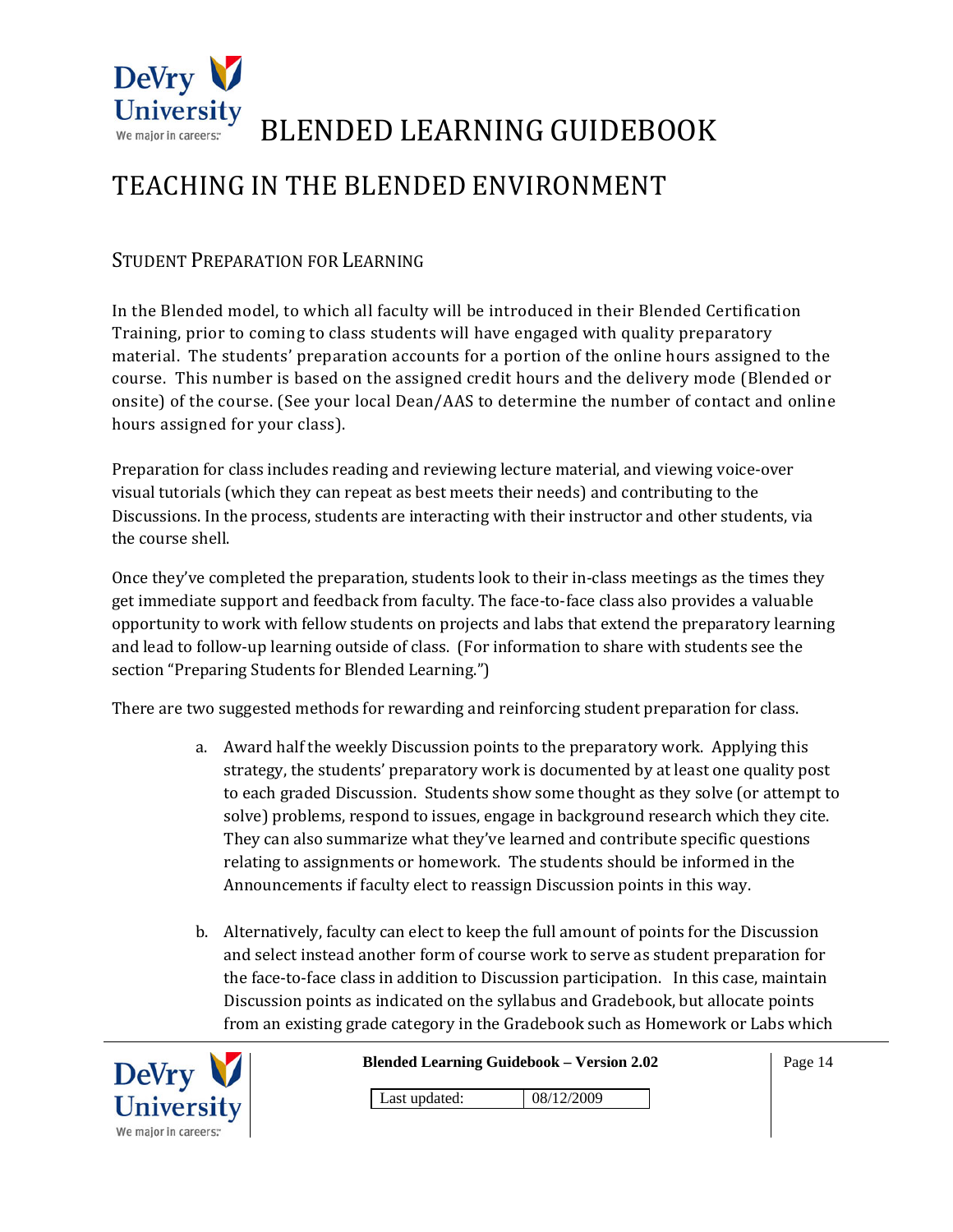

also serve to prepare students for new material. Use a portion of the weekly points from lab or tutorial as preparatory points and again communicate this to students using an Announcement.

Faculty can use each option by itself or combine them to feasibly accommodate a range of courses as students actively prepare for class. In the event that the Gradebook or Course Points Distribution doesn't allow for the above solutions, see the "Instructor Individualization and Customization of the Course Shell" section and read question #8 in the "Frequently Asked Questions" section.

#### THE F2F CLASSROOM

Key pieces that are new for the F2F class in the Blended method are the many opportunities you'll have to connect the two environments—online and onsite. Help students make meaning from what they've completed online as preparation, follow‐up or supplement to the class by showing relationships and providing opportunities to deepen learning presented in class.

In class, refer explicitly to something said in the online discussions. At the end of class, transition students from the F2F environment back to the online one by sharing what they should expect from the week's online interaction. Back online, refer explicitly to something said in the F2F class. These simple techniques help to bring the two environments together seamlessly and help to demonstrate the importance of class attendance and participation in both the onsite and online environments.

Each faculty member has a variety of strategies for supporting student learning in class, and for maximizing the highest value of student-teacher and student-student interactions. Faculty will determine the use of the in-class time and its relation to what precedes and what follows it. Faculty may opt to deliver occasional supporting, and tailored, mini‐lectures. (See "Frequently Asked Questions" for more information on mini‐lectures).

The primary aim in and out of class is to create a learning environment where there are dynamic discussions and activities that provide ongoing opportunities for challenge and engagement with course material.



**Blended Learning Guidebook – Version 2.02**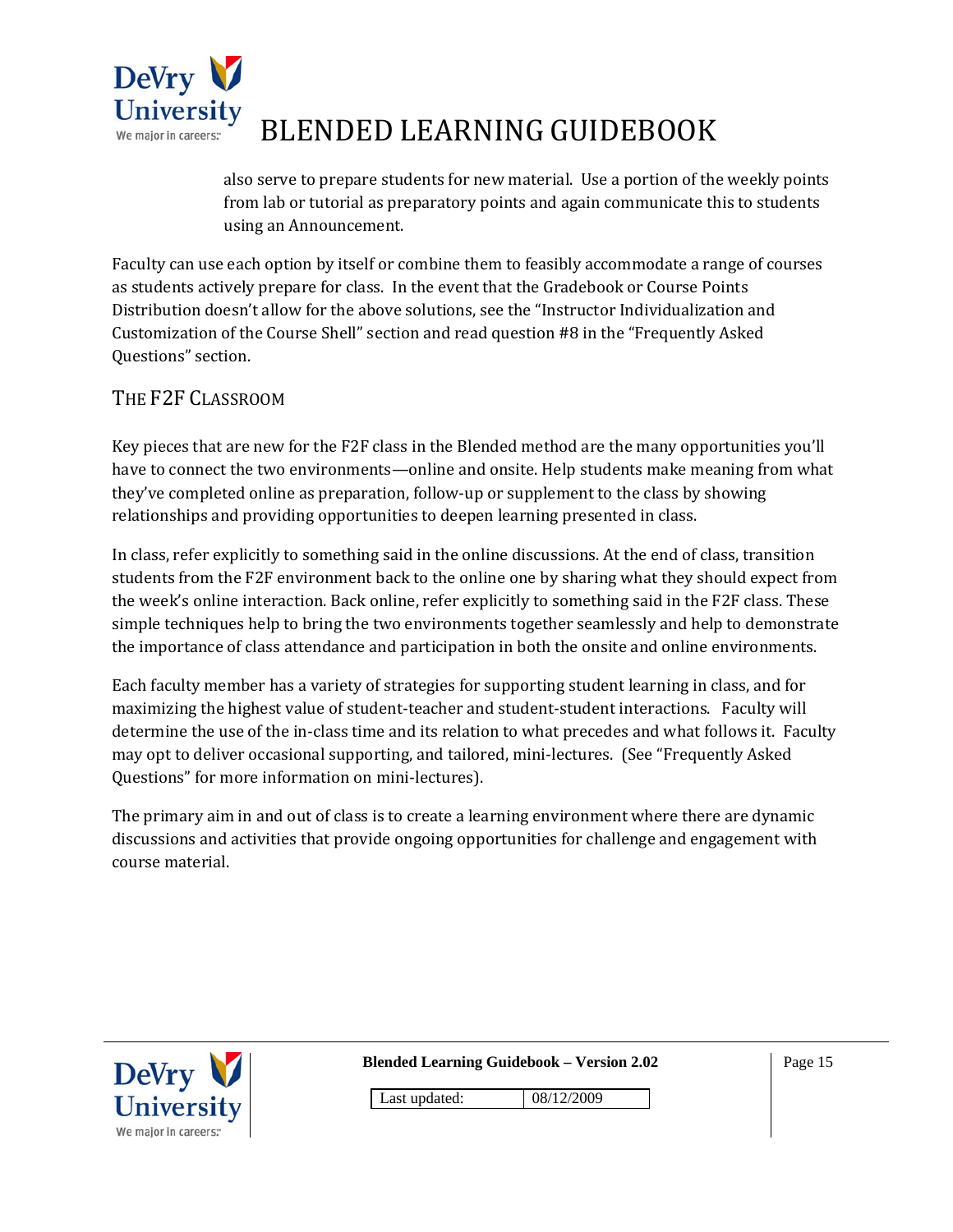

#### FOLLOW‐UP LEARNING

Following their class meetings students continue Discussions online, access grading feedback, and communicate with their instructor and other students, via the course shell. This should include the expectation that students will contribute at least one quality post to each graded Discussion within two days of the in-class meeting. The follow-up posting requirements will be specified by each instructor.

#### **General Best Practices**

- o As you teach a Blended course, we urge you to actively use all available elements of the eCollege shell – including the constructive and creative use of Discussions.
- o Participate in Discussions often and make every effort to end each post with a follow-up question. Effective questions encourage students to take their learning from *what* to *why.* This concept, as presented in Bloom's Taxonomy, moves students from basic understanding to application or from analysis to evaluation.
- $\circ$  Use the comment section of the grade book to personalize your comments and offer specific, concrete suggestions for students. Write these online comments in much the same way you would write your comments and suggestions at the end of a student paper, project, or lab in a traditional course. We know that students frequently check their grades in the Gradebook.
- o Develop activities that support the shell; build from material that starts online, continues in the classroom and finishes back in the online environment.
- o Communicate to the students your approaches to grading in the course early in the session through the Announcement and email features of the course. Don't forget to put your contact information on the course syllabus.

#### POSITIONING THE COMMON COURSE SHELL IN A BLENDED COURSE

The common course shell and the face-to-face (F2F) class are both vital components in teaching a DeVry/Keller course. Everyone who teaches a particular course will access the common shell which can be customized in a variety of ways, to be described in subsequent sections of the Guidebook. This common shell is updated and improved based on faculty and student course feedback.



**Blended Learning Guidebook – Version 2.02**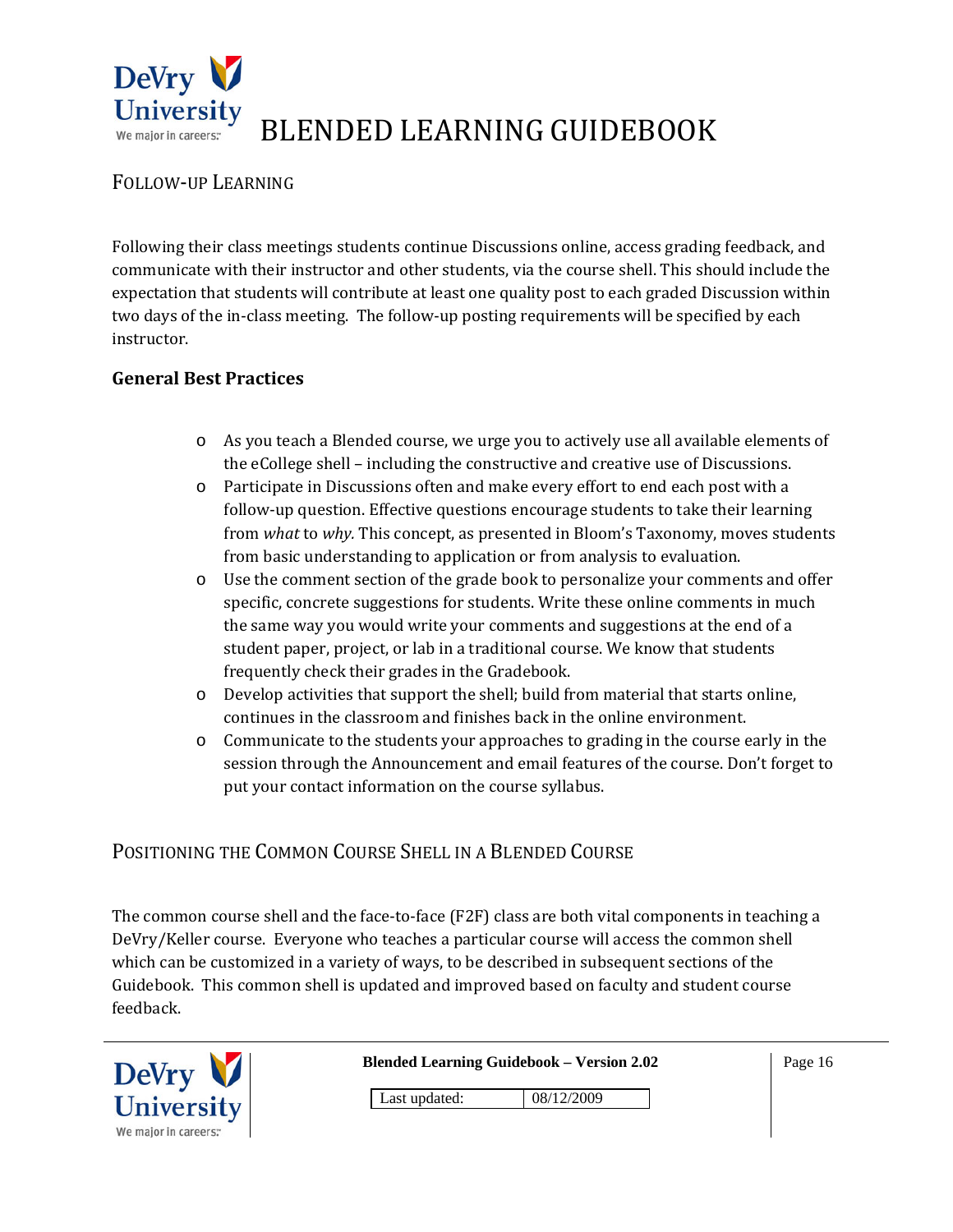

Common course shells feature "For Faculty" resource tabs that contain suggestions for all faculty teaching the particular course, as well as provisions for blended and online faculty respectively, including tips for teaching both the F2F and online components of the course.

The common shell contains course content, including lecture material, and may outline a teaching approach for the class, but won't specify how face‐to‐face classroom time is used.

#### THE IMPORTANCE OF PREPARATORY LEARNING FOR THE IN‐CLASS MEETINGS

As they always have been, students are responsible for initiating a portion of their learning on their own, but they're not alone in this process. Student preparation for in‐class meetings, using content in the shell, is reinforced throughout the training and this Guidebook. In the Blended modality, it's especially important to plan substantive preparatory tasks for the students to start the learning process on their own using content and capabilities in the shell. Faculty should take time each week to preview what students are going to prepare for the upcoming week.

We encourage you to allot an appropriate point assignment to help motivate the students to complete the preparatory work. The preparatory material is facilitated through the common course shell.

Here's a suggested approach to planning the week and shows how to include preparation in your plan.

1. Select the TCO(s) for the week.

2. Plan the online activity you can use to **introduce** a class topic in the Discussion. The purpose of the activity is to build basic *knowledge* and *comprehension.* (Include existing materials such as chapter material, labs, quizzes or new materials such as a question or example posed in the Discussion or an item you add to Doc Sharing)

**Note**: The Discussion topics in the course shell offer a good start to a TCO-oriented prompt. You may only need to personalize and add context to this original question in your opening post to satisfy the preparation piece for the week.

3. Next, plan the F2F activity to build on the students' basic knowledge by developing an *application* or *analysis* activity to **extend** the topic into the class and to promote instructor‐ student, and student‐student interaction.

Examples might include a short quiz followed by in‐class discussion, grouping students to



**Blended Learning Guidebook – Version 2.02**  Last updated: 08/12/2009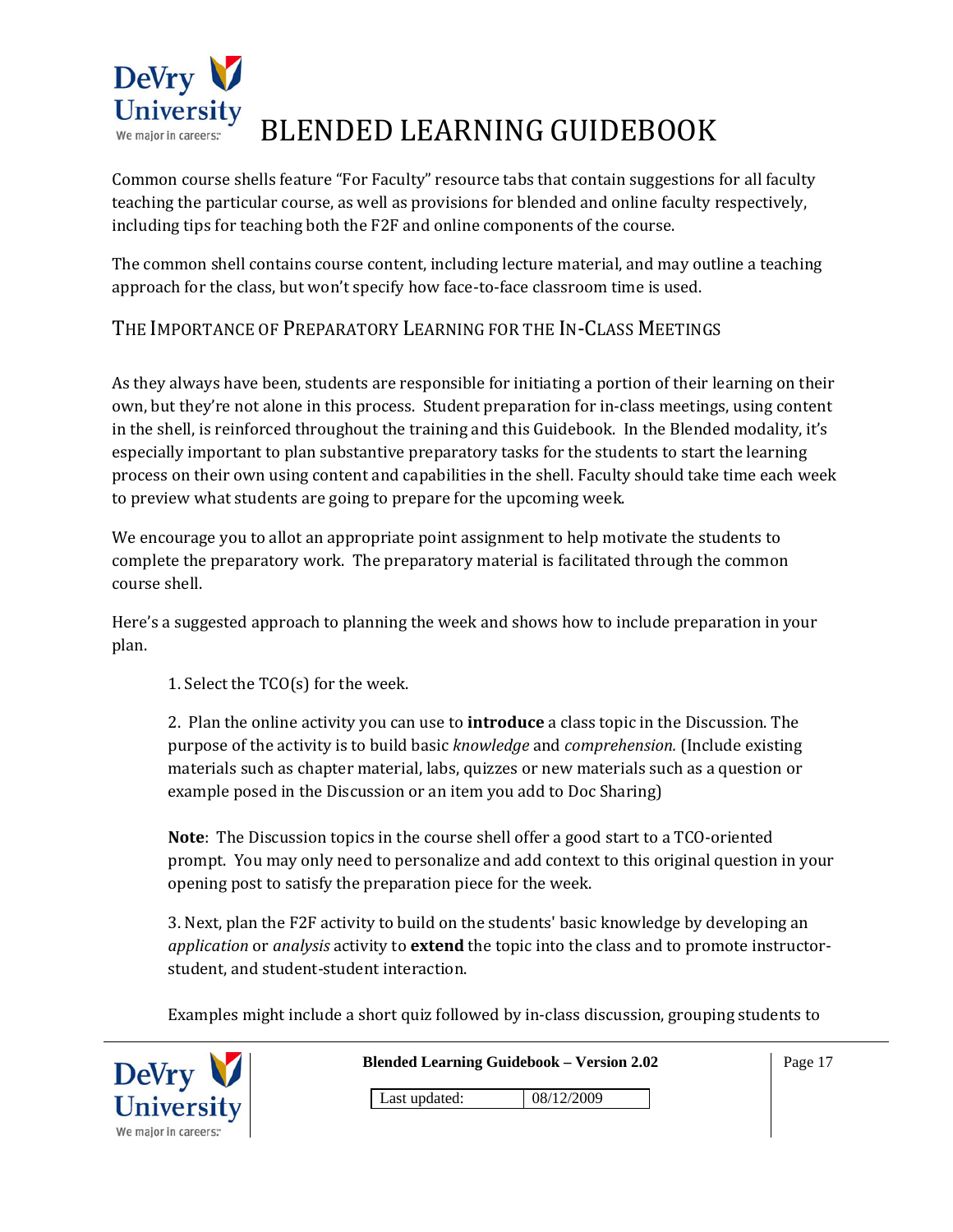

present course concepts informally to the class, or having students complete and discuss a hands‐on activity. Allot points for these activities from an existing category such as Labs, Homework, or Discussion.

4. Finally, close the learning loop. Create a **followup** activity that will carry the new learning from the class back to the course shell for *synthesis* and *evaluation* of what they have learned. Typically the Discussion is where this follow up occurs.

Each activity in your blended lesson can help students demonstrate and help you to assess student progress toward achieving an outcome for the course.

It is very important to communicate your expectations for preparatory work, both in an Announcement and in your Week 1 in‐class meeting. Avoid, however, overwhelming students with "too much, too fast." Faculty shouldn't expect students to have mastered the material on their own, but instead are modeling an expectation for active learning. Contributing at least one quality post to each graded Discussion before the in‐class meeting is one important way to achieve the class preparation goal.

Students need clear and encouraging guidelines to help in pacing and prioritizing class tasks, especially in the first three weeks of class. These should include your expectation for how much time students should spend in online class activity.

The online class time assigned for each week should be divided into pre-and post-class time each week. For instance, if a class is assigned 3 hours of online time, faculty can direct students to divide their 3 hours of online time into 1.5‐2 hours of time spent preparing for class and the same following class.

**Note**: This online class time is distinct from time spent on homework, reading and reviewing the chapter or lecture material, or time spent on assessments. The preparatory and follow up learning count as class time. Homework, reading, reviewing and assessment are part of general study time which will vary from student to student.

While faculty know that not all students will do the preparation assignments every week, if properly handled with clear directions and point values, class preparation will mean that most students will have taken the first steps in the week's work before the in‐class meeting. Reinforcing the expectation of preparation for class will also support the students as they learn how to be active learners, a skill they'll need throughout their education and in their careers.

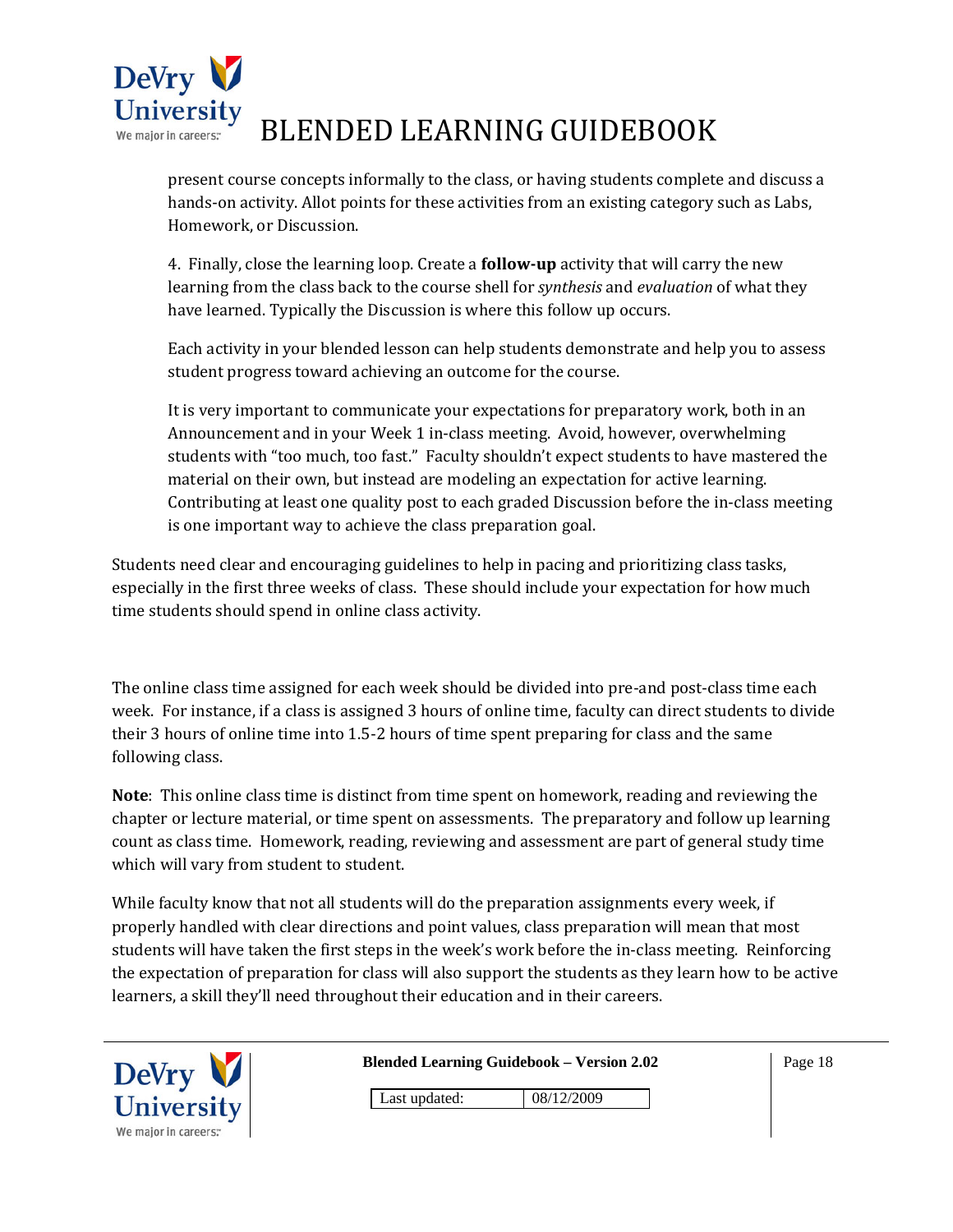

**The Week 1 Exception:** Because the preparatory work by students may be inconsistent in Week 1, during the first in‐class meeting the students should be informed that **for Week 1 only** they will be able to earn full points by completing the assigned preparatory work which may include doing an additional quality post in each graded Discussion after the inclass meeting, **but that for the rest of the session the preparatory assignment is due prior to class (and it is recommended that faculty enforce this class requirement).** 

#### ASSESSMENTS AND EXAMS IN THE COURSE SHELL

Students' assessment through quizzes, midterms, and finals is also provided in the course shell. These assessments can be administered onsite, if a computer‐based classroom is available. However, you may also choose to assign quizzes and tests to be completed outside of class, where you set the start and close dates. Doing the quizzes, midterms, and final exams online will preserve class time for interactive learning. **Quizzes and exams given online are openbook and open notes unless otherwise specified.**

Faculty have the option to have the students take the quizzes, midterms, and finals provided in the shell online and add a supplemental in‐class assessment to cover in‐class work, or to add breadth and/or depth to the assessment in the shell. In this case, follow the 80/20 rule. Maintain 80% of the value of the original assessment and then average in the 20% balance from your own assessment.

**Note**: to protect the integrity of the final exam pools, the final exams may not be printed out, nor should the students have access to the graded exam.



**Blended Learning Guidebook – Version 2.02**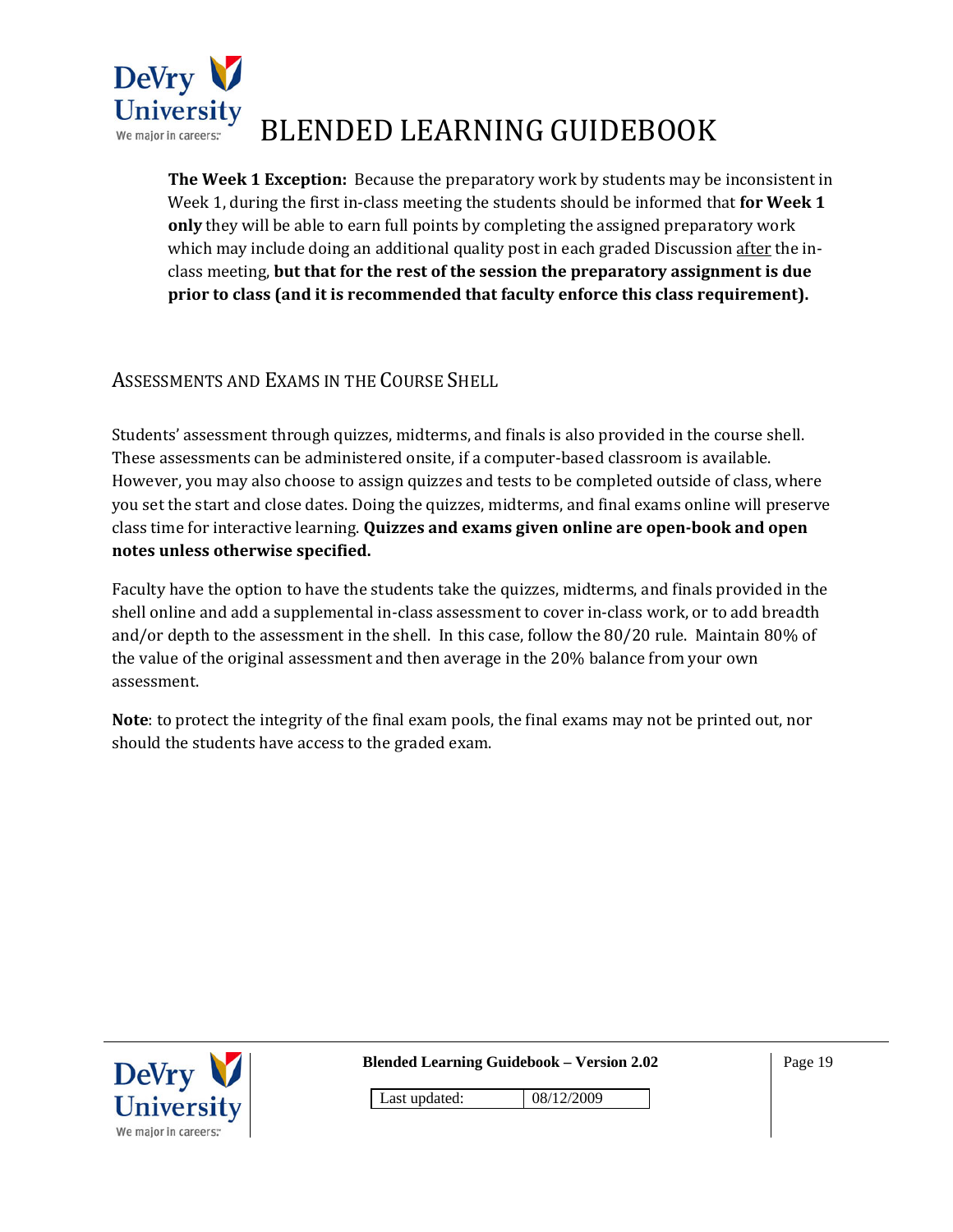

### INSTRUCTOR INDIVIDUALIZATION AND CUSTOMIZATION OF THE COURSE SHELL

While a blended course is to some extent bounded by the content and capabilities provided in the course shell, instructors are encouraged to explore and make use of the considerable opportunities which exist for instructional flexibility and individual creativity. Like "common courses" taught at universities across the nation, Blended courses build from shared syllabi, content, and basic assignments. Yet, the success of an individual class will depend upon the creativity and planning of the faculty member, especially in terms of how the Discussion feature of the course is integrated, how Discussions are connected to active learning in the F2F classroom, and how the online environment encourages students to further their understanding of each week's content.

Planning for and using the in‐class time, in support of student success, will remain a core responsibility of each faculty member.

The following section provides Blended Course Customization Guidelines. Please note that you will no longer have your own copy of a course as an Inventory Shell. Instead, a section shell will be available in Week 6 of the session prior to your Blended course delivery. This means that any customizations you make will need to be done each time you teach the course. Therefore, it is important to keep your customizations in clearly labeled files, preferably on a flash drive, for convenient access.

#### GUIDELINES FOR COURSE CUSTOMIZATION IN A BLENDED COURSE

For the purposes of accreditation and consistency, course design must remain uniform. In general, do not remove any core materials (syllabus, objectives, lectures, quizzes/exams) from the course shell you receive. Existing course material can be expanded through well-planned faculty designed activities, but as a rule, do not remove any of the core material.

**Syllabus customization** includes the instructor contact information, professional biography and late work policies. Also important is the instructor's overview of blended learning in the particular class. It is also recommended that you include the attendance policy in the Syllabus or as an addendum to the Syllabus.



**Blended Learning Guidebook – Version 2.02**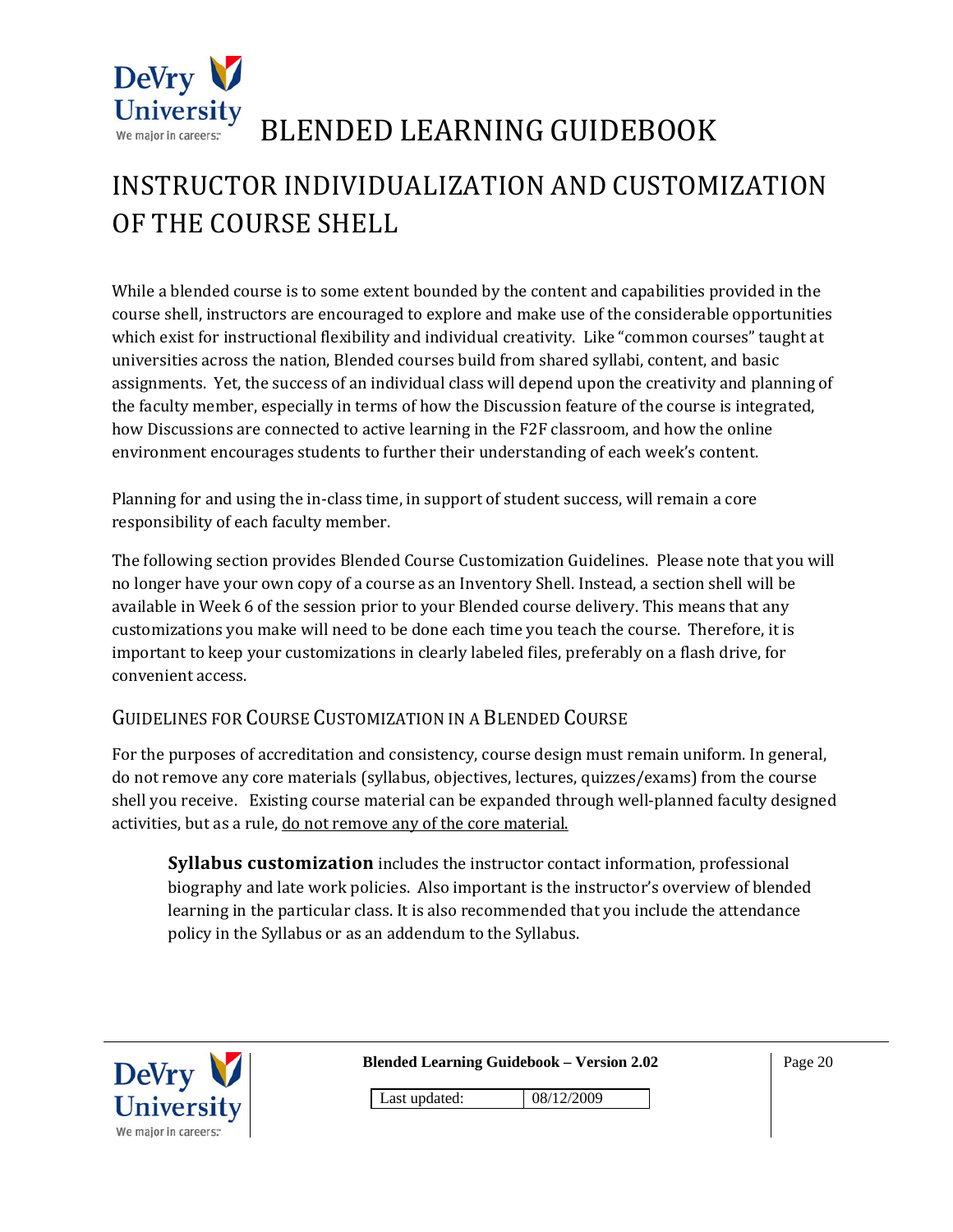

**Note:** The syllabus within the course shell contains external links to student and faculty resources. To avoid disrupting the functionality of the syllabus, do not remove the syllabus from the shell. If you want to include a more easily downloaded and printed version of the syllabus, copy the Syllabus into an MS Word file and upload it to Doc Sharing.

**Course Objectives (TCOs) and Lectures** may not be changed. **Note**: If there appears to be a problem with the course content, please contact your Dean, Blended Champion, use RightNow and/or contact the Program Architect (indicated on Course Home under "For Faculty").

**Quizzes, and Exams** may not be removed or changed. Add in‐class assessments, if appropriate, to supplement an existing quiz or exam. The additional assessment will share the point category with the existing assessment. Use an 80/20 approach; that is, 80% of the point category is derived from the existing assessment in the course shell, and 20% may be derived from alternative assessment.

**\*Major Course Projects/Papers** may be modified or exchanged for equivalent alternatives. If you are substituting a Course Project/Paper, it should be equal to or better than what is included in the Course Shell in terms of the student workload, and the thought and preparation required to fulfill the assignment. Alternative course project and papers may already be provided in the "For Faculty" tab of the course. Discuss and carefully plan this kind of change with your Blended Champion, other faculty teaching the same course, and your Dean/AAS. Over time, equivalent alternatives may be added to the "For Faculty" tab within the course. Other Syllabus Assignments such as readings and homework problems should not be removed, but may be augmented by you in class to provide extended support.

\*If there is no course project, you may add one provided that it is value‐added, fits within the existing workload of the course, and furthers student achievement of course outcomes. Be sure also to report your rationale using RightNow and that you include your Blended Champion, other faculty teaching the same course, and your Dean/AAS as you consider adding a project.



**Blended Learning Guidebook – Version 2.02** 

Page 21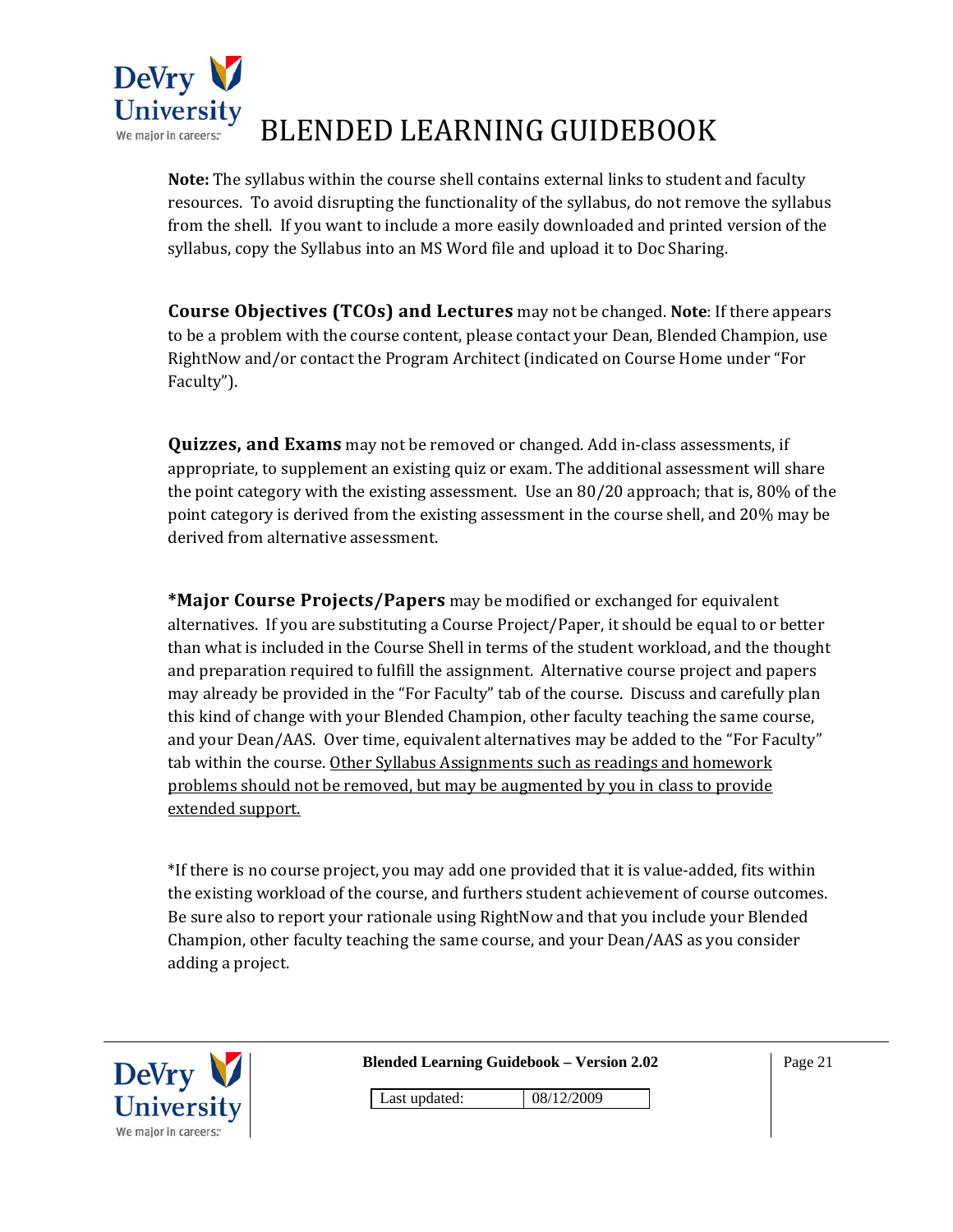

**Discussion topics** are provided but may be modified by you with the understanding that any changes must support the weekly TCOs and course assessments. In general, it takes less time to post first to the week's discussion, modifying the direction of the discussion with your opening post than to change the original question. If you do substitute a Discussion topic, it should be equal to or better than what is included in the common course shell in terms of the student workload, and the thought and preparation required to fulfill the assignment.

Remember, however, that some questions on the final exam may be based on the original course shell discussion questions. This does not mean you can't modify the discussion questions, but you should review the exam items, to be sure that you are covering the required content at the required level.

**Grading.** The allocation of graded points for assignments may be shared between onsite and online activities as long as these changes support the grading policies and guidelines as stated in the Syllabus. As in all grading, you should develop and share with students your grading rubric, which helps students understand your expectation and the basis for your grading. You can reassign some of the points allocated for Discussion or for the lab tutorials to activities that extend from the online environment to the onsite environment, such as in‐ class discussion, small projects, reflective writing assignments, homework, additional reinforcement or other appropriate course tasks.

You also have flexibility in the allocation of points for other graded tasks in the course, to include points for the onsite component of an assigned course task. For example, you could decide to allocate the points assigned to Discussion topics to preparation, in‐class participation, and post class follow up.

For classes with a lab component, you might do something similar, so that the assigned points are distributed across the lab preparation before the in‐class meeting, the work in‐ class, and an after class lab report, submitted to the Drop Box or Discussion Area.

When reallocating points, maintain a reasonable balance between the existing material and the new material added into the category. In general, use the 80/20 rule, with 80% of points for existing assignment and 20% for new content. For other variations, consult your Dean/AAS, and/or your Blended Champion.

**Announcements** can be composed and posted by you without using the Announcement samples provided under the "For Faculty" tab of a course. If you do not use the samples provided, be sure that you still review them as part of your weekly course preparation. The



|  |  |  | <b>Blended Learning Guidebook - Version 2.02</b> |  |
|--|--|--|--------------------------------------------------|--|
|  |  |  |                                                  |  |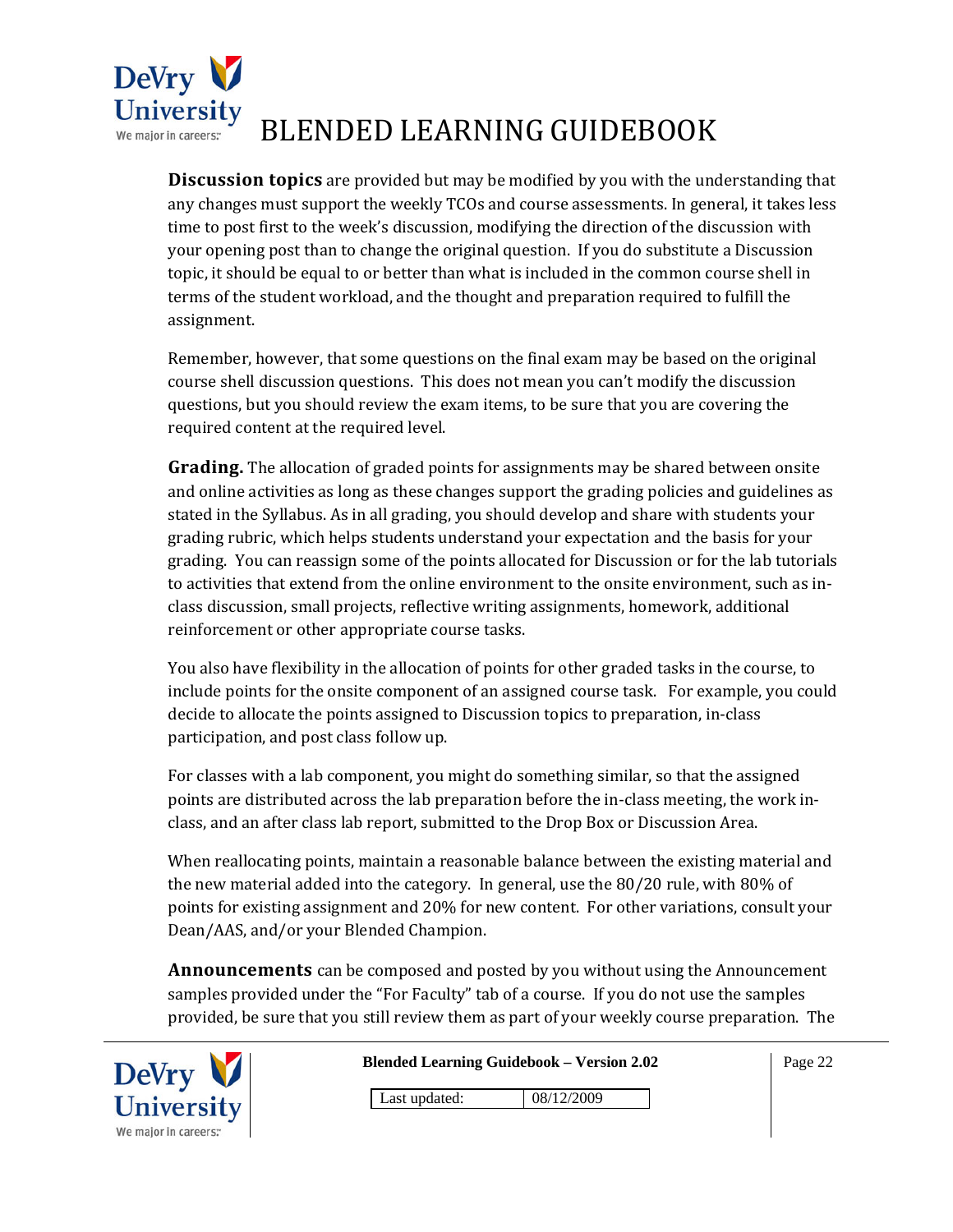

sample announcements are provided to support your communication with students and to keep them and you aware of the particular technical or study skills required for a given week.

**Custom content** can be added to an eCollege Week/Unit by the instructor at the rate of one (1) item per week. Such content may be ungraded such as an uploaded sample or model, a worksheet to be completed in class, an extended assignment description or a PowerPoint. (An alternative is to add your custom content to Doc Sharing with an explanation to student in an Announcement or post to an existing Discussion. In Doc Sharing, you are not limited with regard to the amount of content you add. This is also the case for the Webliography, but again this content will need to be uploaded each time you teach the course).

Adding custom content, such as an augmentation to an assignment or an additional lab that you plan to grade means you will need to allocate points for it in the Gradebook. In the event that you add to a week where there is an existing lab, you can distribute the points between the custom content and the existing lab.

If the Gradebook and course design does not easily accommodate a weekly graded category, see your Blended Champion for instruction on how to add a new category to the Gradebook.

Remember, when you add content, you are not removing material from the course shell. It is also important to note that the total points in the syllabus may not be changed. Use the 80/20 rule in reallocating points, which means taking no more than 20% of the points from an existing item to create the new grade category.

**Weekly Start/End Dates** or the "gating" of the class can be modified by the instructor. This includes the start and end dates for discussions. **Note:** Instructors should be vigilant about checking the dates. Once one date is changed, a number of other dates will need to be modified including the dates on which students can view their grades in the grade book.



**Blended Learning Guidebook – Version 2.02** 

Page 23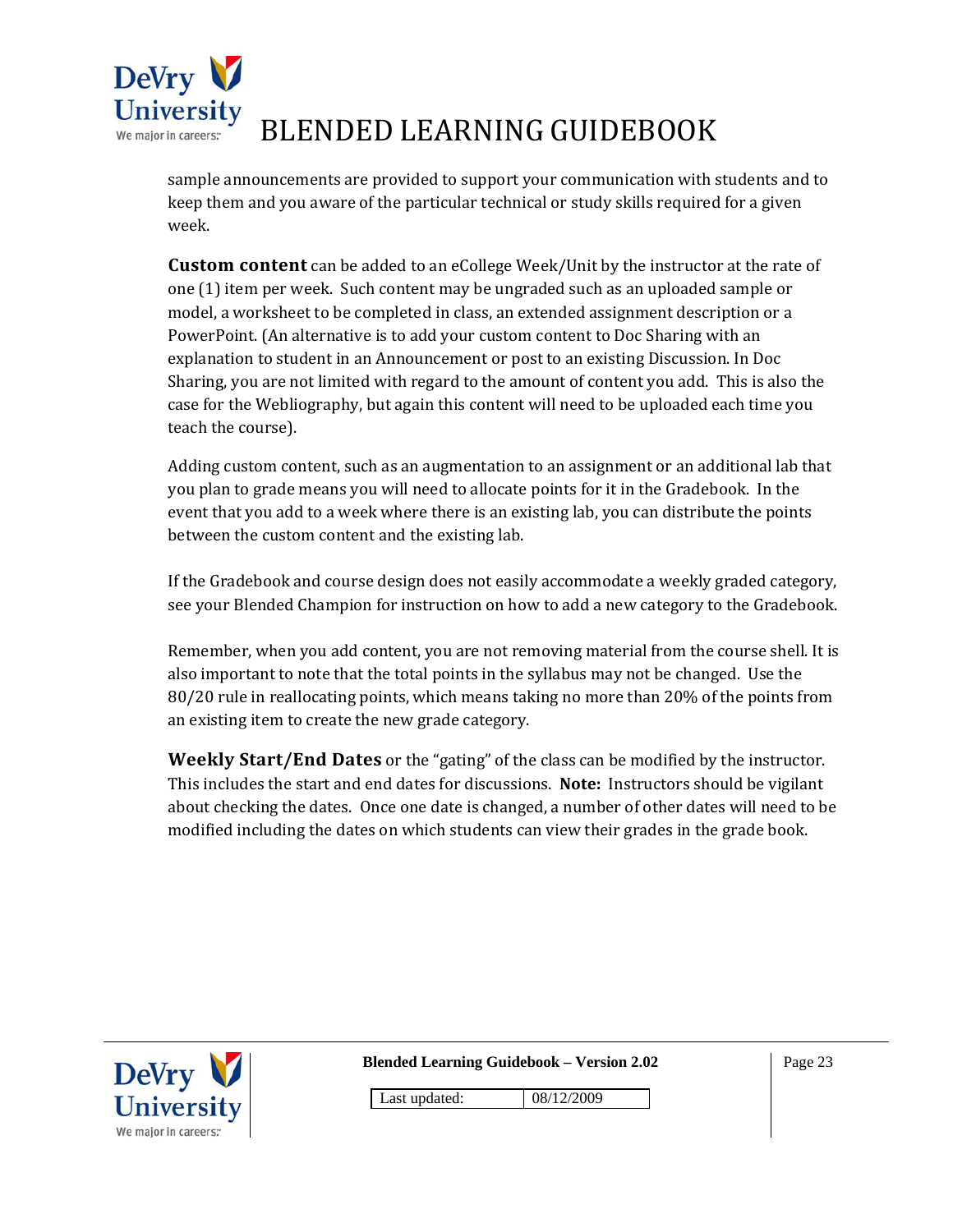

#### REVIEWING THE COURSE SHELL

At the start of each session, be sure to visit the following areas of your Blended course:

- **Syllabus —**Use the Author mode to upload your contact information, professional biography including an overview of blended learning in your course.
- **Discussions** Review all of the discussions for your course. Open the Week 1 discussions by being the first to post in each Discussion. Follow this practice each week.
- **Doc Sharing** —Click under each category in the pull-down menu to see resources available to you and to your students. As needed, create a new category and add support resources that you think will help your students achieve course outcomes.
- **Gradebook —**Review the way that the grades are set up in the course and check for consistency between the Syllabus and Gradebook.
- **Weekly Introductions —**Read the overview page for each unit.
- **Lectures—**Note the scope and content of each week's lecture.
- **Text—**Be sure to go through the process of accessing the text using MyScribe (in the case of an eBook). If you have a hard copy, review the textbook chapters assigned on the syllabus.
- **Assignments—**Read through assignments and consider the workflow involved in student preparation. Plan how you'll use class time in support of major assignments. Anticipate when you'll collect, assess, and return graded work to students. Consider how to incorporate support resources such as outside tutoring as students draft their work.
- **Webliography—**Add relevant external resources.



**Blended Learning Guidebook – Version 2.02** 

Page 24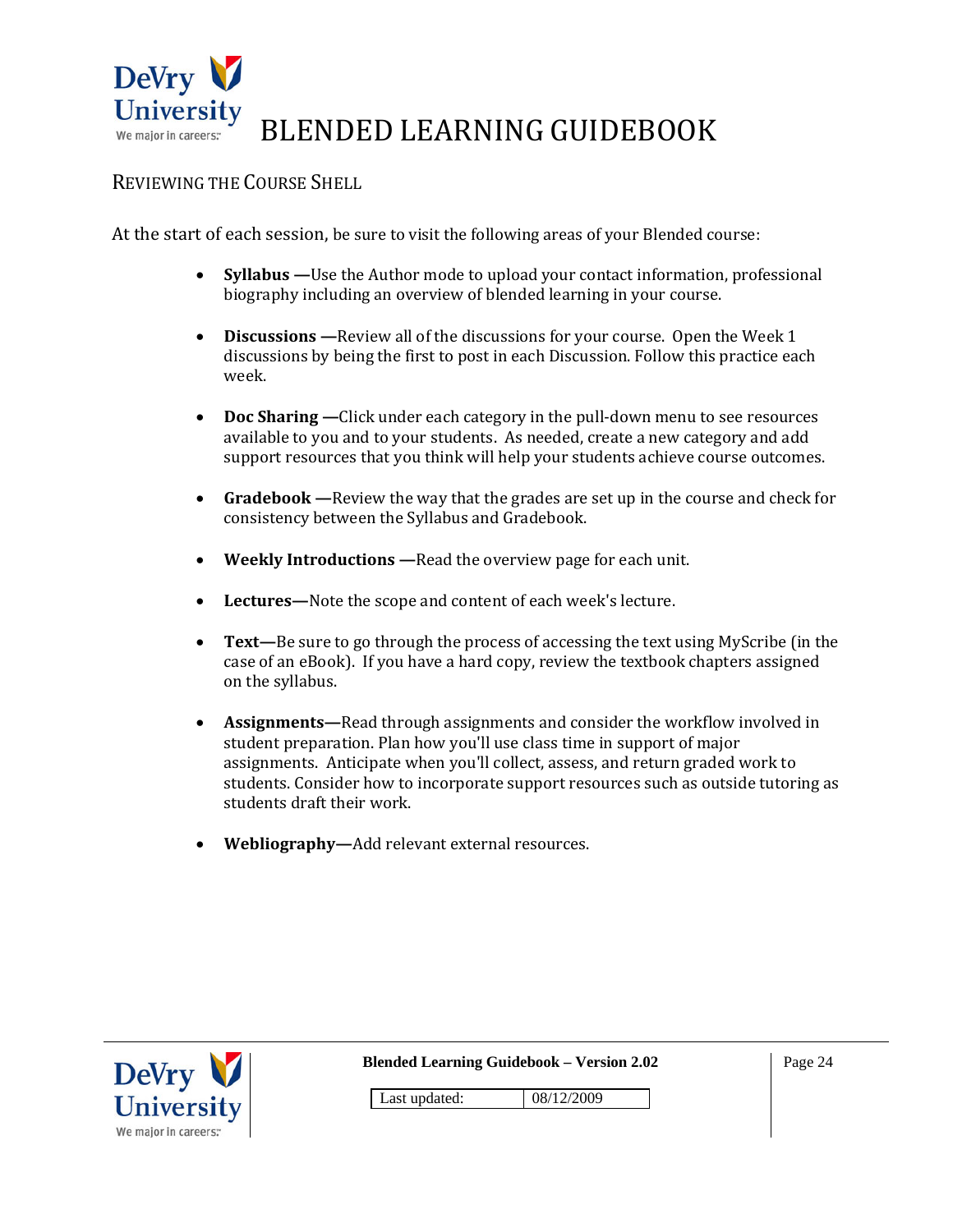

#### USING ANNOUNCEMENTS IN YOUR BLENDED CLASS

The Announcements section is a place to provide students with relevant, current, and specific course information. Here are some examples of appropriate information to put into Announcements:

- o Weekly summaries
- o Grading updates
- o Notices about school holidays or room numbers
- o Reminders about due dates
- o Homework tips
- o Copies of blanket (to the entire student group) emails
- o Welcome Announcements
- o Announcements of general warnings such as tips to avoid Plagiarism

Announcement areas are not appropriate places to put lectures or homework answers.

#### MAKING USE OF "FOR FACULTY" TABS

Your course shells will have "For Faculty" Tabs. These should always have an asterisk sign (\*) after the name "For Faculty" on the left menu tree. That asterisk sign means that the item is hidden to the students. The Program Architect (PA) adds content to these areas in the Master shell. "For Faculty" tabs usually contain items to support your teaching. Some have ideas for thread posts, some have alternative Discussion topics you can use, and some have alternative assignments.

The Course Home "For Faculty" tab includes the name, phone number, and email address of the Program Architect. You'll want to use this in case of emergencies, such as when specific handouts are missing from your shell. However, to report your suggestions for corrections and improvements to the shell for your blended course, you will want to use the RightNow system, which will likely be linked to the "For Faculty" tab under your Course Home. Use this system so that feedback is tracked across the system to ensure that each suggestion is followed up in a timely fashion. It's usually a good idea to keep a list of minor issues you find with your course shell as you teach. These can then be communicated through RightNow either as you move through the course or at the end of the session. Keep in mind that your feedback is of critical importance as we continually improve our course shells.

As we collaborate to continually improve our feedback process within the Blended Learning model, we will develop more and more effective strategies for communicating and acting upon issues and concerns reported for our course shells.



**Blended Learning Guidebook – Version 2.02**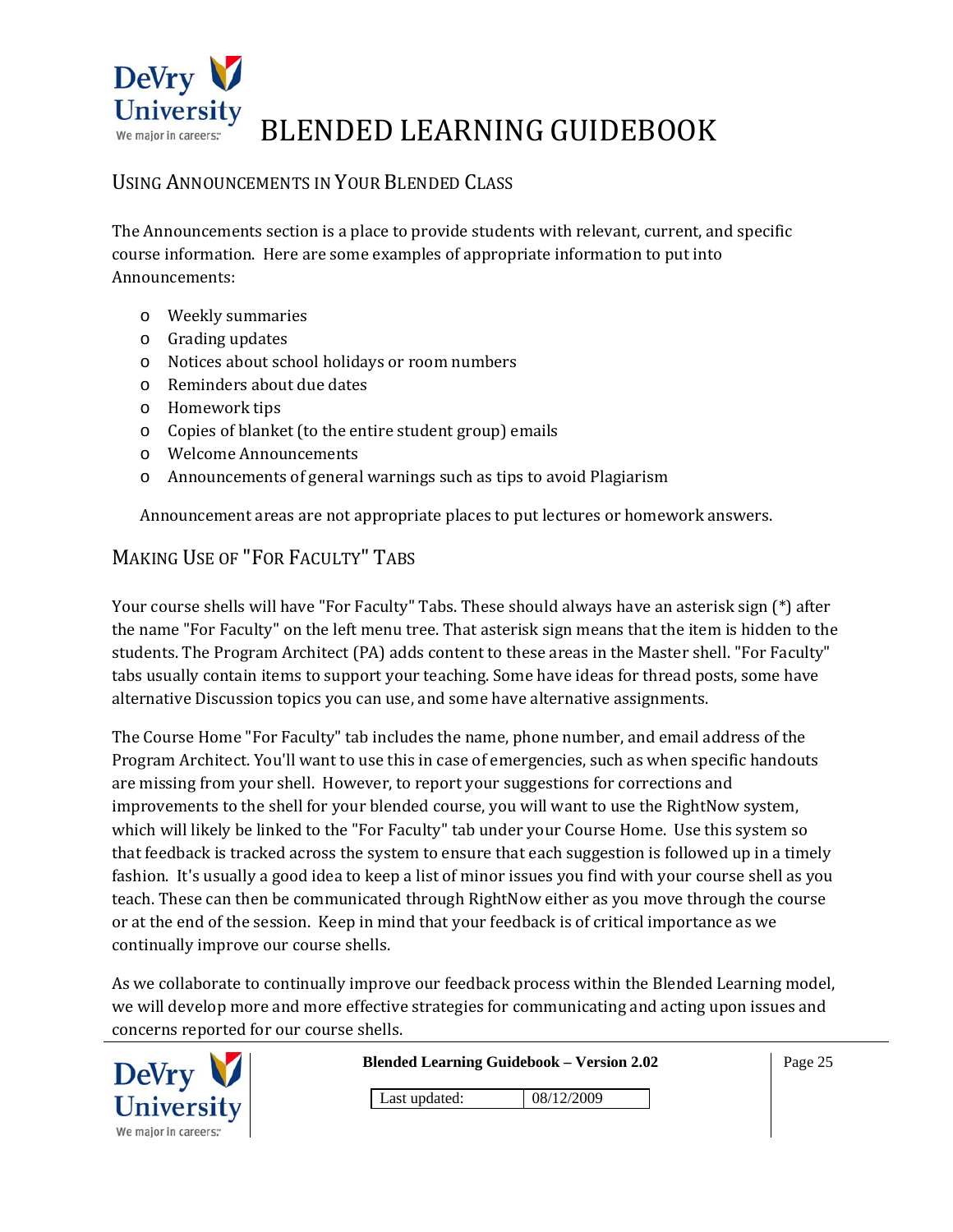

#### MODIFYING COURSE SHELLS

The table below clarifies many of the circumstances where course shells may be modified.

| Type of problem in the<br>course shell                                   | <b>Recommended action</b>                                                                                                                                                                                                                                                                                                  | <b>Explanation</b>                                                                                                                                                                                                                                                                                                                                                                                                                                              |
|--------------------------------------------------------------------------|----------------------------------------------------------------------------------------------------------------------------------------------------------------------------------------------------------------------------------------------------------------------------------------------------------------------------|-----------------------------------------------------------------------------------------------------------------------------------------------------------------------------------------------------------------------------------------------------------------------------------------------------------------------------------------------------------------------------------------------------------------------------------------------------------------|
| Spelling, grammar,<br>typographical error.                               | Make the change.<br><b>AND</b><br>Record and document the problem<br>and share it through the RightNow<br>link in your shell, or tell your<br>Blended Champion and/or<br>Dean. Doing this can ensure the<br>correction is made in the<br>shell. Otherwise, you'll have to<br>correct it each time you teach the<br>course. | If there are simple typographical errors,<br>change them to avoid distraction.                                                                                                                                                                                                                                                                                                                                                                                  |
| Problem with the<br><b>Discussion Dates</b><br>("Gating" of Discussions) | If you don't want to use a Sunday -<br>Sunday calendar structure for your<br>instructional weeks, make the<br>change after the Friday of Week 8<br>and before your class starts.                                                                                                                                           | Blended Courses have a default calendar<br>that is scheduled Sunday to Sunday.<br>If your F2F class meets later in the week,<br>this schedule may not work for your<br>teaching approach.<br>If you do not change the dates manually,<br>students will be locked out of the<br>discussion and will be unable to respond<br>until the dates are changed.<br>The gating of your course can be changed<br>after the Friday of Week 8 before your<br>course starts. |



**Blended Learning Guidebook – Version 2.02**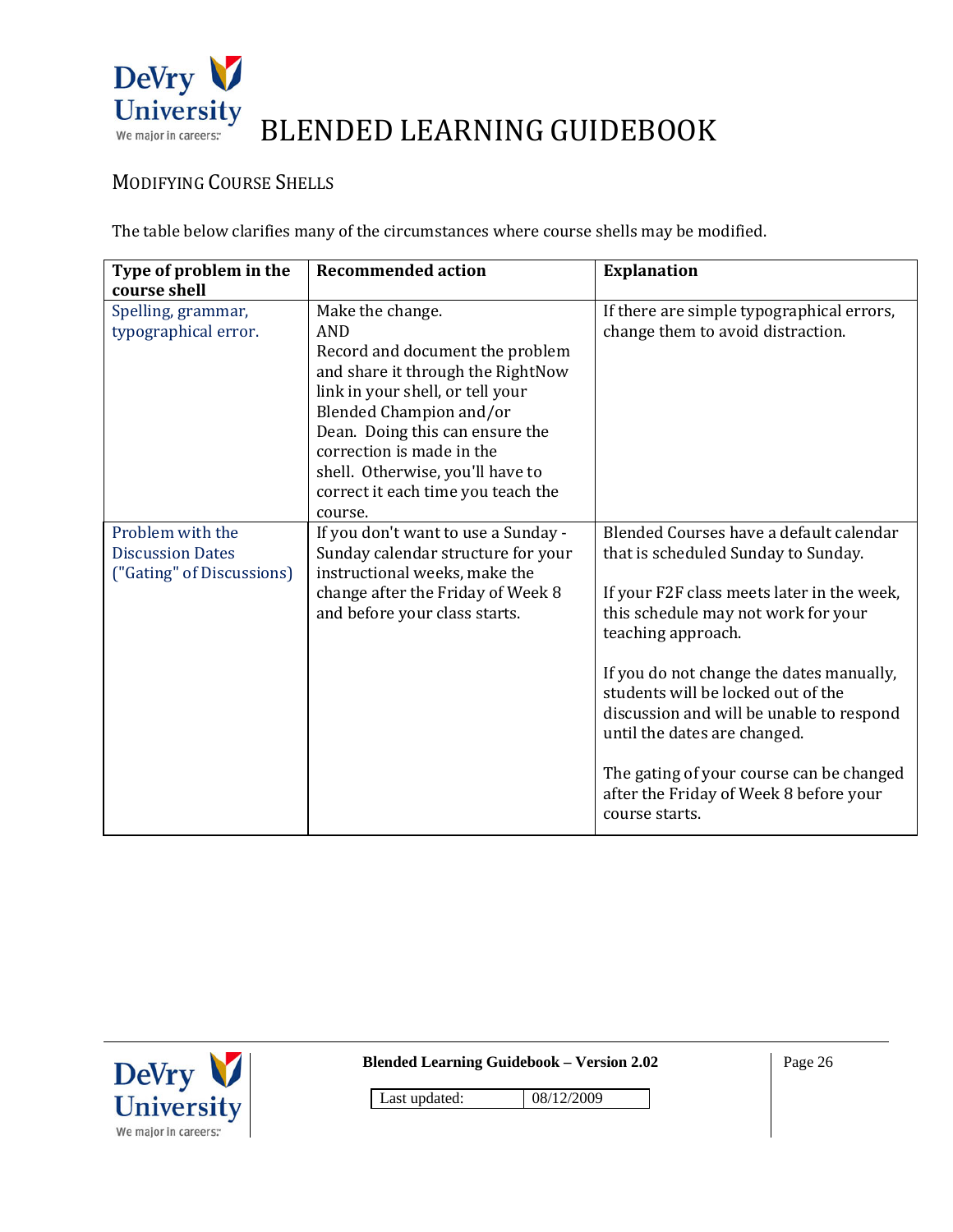

| Problem with a<br><b>Discussion Topic</b>              | 1. Use a facilitation principle you<br>learned in training; be the first to<br>post to the discussion and re-direct<br>students or ask an alternate<br>question of your own.                                                              | The Discussion is an important realm in<br>your course. Try to see the "big<br>picture." Discussion topics do have to be<br>interesting to students BUT they must<br>also contribute to their learning in the<br>course.                                                                                                 |
|--------------------------------------------------------|-------------------------------------------------------------------------------------------------------------------------------------------------------------------------------------------------------------------------------------------|--------------------------------------------------------------------------------------------------------------------------------------------------------------------------------------------------------------------------------------------------------------------------------------------------------------------------|
|                                                        | 2. Use resources in the shell. A "For<br>Faculty" tab may include an<br>alternate Discussion question.<br>3. Use your understanding from<br>training that a Discussion topic<br>starts a path of learning for the                         | In just 8 weeks, there can be no wasted<br>steps. Everything in your course should<br>contribute to student learning.<br>Remember, however, that some final<br>exam questions may be based on the<br>original shell Discussion questions. This<br>does not mean you can't change the                                     |
|                                                        | students AND that it must contribute<br>to the course TCOs in some way.<br>Then make the change. Share your<br>change with your dean and through<br>the RightNow system.                                                                  | Discussion questions, but you should<br>review the exam items, to be sure that<br>you are covering the required content at<br>the required level.                                                                                                                                                                        |
| Problem with an<br>Assignment Deliverable.             | 1. The first and second time you<br>teach a course, teach the assignment<br>deliverable as is to determine the<br>nature of the problem.                                                                                                  | It could be that what's in the shell is<br>different from what you've done, but that<br>it still works to help students reach the<br>TCO.                                                                                                                                                                                |
|                                                        | 2.If you believe that the assignment<br>deliverable does not support the<br>TCO, course or program objective,<br>talk with your Blended Champion<br>and your Dean or center AAS who<br>can approve your change and refer<br>your concern. | The continual review and assessment of<br>our courses is an expected part of the<br>collaborative course model.<br>Contact one or more of the following:<br>your Dean, center AAS, Blended<br>Champion and Program Architect to<br>clarify a course deliverable or for help in<br>addressing an inaccuracy in the course |
|                                                        | 3. Also use the feedback cycle to get<br>your replacement deliverable<br>reviewed for inclusion in the shell<br>updates.                                                                                                                  | shell.                                                                                                                                                                                                                                                                                                                   |
| Problem with a TCO or<br>course text or<br>assessment. | In the case of a calculation error that<br>will affect student scores, advise<br>your Champion and Dean or center<br>AAS. This change may be necessary<br>for all sections of the course and if                                           | Problems at this level require the issue to<br>be to be taken up at the level of the<br>curriculum development & design and<br>assessment.                                                                                                                                                                               |
|                                                        | caught before students take the<br>exam, it can be fixed in real time for                                                                                                                                                                 | Use the onsite class to supplement a<br>dimension you feel is missing.                                                                                                                                                                                                                                                   |



**Blended Learning Guidebook – Version 2.02** 

Page 27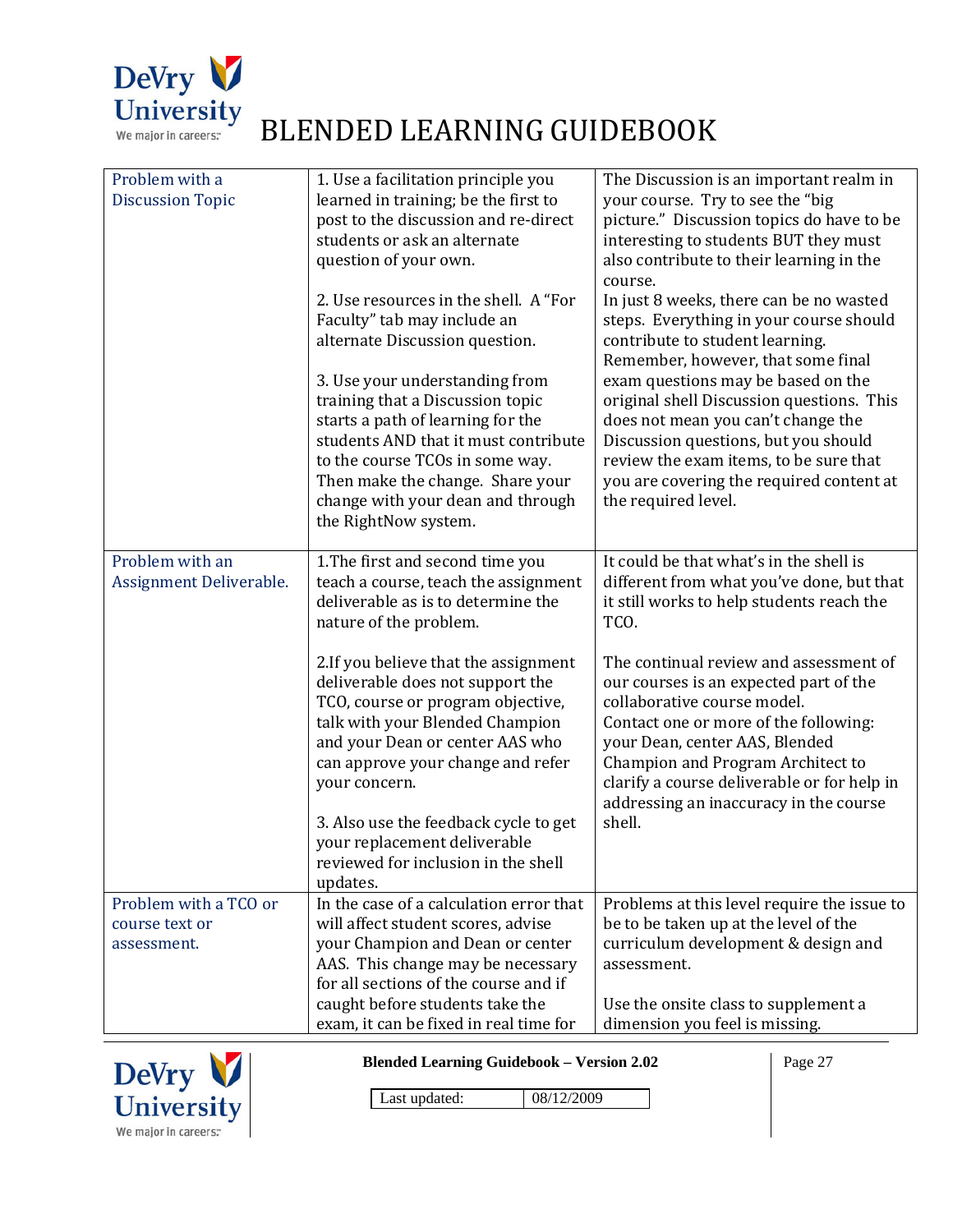

| all sections.                           |  |
|-----------------------------------------|--|
| In other cases, leave this material "as |  |
| is." For you to make changes would      |  |
| likely cause more confusion than to     |  |
| work around it as a temporary step.     |  |
| Share your concerns with your           |  |
| Dean. Document student learning         |  |
| outcomes and share your                 |  |
| recommendation and                      |  |
| documentation with the Program          |  |
| Architect.                              |  |

Changes to Discussions , or other approved changes must be done with great care as one change to a shell often necessitates two or three others.

#### **A Personal Checklist**

As you review the course shell, ask yourself:

#### *Does the course as structured enable the student to meet the course and/or program objectives?*

 If the answer is "Yes," you believe the course shell as structured does enable the students to meet the course and/or program objectives, then you should partner with the shell to test out each course component as provided.

If the answer is "Yes, but…" meaning you perceive your students need additional support or challenge OR that the course as structured doesn't reflect your preferred teaching approach, then reflect on which of the Course Customization Guidelines will support the additional content you may want to add in to meet the needs of your face‐to‐face class.

If the answer is "No," you do not feel the course meets course or program objectives, you will initially face a challenge as you prepare to teach. Do your best to teach the course and serve the students, making needed adjustments according to the guidelines provided in this Guidebook in order to accomplish the TCOs. As you teach the course, you should compile your concerns, in detail, and record them using the RightNow system. Also, copy your DAA, Dean/AAS and Blended Champion on your concerns. He or she will help make sure your concerns are communicated to the curriculum review team. You may be asked to participate on such a team to revise the course, if needed, for both blended and online deliveries. In the meantime, do your best to teach the course and serve the students.



**Blended Learning Guidebook – Version 2.02** 

Page 28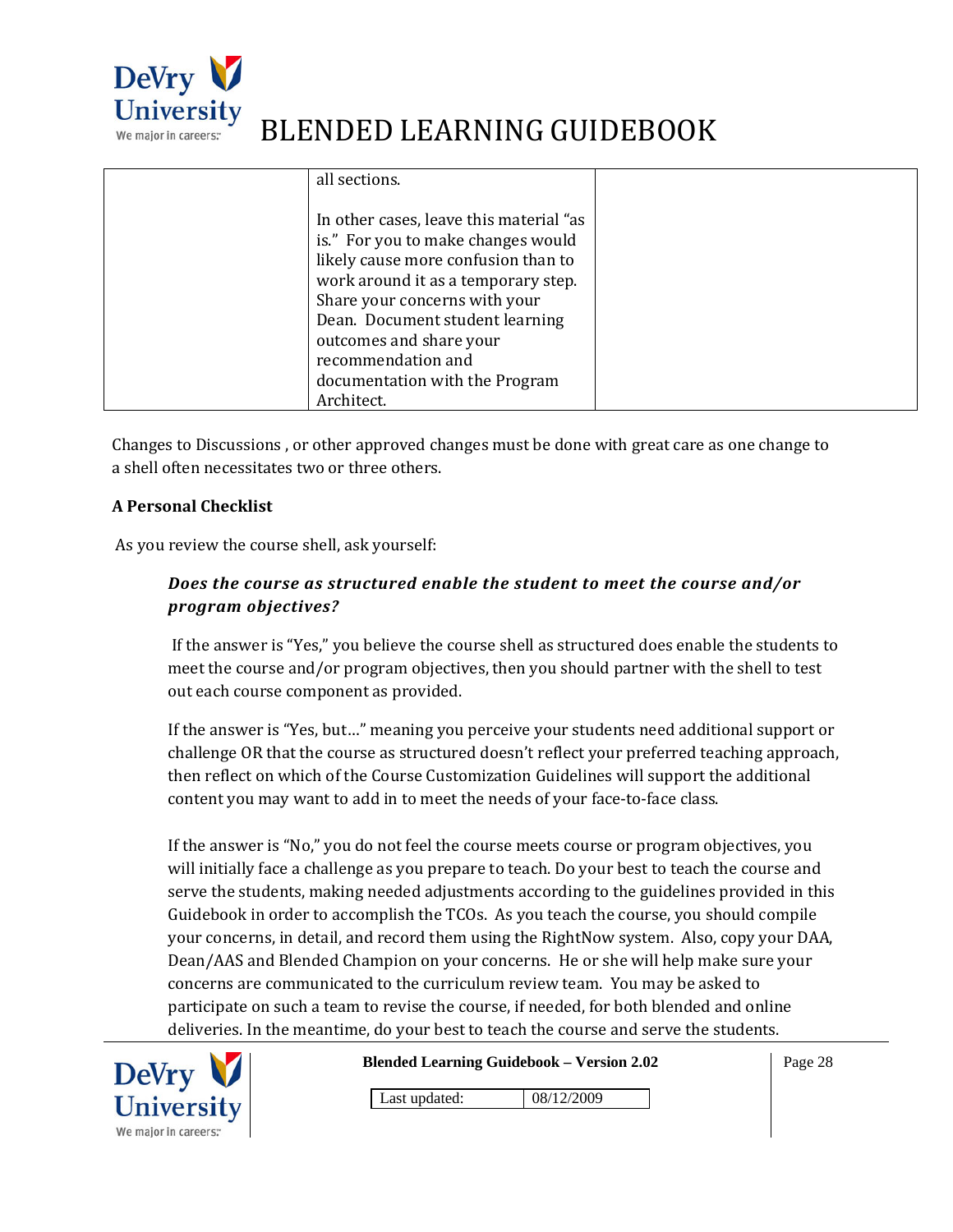

Improvement is a process.

#### **Essential questions to ask as you plan your teaching approach:**

- a. What is the best way for my students to make sense of the technology-based components available to them through the shell?
- b. How can I help students to prioritize and see relationships among and between course concepts?
- c. How can I tap into the unique potential of each environment to deliver various components of my course effectively?

Perhaps more than ever, students need an engaged and responsive professor who can help them. Remember, the course shell doesn't teach itself; you teach using the resources in the shell to support your blended teaching plan.



**Blended Learning Guidebook – Version 2.02** 

Page 29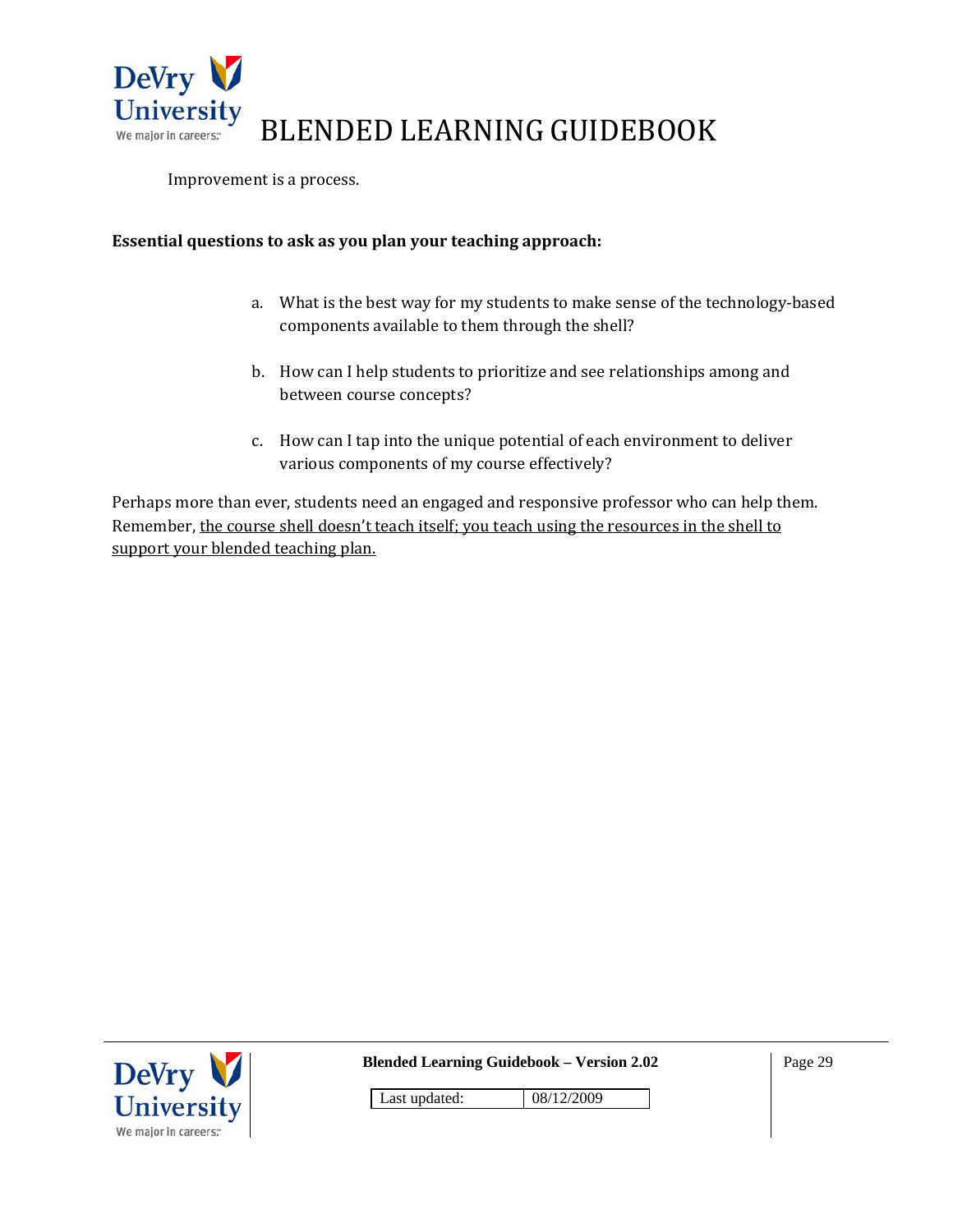

### PREPARING STUDENTS FOR BLENDED LEARNING

The following section presents information about Blended Learning as it might be delivered directly to students. This is also available in APPENDIX B if you want to use this material as an opening handout for your class.

DeVry University is committed to using the latest innovative strategies and technologies to foster student success. Blended Learning is our newest teaching and learning approach, bringing together the best of our onsite and online instructional methods in order to support your success and your preparation for the workplace and your career.

#### DEFINITIONS AND EXPECTATIONS

Put simply, Blended Learning provides you with the best possible in‐class experience, with lots of support and interaction with your instructor and other students, and the best of online support for course materials, feedback, and interactivity.

The course shell, which you can access at any time day or night, is a central place where you can exchange information with your instructor and your classmates. This happens as you read materials, complete online assignments such as labs, and participate in instructor‐facilitated online discussions. You may also use the shell to facilitate group work. You can also use the shell to email your instructor if you have questions or concerns or have to miss class.

Success in a Blended course means that you use the course shell on multiple days and times throughout the week as you work to accomplish course objectives. Then, onsite meetings are dedicated to high value interactions which reinforce, clarify, and extend your mastery of course content through active learning strategies. While in‐class lectures may still be used, the focus is on you as an active learner. The more prepared you are to participate, the more you will get from your onsite class meetings.

A student has an active role to play in a Blended course. As a student, you must come to class, both onsite and online, prepared to actively learn.



**Blended Learning Guidebook – Version 2.02**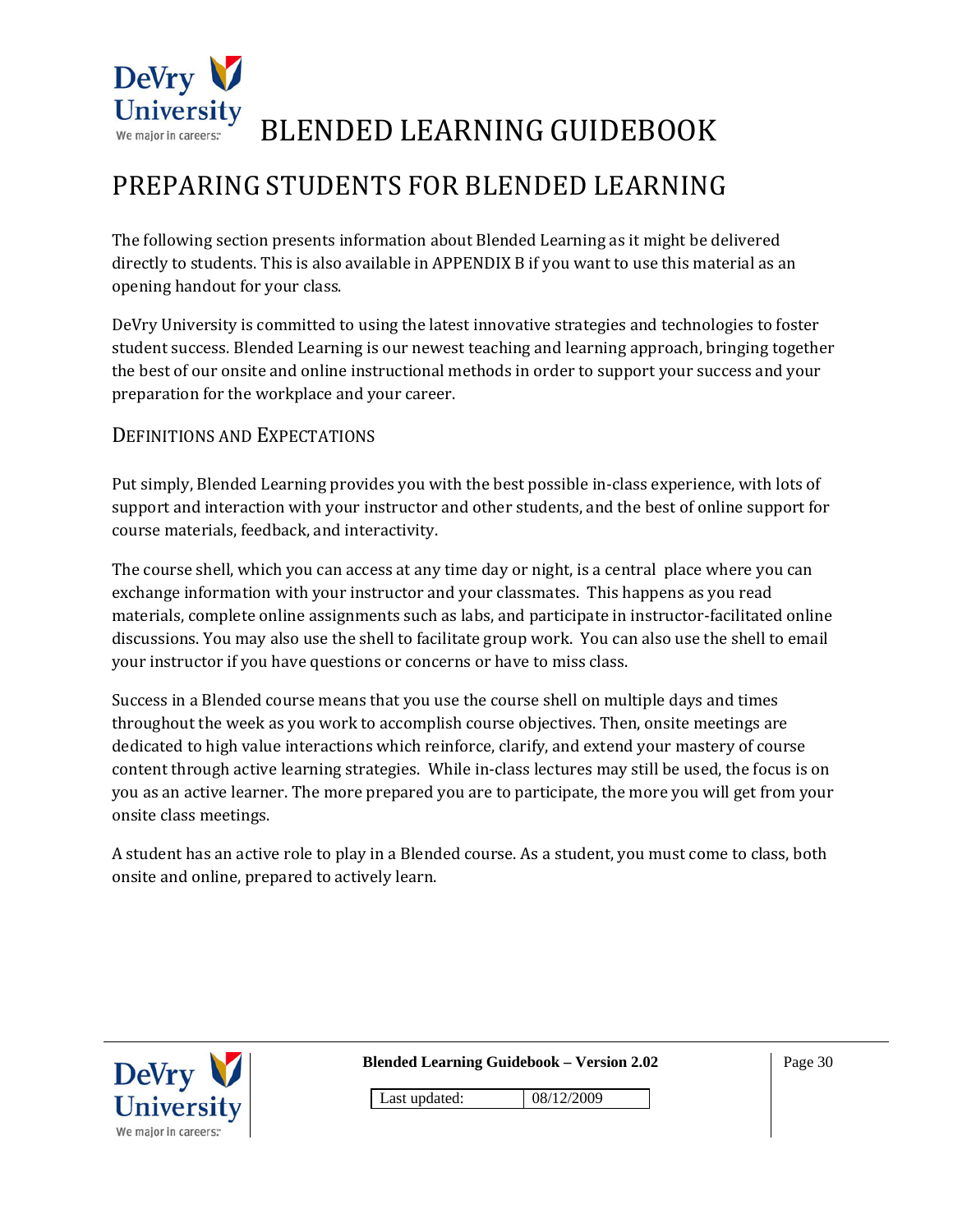

#### THE BLENDED LEARNING METHODOLOGY

Blended Learning means that you generally start the weekly learning cycle exploring selected preparatory material in the shell on your own and then, with guidance from your instructor, you work with classmates in class and online to develop deeper understanding of course concepts and skills.

Your continuous participation in class and online will help you reinforce and deepen your mastery of the important steps and key points of your various assignments over the eight weeks of your course.

The synergy of your online and onsite class components offers you the best of both worlds supported independent work outside of class met by active and engaged learning in class. By the end of a Blended course you are able to apply learning concepts and skills from labs, projects, and many other course assignments in new ways.

This also gives you the type of learning experience that will best prepare you for the expectations of today's workplace, which is increasingly a Blended environment, frequently requiring active learning skills.

#### THE ACTIVE LEARNING CYCLE IN A BLENDED COURSE

| Online                                                                                                            | $\leftarrow$ Continuous Active Course Participation $\rightarrow$                                                                               | Onsite                                                                                                                                             |
|-------------------------------------------------------------------------------------------------------------------|-------------------------------------------------------------------------------------------------------------------------------------------------|----------------------------------------------------------------------------------------------------------------------------------------------------|
| Retrieve course materials<br>such as the syllabus, text<br>(in the case of eBooks),<br>Doc Sharing files.         | <b>Before Class</b><br>What connection can you make to your work,                                                                               | Apply course concepts and<br>skills to which you were<br>exposed in your individual<br>preparatory work, such as in                                |
|                                                                                                                   | aprior class or a future role?                                                                                                                  | tutorial exercises, in new and<br>more complex situations<br>introduced by your instructor.                                                        |
| Read and review course<br>material such as the<br>syllabus, weekly<br>announcements, and<br>lecture.              | In class<br>What questions do you still have about the<br>material or its application that you can share with<br>your instructor and the class? | Participate in active learning<br>tasks such as in-class<br>discussions, activities, labs,<br>quizzes, and group work.                             |
| Participate in interactive<br>learning tasks such as<br>weekly discussions and<br>quizzes, exams or<br>tutorials. | After class<br>What can you do with your new learning? What<br>questions do you still have?                                                     | Analyze course concepts<br>systematically to learn<br>strategies to work with<br>challenging material so that you<br>can continue to learn on your |



**Blended Learning Guidebook – Version 2.02** 

Page 31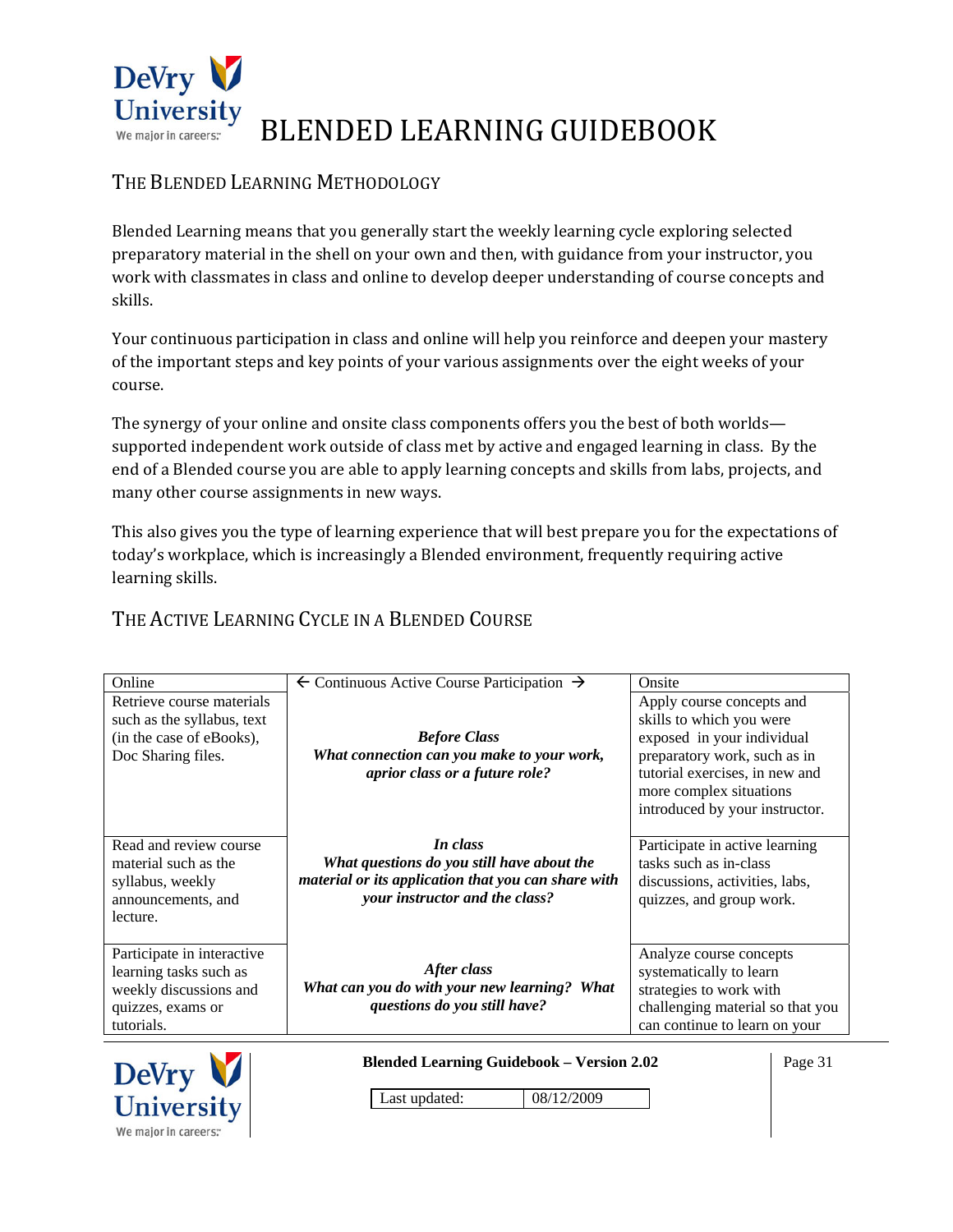

|                                                                                                                                                                                   |                                                                                                                 | own following the class.                                                                                                                                                      |
|-----------------------------------------------------------------------------------------------------------------------------------------------------------------------------------|-----------------------------------------------------------------------------------------------------------------|-------------------------------------------------------------------------------------------------------------------------------------------------------------------------------|
| Stay in contact with your<br>instructor, classmates and                                                                                                                           | Why are some approaches better or stronger than<br>others?                                                      | Complete graded class<br>deliverables and practice                                                                                                                            |
| group members using the<br>email function in                                                                                                                                      |                                                                                                                 | assignments individually or in                                                                                                                                                |
| eCollege.                                                                                                                                                                         |                                                                                                                 | groups.                                                                                                                                                                       |
|                                                                                                                                                                                   | Where can you find more information?                                                                            |                                                                                                                                                                               |
| Turn in assignments and<br>keep up to date on your<br>grades through the online                                                                                                   |                                                                                                                 | Clarify key ideas to help you<br>plan, develop and execute<br>requirements for an ongoing                                                                                     |
| Gradebook. Find out<br>about assignments, due<br>dates and course<br>resources.                                                                                                   | Preparing for the next class<br>How can you collaborate with your classmates to<br>extend what you're learning? | assignment or project.                                                                                                                                                        |
| Challenge yourself and<br>your classmates by posing<br>clarifying questions in<br>discussion and<br>summarizing findings in<br>order to learn from the<br>perspectives of others. | <b>How can course resources or outside research</b><br>extend your knowledge of course concepts?                | Challenge yourself in your<br>interaction with classmates by<br>using critical analysis to<br>develop troubleshooting,<br>problem solving and critical<br>thinking abilities. |



**Blended Learning Guidebook – Version 2.02**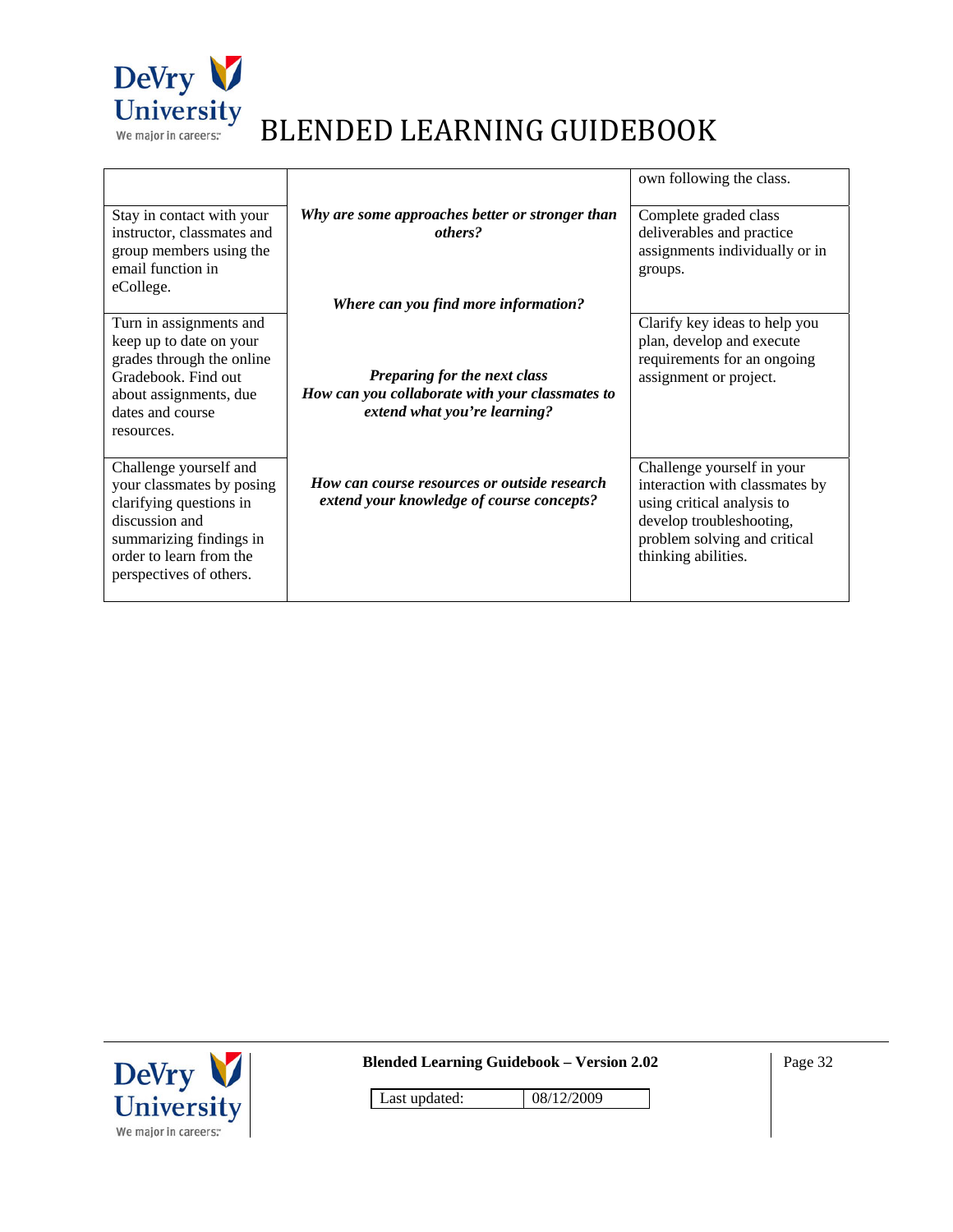

### FREQUENTLY ASKED QUESTIONS (FAQS)

#### **Q1: As a faculty member, what can I expect as I teach Blended courses? Will my workload increase?**

Depending on how much you have used eCollege before, you might see your initial prep time, work load, and volume of student work increase at first. But it's a different kind of workload, one with more frequent communication with students, more active record keeping and grading, and a new kind of class preparation.

Once you're familiar with the Blended method, your time spent teaching your class in the online environment becomes a key part of your delivery of the TCOs that in the past you may have delivered onsite in a traditional delivery. So your time spent teaching class online corresponds to the reduced onsite teaching time. You also may find that a key benefit to Blended teaching is smaller investments of your time spread across the week.

Many experienced faculty develop an archive of electronic files with items such as their faculty biography and teaching statement, Announcements and Discussion opening and closing comments, along with previously successful follow‐up questions. These files can be personalized for each new group and then reloaded from your archive into the course shell each time you teach the course.

As you manage your workload, we encourage you to talk with other faculty teaching Blended courses, especially those who teach the same course, about managing the workload. Your Blended Champion will also have suggestions for managing the workload. There is sure to be a period of adjustment, but once you've had some practice, you'll find your Blended teaching can be managed effectively and efficiently.

#### **Q2: Should I expect everything in the shell to be perfect?**

No. Errors will occur – but be proactive and review the course thoroughly before the course starts, and again ahead of each week. Report any calculation and other kinds of course errors using RightNow http://dvfaculty.custhelp.com a link found in your Course Shell and also accessible through the HUB|2.0 (hub2.devry.edu) . Also share your findings with your Blended Champion, Dean or center AAS as appropriate.

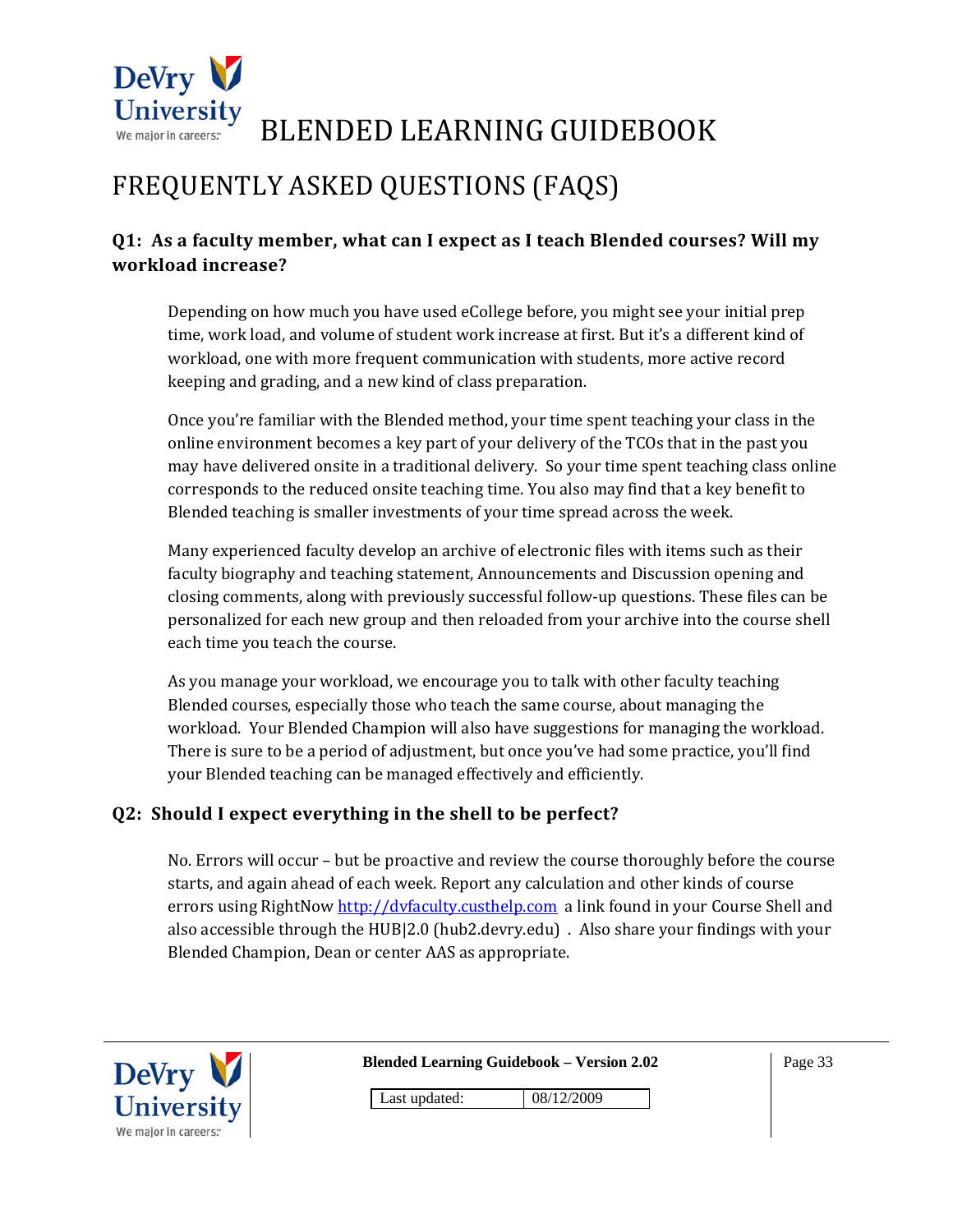

#### **Q3: How many FacetoFace (F2F) class meetings will there be in each course?**

Blended classes have 8 meetings. Faculty teaching Blended courses must hold seven onsite class meetings. The last week (Week 8) is devoted to final exams and/or projects and presentations. Many common course shells include a final exam. However, capstone courses utilize projects and/or presentations for final assessment, and do not have final exams.

The instructor has a number of options available to them during Week 8:

- ‐ An in‐class, onsite final exam (to administer the final exam onsite, you will need to check to be sure a computer-enabled classroom is available).
- ‐ An online final exam with the week 8 onsite session devoted to a review session, or a final class activity such as an application, or presentation in‐class.
- ‐ An in‐class capstone presentation or project in lieu of a final exam (final exams are not included in capstone courses)
- ‐ A combination of the above

*Note:* **to protect the integrity of the final exam question pool, the final exams within any course shell may not be printed out, nor should the students have access to the graded exam.**

#### **Q4: How long is the weekly FacetoFace (F2F) meeting? What if I don't have enough material to fill the contact hours assigned to my course?**

One important use of class time is for students individually or in small groups to work on problems, cases, labs or other course‐specific activities. You'll actively guide the class, becoming less of the traditional "sage on the stage" and more of a "guide on the side." In short, your Blended class will be a rich environment for active learning.

At the undergraduate level, for 3 or 4 semester hour courses, you will meet 3 or 4 hours respectively, and, at the graduate level, classes will meet for 3.5 hours, as they do presently. Be sure that you plan your course carefully to make the most of your F2F meeting.

In the event that you feel you don't have enough material to fulfill the weekly contact hours, contact your Blended Champion who can direct you to resources that will help you develop quality instructional activities for your class meeting.

| DeVry $\bigvee$       | <b>Blended Learning Guidebook - Version 2.02</b> | Page 34 |
|-----------------------|--------------------------------------------------|---------|
| <b>University</b>     | Last updated:<br>08/12/2009                      |         |
| We major in careers:" |                                                  |         |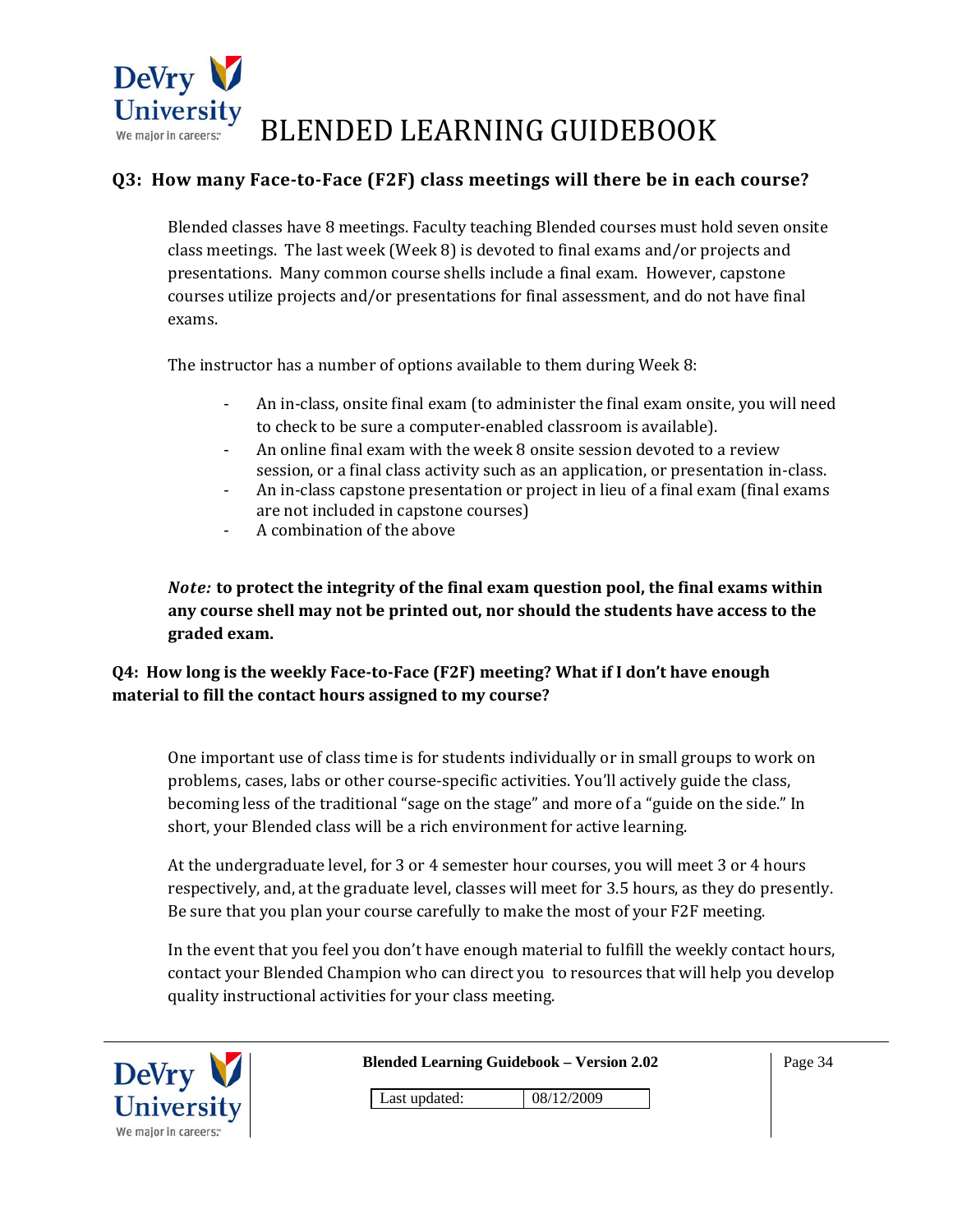

#### **Q5: What if I have much more material to cover than the contact hours I have in class?**

Blended Learning is a departure from traditional instructor‐focused models of learning which emphasize lecture. Data on teaching and learning suggest that students learn best when they are active participants in the learning process.

Blended Learning aims at requiring students to actively engage with course materials and at encouraging instructors to rethink the traditional lecture model in favor of strategic facilitation. Rather than requiring instructors to lecture on all class materials in the face to face classroom, good blended learning design introduces students to a significant amount course material online, before the weekly face to face meeting.

Ask yourself which aspects of your traditional presentation of material you can redeploy elsewhere in the course shell. How about sharing a PPT in Doc Sharing for students to review before class? Or include a problem or example that you typically used in class as an example in the online Discussion. Or create a study guide of definitions or overviews that you used to cover for students in class and ask instead that students to complete this task individually or in groups before class.

Blended teaching and learning requires us to step back and rethink traditional teacher‐ centered approaches for covering material. Your face to face class should provide students with opportunities to actively apply and analyze what they have learned. In cases where you feel supplemental material must be provided, in addition to what is in your shell, follow the customization guidelines included in this guidebook and integrate what you have added into you overall plan for facilitating material for the week.

#### **Q6: Will the traditional lecture exist in the Blended model?**

When students have done preparatory work before the F2Fclass, using materials in the shell, many faculty will opt to engage students with applications in class, as opposed to lecture. As a general rule, you should not be doing all of the "heavy lifting" in the class. Active learning is about students making connections for themselves with guidance from you.

Still, it is okay to lecture occasionally. But plan a lecture to highlight only key ideas that set up the in‐class activities, or that address questions from the students' pre‐class work. A tailored mini‐lecture can also focus on concepts you know from past experience are confusing and need additional explanation and reinforcement.



**Blended Learning Guidebook – Version 2.02**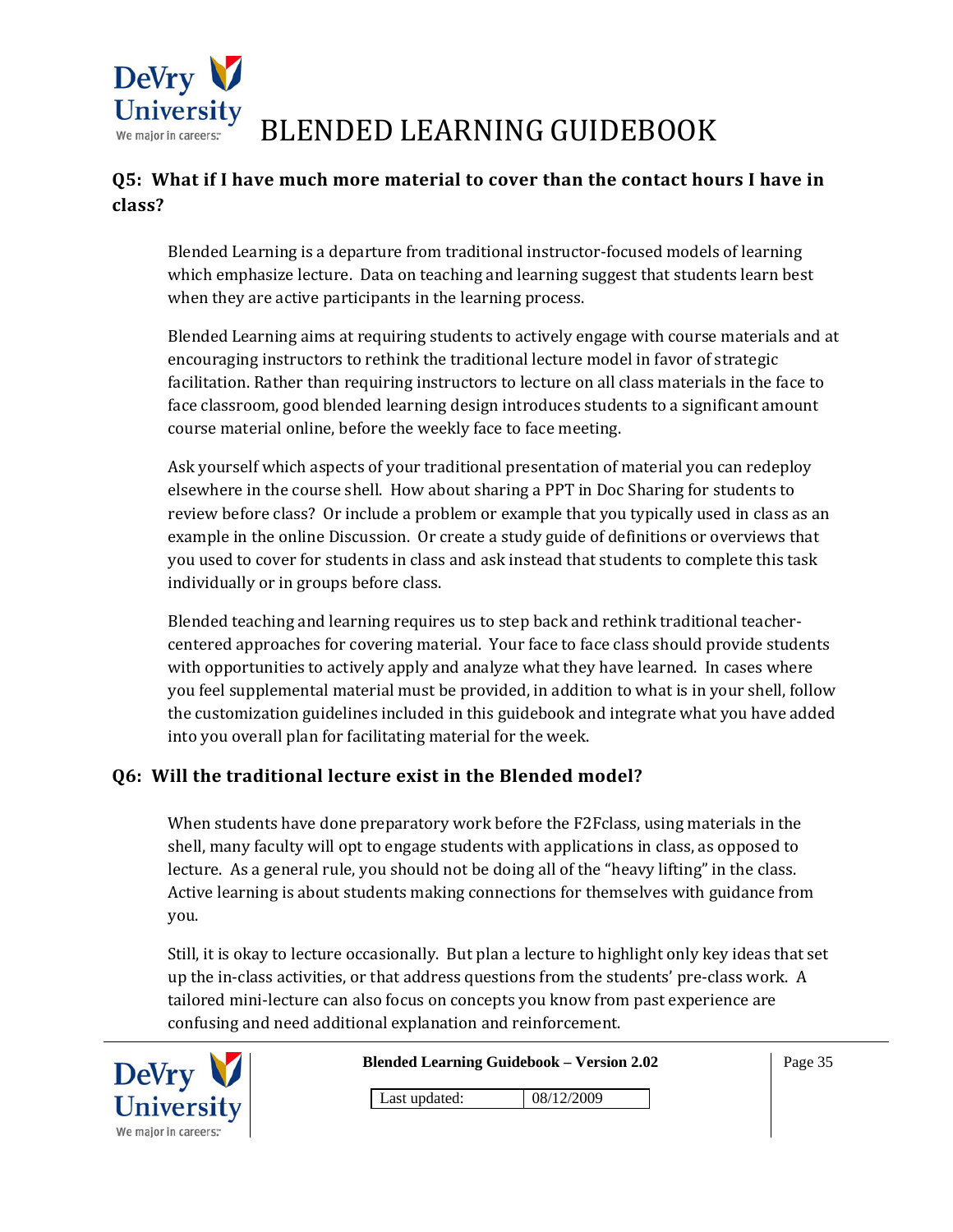

The primary focus in a Blended class is to create learning environment where there are dynamic Discussions and activities that provide ongoing opportunities for challenge and engagement with course concepts. In some courses, a well‐placed, well‐designed lecture lays the foundation for dynamic class activity.

It will also be helpful to talk with other faculty teaching the course and your Blended Champion for insights on how they deliver traditional lecture material in a non-traditional way. When the Blended model is working for you, you'll start each F2F class in progress with students having started the learning on their own in preparation for class, minimizing the need for extensive and time‐consuming lectures.

#### **Q7: Who will develop inclass activities to encourage active learning?**

A subject matter expert may include active learning ideas in the "For Faculty" resource. You can then decide which of the suggested activities you want to use or create ones of your own. You can access suggested activities under the "For Faculty" tab in your shell. In the event that these activities aren't provided, you will design them based on your experience with the subject matter.

Additional ideas for active‐learning activities or strategies for teaching in the Blended environment are always welcome, and this is an area of the initiative you can expect to grow. As the Blended Initiative progresses, we hope you will share your ideas in your metro and across the system.

#### **Q8: Can I add "participation points" or "class activity points" for the onsite meeting?**

Points for an existing grading category can be distributed between the online and onsite environments. To award points for in‐class learning *without changing* the Gradebook, you can use the weekly grading comments in the existing Discussion or Lab portion of the Gradebook to assess both online and in‐class performance on the assigned activities. Be sure to inform students of this change by posting an Announcement on the Homepage. One advantage of this approach is that you won't need to change the Gradebook each session, though your Announcement does need to be added each session.

In the event that the grade composition in the course shell doesn't easily accommodate the class activities that you design for the class, you can reallocate points from an existing category. Points for Discussion, Homework, or Labs, which already extend into the in‐class activity, are the optimal areas of the course from which to create the new points for in‐class



**Blended Learning Guidebook – Version 2.02**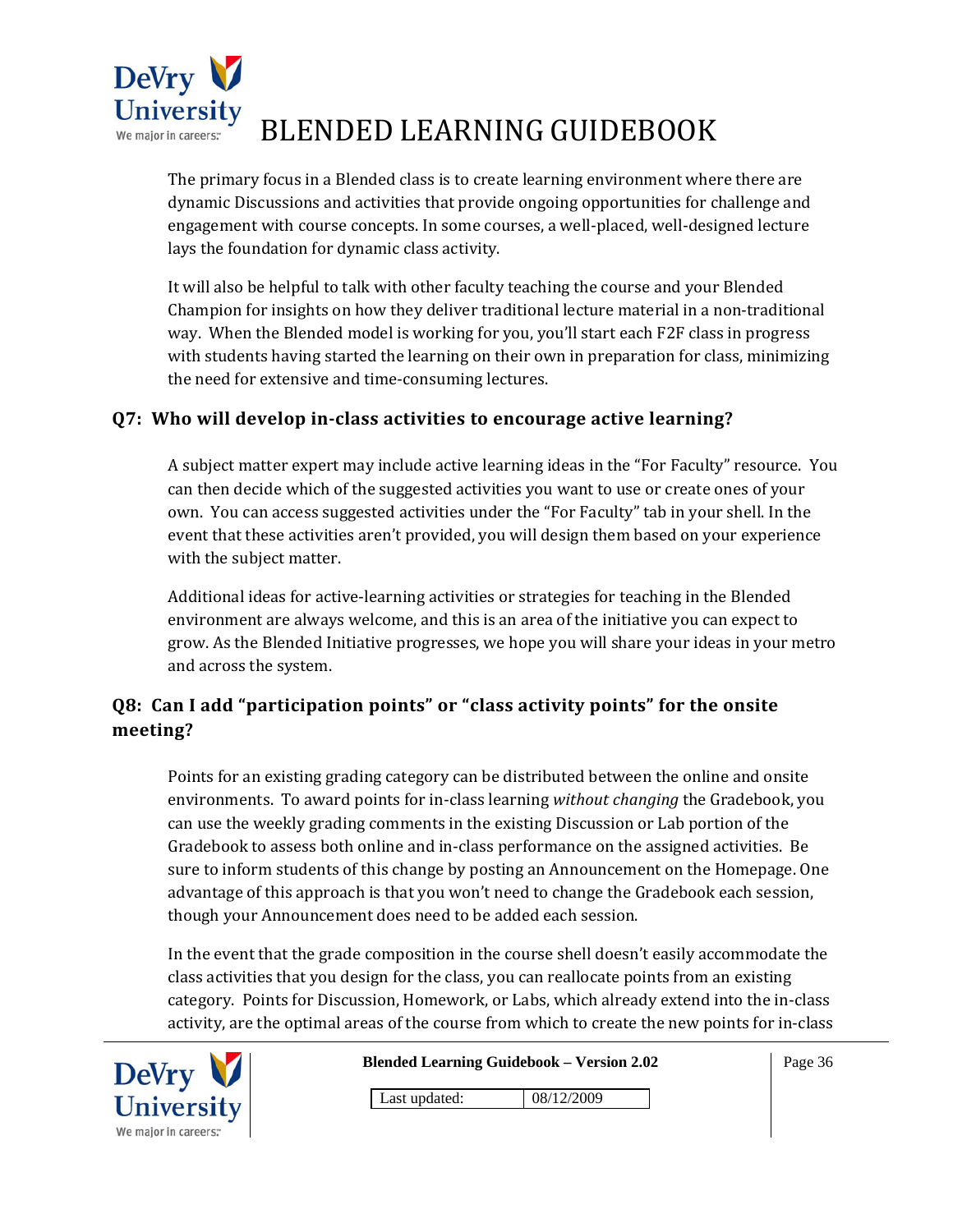

applications. The 1000‐point grade structure should remain consistent. Use the 80/20 rule in reallocating points; that is, reallocate no more than 20% of the points from an existing grading category.

To award points by *changing* the Gradebook, add a line to the Grade composition in the course syllabus to show the reallocated points – and then add this new item to the Gradebook. Name the category and include it as part of the corresponding week of your course. If you're not familiar or comfortable with making direct, Author-mode changes to the Gradebook in your shell, ask your Blended Champion or AAS for support which can include making the change for you.

For consistency, only add one (1) new category to the Gradebook, or the equivalent of one assigned and graded activity per week. This change will need to be made each session to the Syllabus and the Gradebook.

#### **Q9: Is participation in Discussions optional for faculty?**

The onsite class meeting and the online discussion are the two sites where you teach your Blended class as a whole group.

The Discussions are the primary medium for teaching the online component of your course. If you meet your class once a week for 3 hours, from an accreditation standpoint, you must demonstrate at least 3 additional hours of online teaching through the Discussion (and to a lesser degree the Announcements and Gradebook).

Of course, you should spend as much time in the Discussion area as you ask of your students, but typically you'll spend more time than your students because you're leading the group. Practices such as posting after a week has ended are missed teaching opportunities. Therefore, timely participation in the Discussion is essential to an effective Blended teaching plan and is required. For more ideas about scheduling your participation, See Q#12.

It is important to move beyond an idea of the Discussion as something *added to* a class. Instead, the Discussions are best viewed as an integral part of teaching the course. It is an area that allows students to publicly interact, solve problems and troubleshoot. As it demonstrates your teaching of the online portion of the class, student interaction in the Discussion serves to document their learning online. Used effectively, discussions become a



**Blended Learning Guidebook – Version 2.02**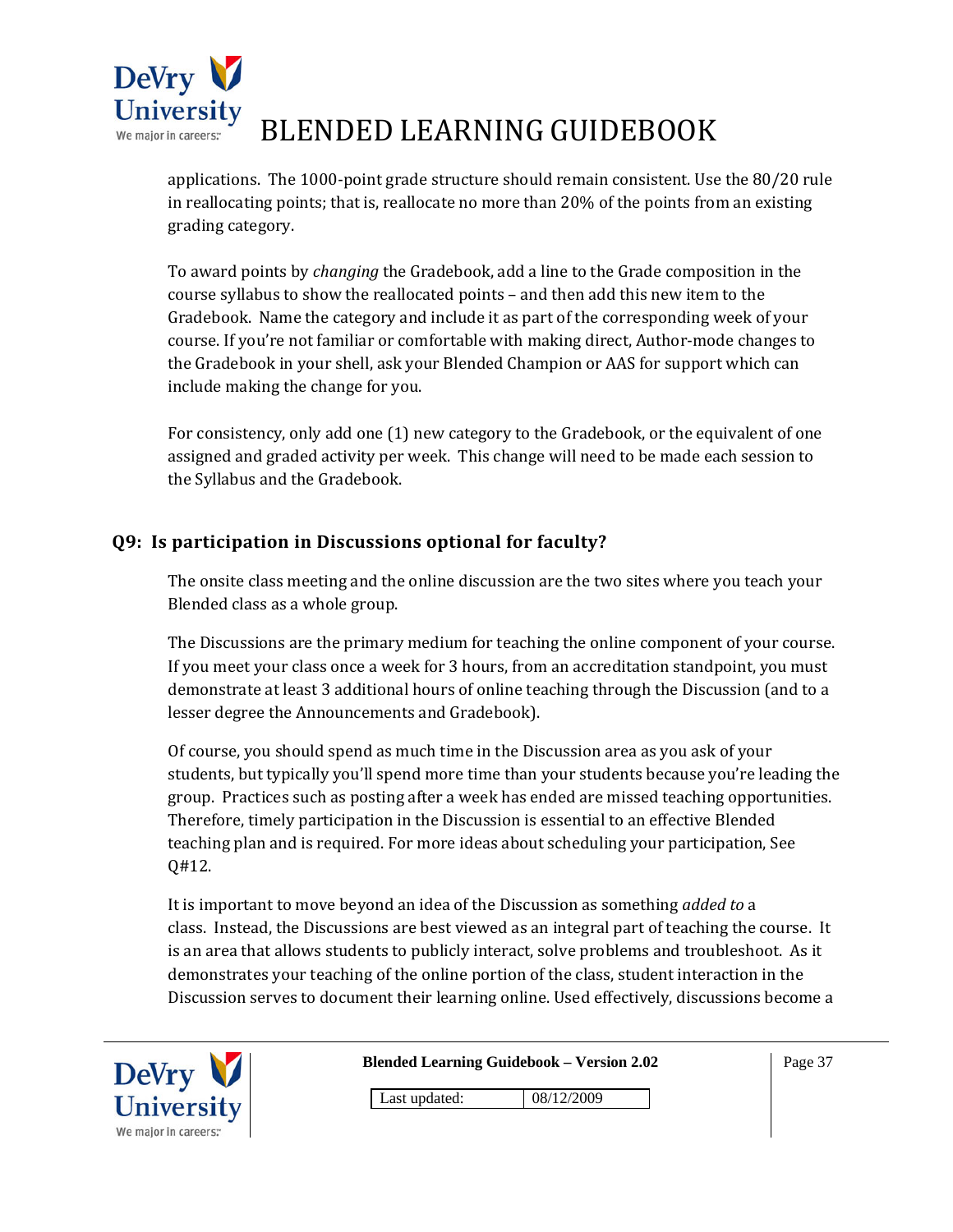

powerful tool for teaching and learning. Your participation includes responding to any questions posted by students in the ungraded Q&A Discussion within 24‐48 hours.

**Note**: If you feel you're spending too much time facilitating discussions, talk to your Blended Champion and other faculty to discover some ways to manage the workload. Remember, you're not responding to each student every time, but rather synthesizing the contributions of the group and nudging students to greater levels of engagement throughout the week.

#### **Q10: What if the provided Discussion questions are too basic?**

By design, the Discussions in the course shell initiate at a lower level in order to ensure shared class understanding before the question is elevated. Your opening post provides you the opportunity to start the students off in the way you feel is most appropriate. Then, in your subsequent posts you add breadth and depth to a question through the questions you raise as you work toward your goal for the week. Viewed this way, it's not just about where the question starts but it's where you think it should end and posing the kinds of questions and support that will help students reach the goal.

In each of your contributions to the Discussion, strive to ask questions that call for higher level thinking by the students and that encourage interactivity among students.

If you find that the Discussion questions in the course shell are geared more towards the mechanics of a process rather than understanding the concepts behind the process, then you'll want to figure out ways to creatively interject conceptual content to convey the week's objectives. You might, for example, urge students midweek to consider a more general, theoretical consideration of a topic – especially if you find that the thread focus is too specific or mechanistic. You might also consider discussing your own real‐world experiences or encourage students to share their creative ways of solving real‐world issues.

#### **Q11: When do I have to first post in the Discussion?**

Your first post opens the week and should be added just prior to the week's starting point. Your opening post individualizes the question, tailoring it to the class, the current context, book, or lecture material. You can also use your first post to re-direct the opening question and allow students to explore a particular angle or focus.

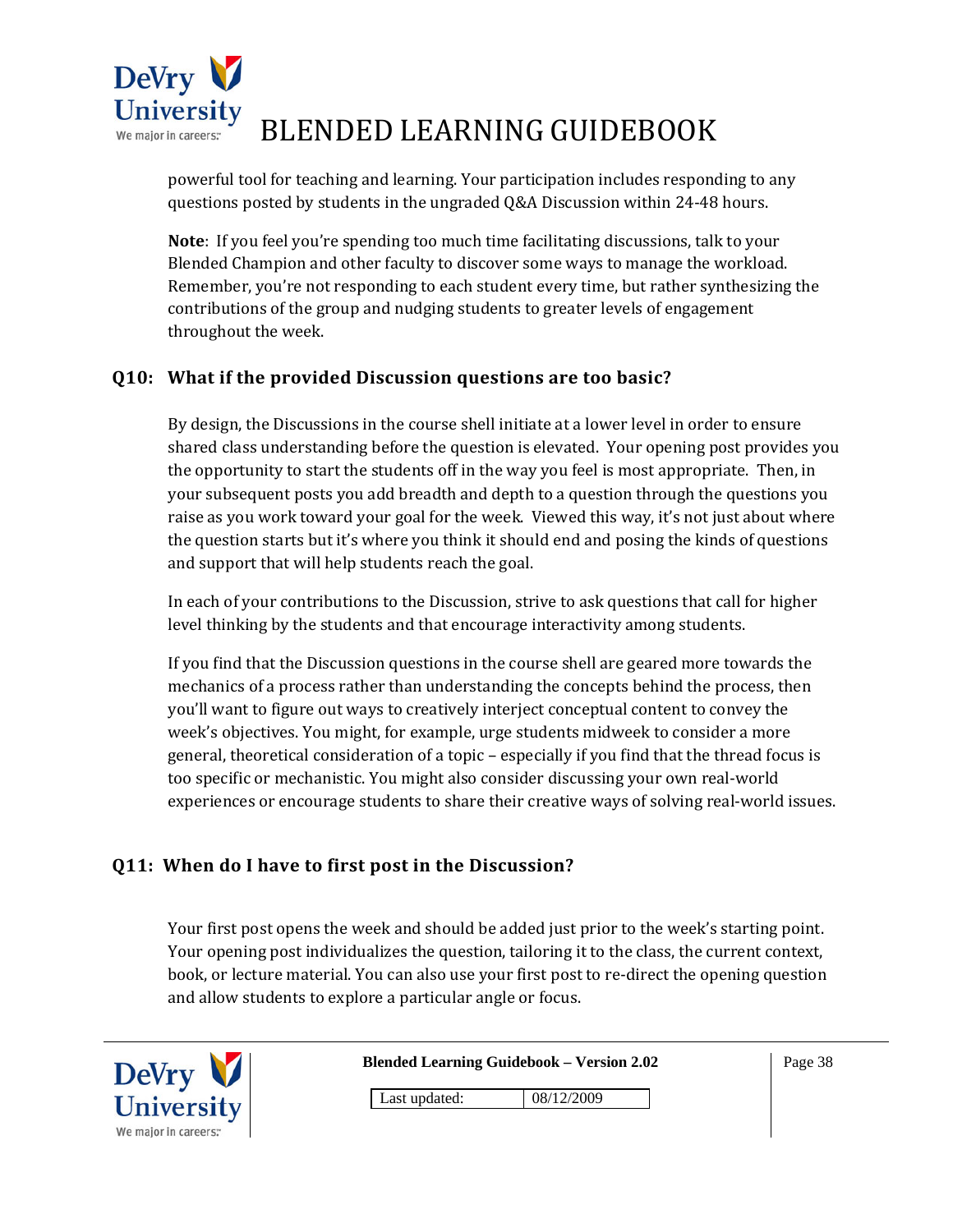

Remember, these opening posts can be saved from session to session on a USB drive or on a personal hard drive. You can then adjust and personalize these archived files for each class.

#### **Q12: How often should I participate after that?**

Instructors should participate in each graded Discussion at four (4) key points in the week. Also respond to any questions posted by students in the ungraded Q&A Discussion within 24‐48 hours.

| <b>Type of Post</b>      | <b>Purpose within Instructional Week</b>     | <b>Planning Questions to Consider</b>  |
|--------------------------|----------------------------------------------|----------------------------------------|
| <b>OPENING POST</b>      | Frames the question adjusted for the         | Reflect on how the topic connects to   |
| (lends itself to reuse   | uniqueness of the class, specific course     | your class? How will it get students   |
| each session-save        | material, timely news event, or relevant     | ready for class? Follow up on a        |
| on a flash drive)        | link.                                        | class? Supplement something you        |
|                          |                                              | don't have time to cover in class such |
|                          |                                              | as preliminary background research?    |
| <b>CLASS PREPARATION</b> | Typically synthesizes any student posts;     | Where do you want your students to     |
| <b>POST</b>              | orients class toward key concepts that will  | be or and what do you want them to     |
|                          | be extended in class; and encourages         | be thinking about as they prepare for  |
| (Be sure to review)      | students to support one another in their     | class? How should the topic be         |
| the students' posts      | preparation work.                            | adding up? How does the discussion     |
| before your in-class     |                                              | anticipate class activities? Use this  |
| meeting; they are        |                                              | post as a reminder or a redirection.   |
| instructive in           |                                              |                                        |
| helping you to plan      |                                              |                                        |
| for the in-class         |                                              |                                        |
| meeting)                 |                                              |                                        |
|                          | --FACE TO FACE CLASS MEETING--               |                                        |
|                          | REFER TO ONLINE DISCUSSIONS IN CLASS         |                                        |
|                          |                                              |                                        |
| <b>CLASS FOLLOW UP</b>   | Makes explicit connections to F2F class      | As the discussion picks up following   |
| <b>POST</b>              | and challenges the class as the week tapers  | the class, what can you ask your       |
|                          | down to think about course concepts.         | students that will lead them to apply  |
|                          |                                              | or think more critically about the     |
|                          |                                              | topic? How can you build on            |
|                          |                                              | students' experiences in class?        |
|                          |                                              |                                        |
| <b>WEEKLY SUMMARY:</b>   | <b>Important!</b> Synthesize class activity; | What's the ah ha? By the end of the    |
| <b>REFLECTING</b>        | reinforce troublespots; reinforce the        | week, what new knowledge do you        |
| <b>BACK/LOOKING</b>      | week's TCOs; looks ahead to new week.        | want your students to have             |
| AHEAD (lends itself      |                                              | constructed through the                |
| to reuse each            |                                              | dialogue? This is also key to the      |
| session-save on a        |                                              | grading feedback you give.             |
| flash drive)             |                                              |                                        |



**Blended Learning Guidebook – Version 2.02** 

Page 39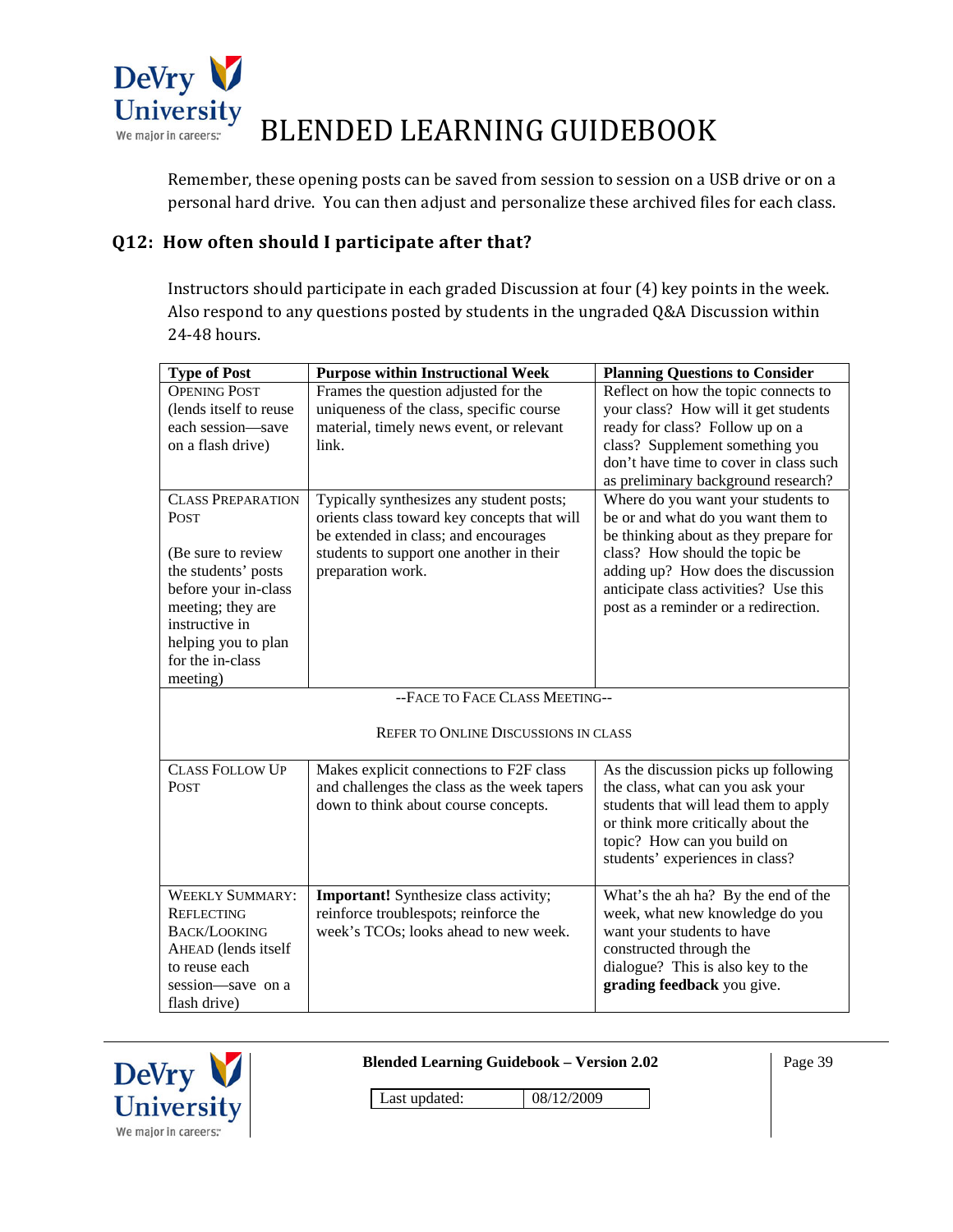

Beyond these four strategic contributions during the week, additional instructor posts to the Discussion are encouraged and can be dedicated to responding, extending and probing for deeper learning from individuals or the group.

Experienced faculty report they check their discussions almost every day of the week. This doesn't mean that they add comments to the discussions every day. However, faculty say that this monitoring role keeps them aware of the class's activity and offers valuable information about when to provide feedback to the class that will encourage ongoing active participation in the Discussions (and to bring the class back if it gets off topic).

One tip for faculty and students is to check your Discussions, including the ungraded Q&A as often as you check your email. You'll want to answer any questions posted by students in the Q&A within 24‐48 hours.

#### **Q13: How often should I expect my students to post to the course shell?**

For Blended classes, the minimum student requirement is three (3) quality posts, at three points in the week, for each graded thread, unless otherwise indicated on the Syllabus or a faculty‐provided Announcement.

As with the faculty, students should also contribute to the Discussions at key points during the week. This shared practice creates dialogue. We suggest you require at least one quality posting as a part of the student's preparation for the in‐class meeting, and at least one quality post in the two days after the in‐class meeting, in which the student reflects or builds on what happened in class in dialogue with the other students. The remaining quality post should be in response to another classmate's ideas that adds value or develops the ideas presented by the other student(s) posts.

*Teaching Tip: Faculty should leave time before class to review what students have added to the Week's discussions. This will help sharpen the focus of the F2F class to be the most effective use of time. You may be able to easily see where students are struggling, or conversely where they've understood material, enabling you to move more rapidly to higher levels of application.* 



**Blended Learning Guidebook – Version 2.02** 

Page 40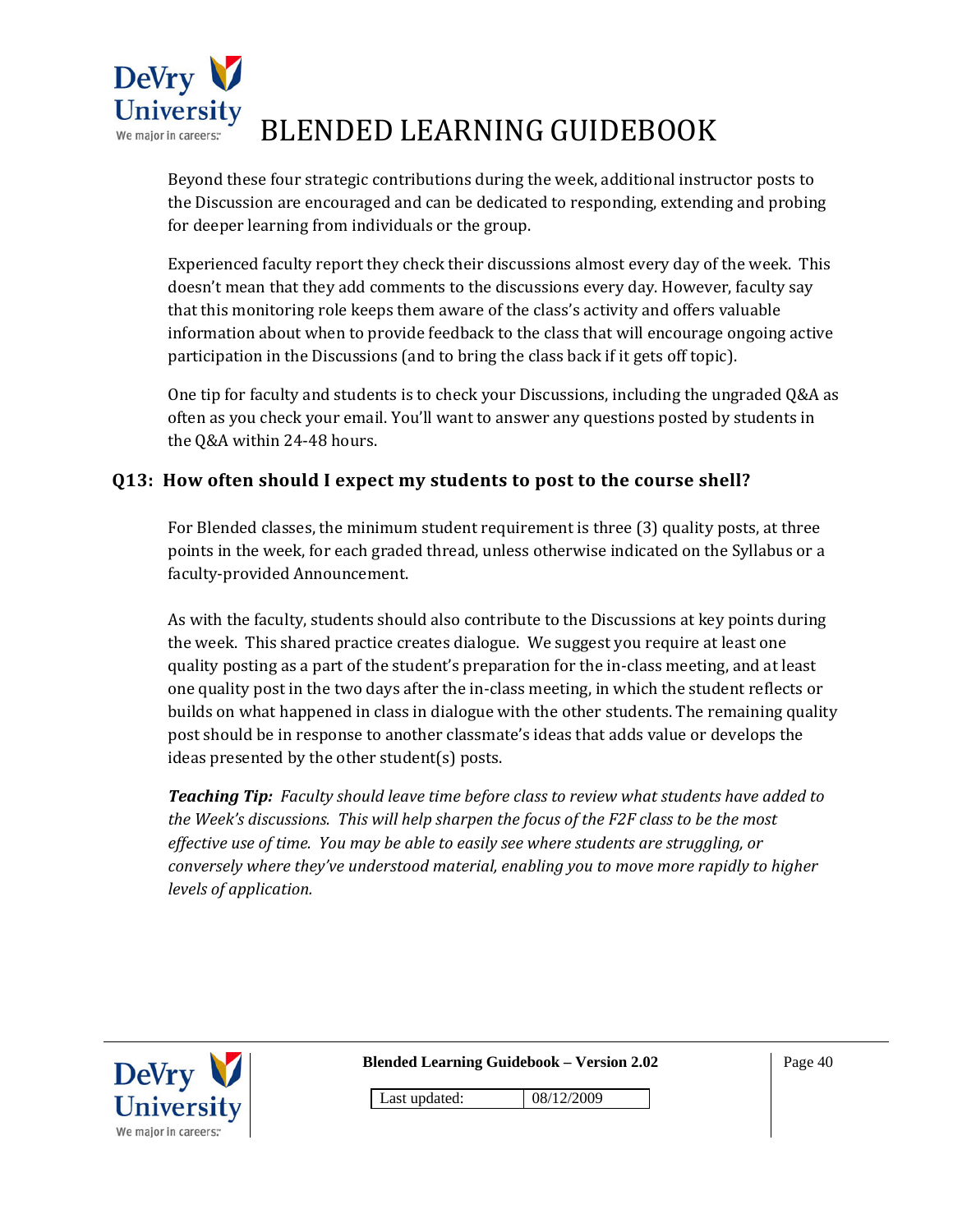

#### **Q14: Should discussions follow a Sunday to Sunday schedule? When should I open my online discussions?**

Discussions can follow the Sunday to Sunday schedule or can begin and end a few days before your in-class meeting and close a few days after your F2F meeting. It's up to you and often depends on when in the week your class meets. Using the Sunday‐to‐Sunday schedule regardless of when the class meets sometimes works best because it's a schedule that's consistent in every class a student takes.

Each faculty member will need to plan when preparatory work should be completed and when assignments should be submitted.

Here's a sample schedule that could be included as an Announcement and the Discussion Instructions for students:

For full credit for the week, you must contribute to the Discussion, for each graded topic, at least 3 posts (one initial post prior to class, one follow up post within two days after class, and at least one reaction to another student sometime during the week) to the discussion.

 Planning the particular Discussion schedule for your class helps you to get a sense for the number of assigned course tasks you and your students will be working with. Once those are visible to you, a cohesive plan for teaching the online and onsite portions of the course tends to follow.

#### **Q15: When will I get my Blended shell?**

Typically the section shells are created during week six and the instructors are enrolled as soon as their shell is ready. The shell opens for students to preview one week before the session starts.

#### **Q16: If I choose to change the Discussion schedule, when can I do this?**

This is referred to as the "gating" of a course.

Blended Shells are created ("rolled out") in Week 6.

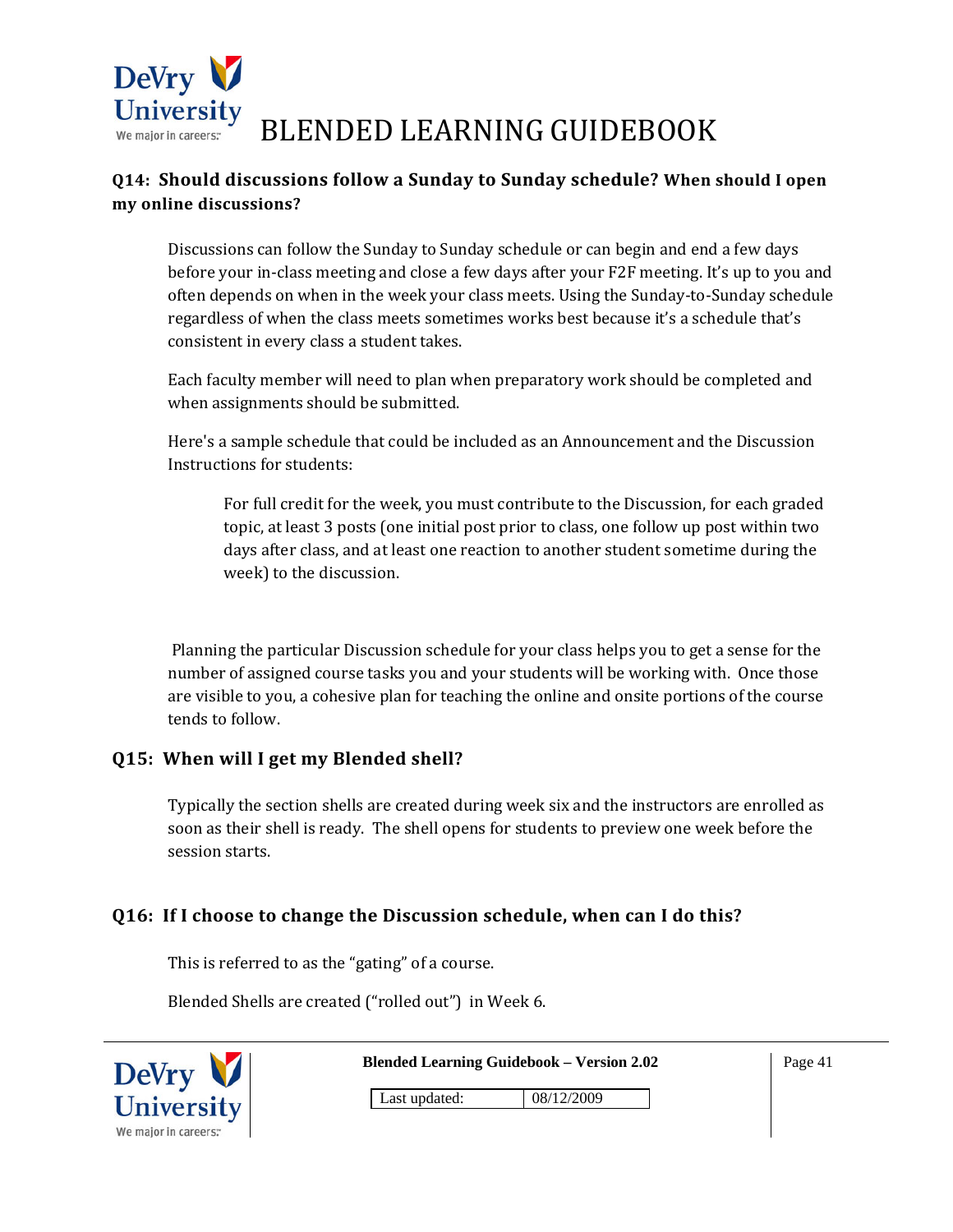

Though instructors have access to the course, weeks 6‐8 are still considered the "blackout period."

Instructors **can change the dates to accommodate their F2F class**, but they should wait until after the Friday of Week 8 to re‐set the gating of their courses. Otherwise, courses are set with a Sunday to Sunday calendar.

In short, instructors should wait until the weekend before the class starts to change the dates.

#### **Q17: Where will I give my final exam?**

The final can be taken either on- or off-campus/center through the shell. Capstone courses do not have final exams.

- 1. If in Week 8 you wish to administer the final exam onsite, you will need to check to be sure a computer enabled classroom is available.
- 2. You also have the option to have the students take the final exam online, using the Week 8 class for a final class activity such as an application, or presentation in‐class.
- 3. Finally, you may elect to have the students take the final exam online, and in class you provide a "paper and pencil" supplement to the exam.

*Note:* **to protect the integrity of the final exam question pool, the final exams may not be printed out, nor should the students have access to the graded exam.**

#### **Q18: Who develops the final?**

The final is developed as part of the overall shell development. As a faculty member, you will be asked for input and may be asked to take a more active role as a subject matter expert (SME).

*Note:* **to protect the integrity of the final exam question pool, the final exams may not be printed out, nor should the students have access to the graded exam.**

#### **Q19: Can I develop my own final?**

No, because it is important for us as a school to have a means for assessing comparability of outcomes across locations and delivery modalities. You may add a separate graded component as a part of the final exam points, to take into account special onsite activities.

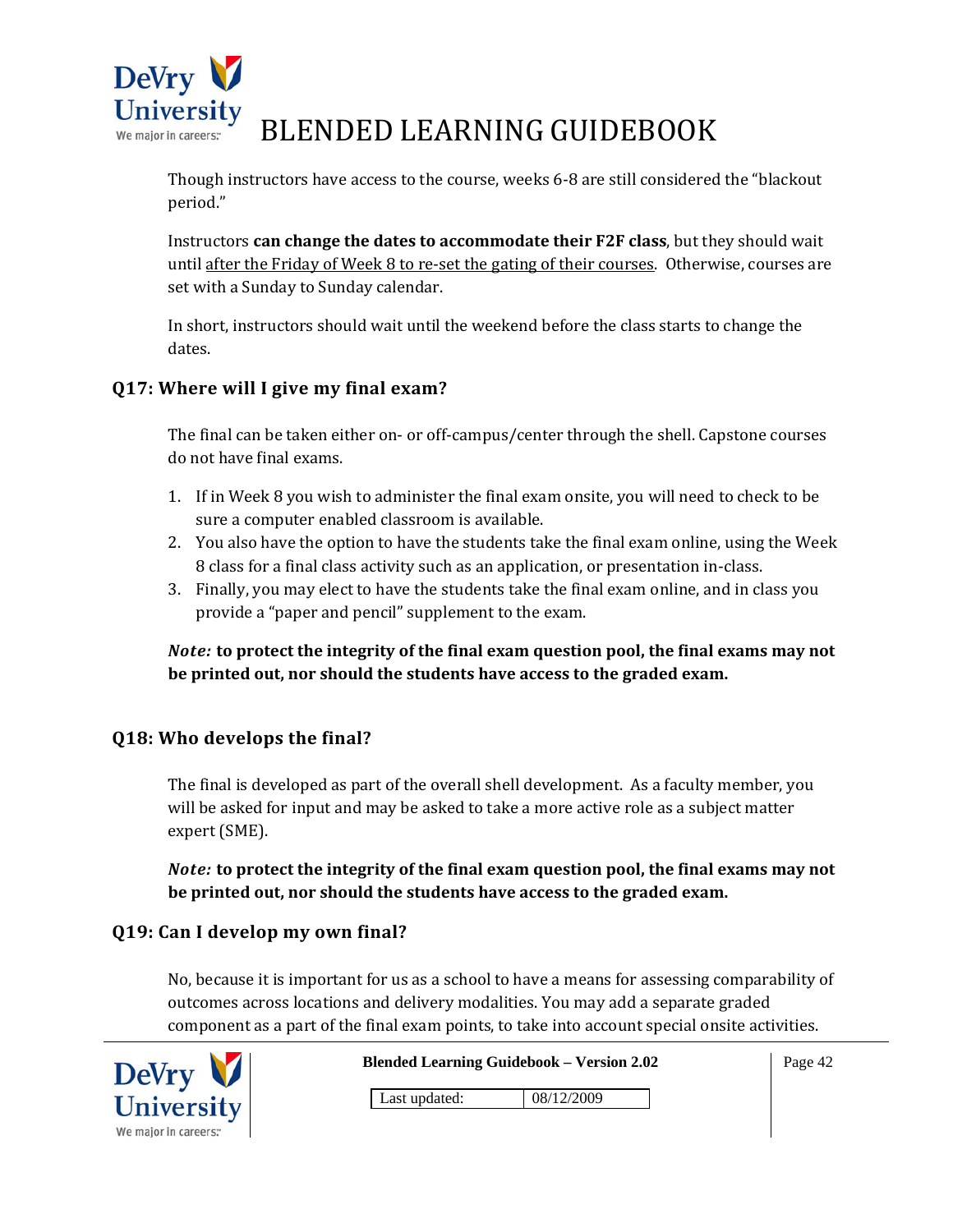

Only final exams associated with Senior Projects or finals that require special assessments will not be in the shell.

#### **Q20: How can I give feedback about what is working and not working? I have feedback. How do I submit it?**

Use RightNow. The URL http://dvfaculty.custhelp.com is in your Course Shell and also accessible through the HUB|2.0 (hub2.devry.edu) Also See Appendix A for Step‐by‐Step instructions.



**Blended Learning Guidebook – Version 2.02**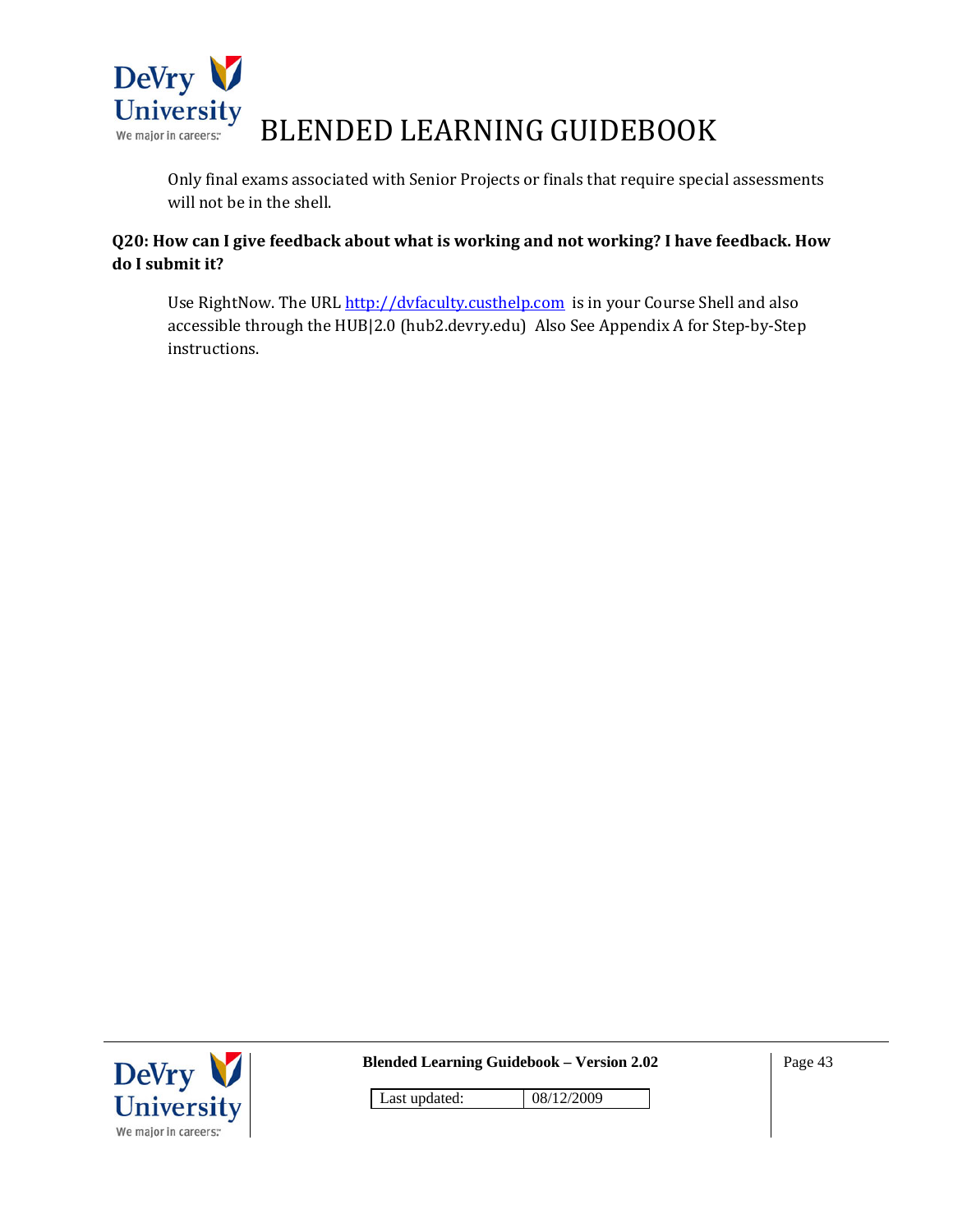

### APPENDIX A: PROVIDING FEEBACK USING RIGHTNOW

| <b>Faculty RightNow</b>                                                    |       |
|----------------------------------------------------------------------------|-------|
| Faculty Support Home Ask a Question/Provide Course Feedback My Information | Login |
| <b>Campus and Centers</b>                                                  |       |
| Enter DSI Number to Login:                                                 |       |
| Password:                                                                  |       |
| Login                                                                      |       |
| If you have forgotten your password                                        |       |
| Enter DSI Number to Login:                                                 |       |
| <b>Email Me My Password</b>                                                |       |
|                                                                            |       |

RightNow URL http://dvfaculty.custhelp.com

RightNow is the central reporting tool used for compiling and responding to faculty feedback on course shells. "Tickets" created using the RightNow system will receive a timely response (within 24‐72 hours).

**The Purpose of RightNow—**The purpose of the RightNow system is to encourage and foster communication and feedback from Blended Learning faculty for curriculum content issues such as *Course Repairs* or *Content Suggestions*.

| Course Repairs             | Problems with   |
|----------------------------|-----------------|
|                            | Ebook           |
|                            | <b>Typos</b>    |
|                            | Labs            |
|                            | Syllabus        |
|                            | Gradebook       |
|                            | Instructions    |
| <b>Content Suggestions</b> | Suggestions for |
|                            | Lecture         |
|                            | Assignments     |
|                            | Discussion      |
|                            | Quizzes/Exams   |

#### **Stepbystep procedure for submitting feedback for RightNow**

- 1. Go to the following web address: http://dvfaculty.custhelp.com
- 2. Enter your DSI number and your password. By default, your password is your name in lower case letters.

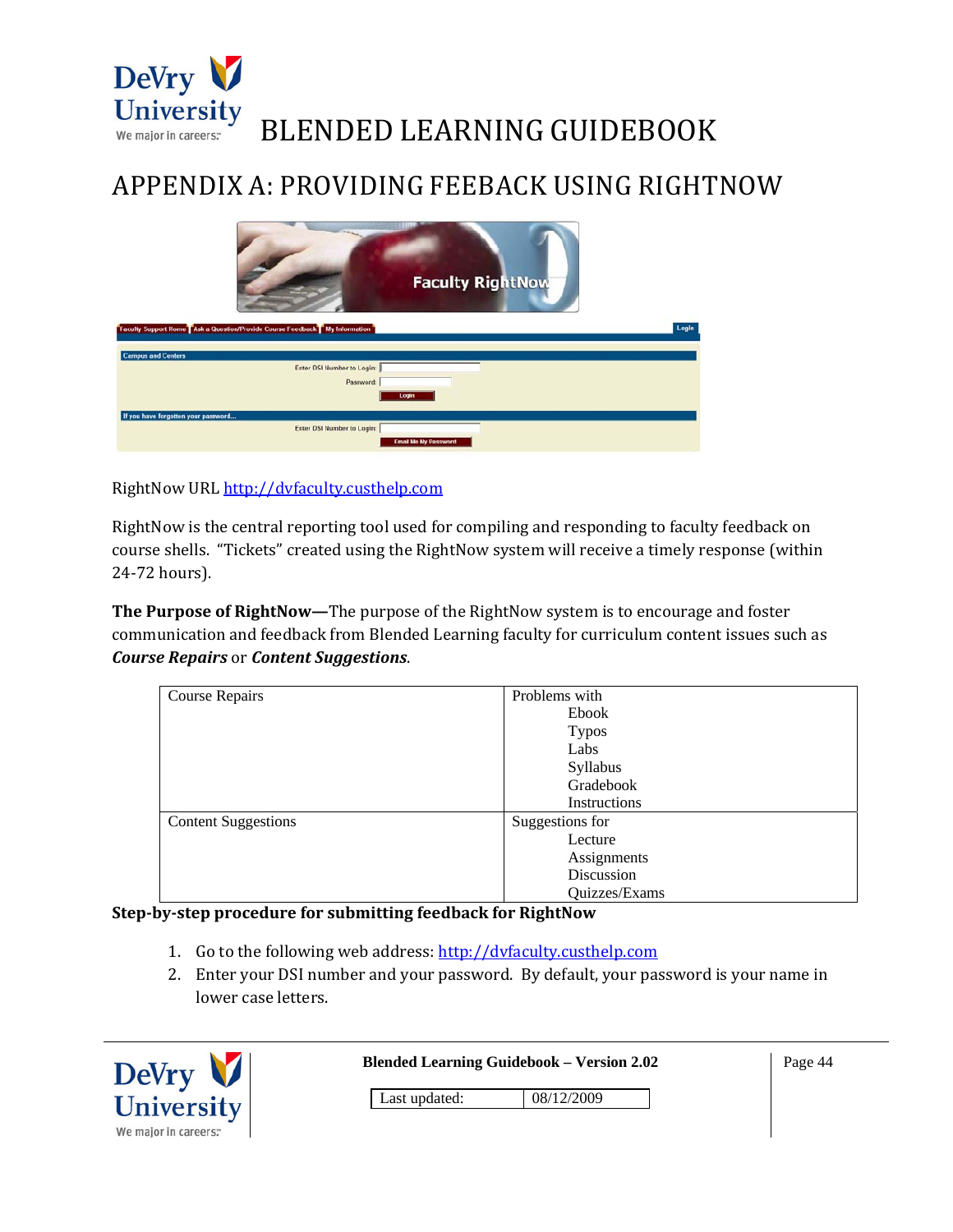



3. Click on the "Ask a Question link/Provide Course Feedback":



4. Select the *college* for which you teach. Then, select *Course Content Issue* if it is a course repair or suggestion.

| College of Business & Management    | ACCT, AC, BIS, BSOP, BUSN (278, 379,<br>380), BUSN (except for 278, 379, 380), EC,<br>ECOM, FI, FIN, GM (except for GM400, 410,<br>594) HR, HRM, HM, HMT, MKTG, MGMT<br>MM, PA, PM, PROJ, SBE, |
|-------------------------------------|------------------------------------------------------------------------------------------------------------------------------------------------------------------------------------------------|
| College of Engineering & Technology | CCSI, CET, CIS, COMP, CRMJ, DBM, ECT,<br>EDT, EET, ECET, EE, ESYS, GMD, GSP,<br>GM594, IS, MGMT 408, MATH233, 450,<br>451, MDD, NETW, NETW, PHYS, SAI, SE,<br>SEC, SMT, TM, WDD, WEB, WGB, WGD |



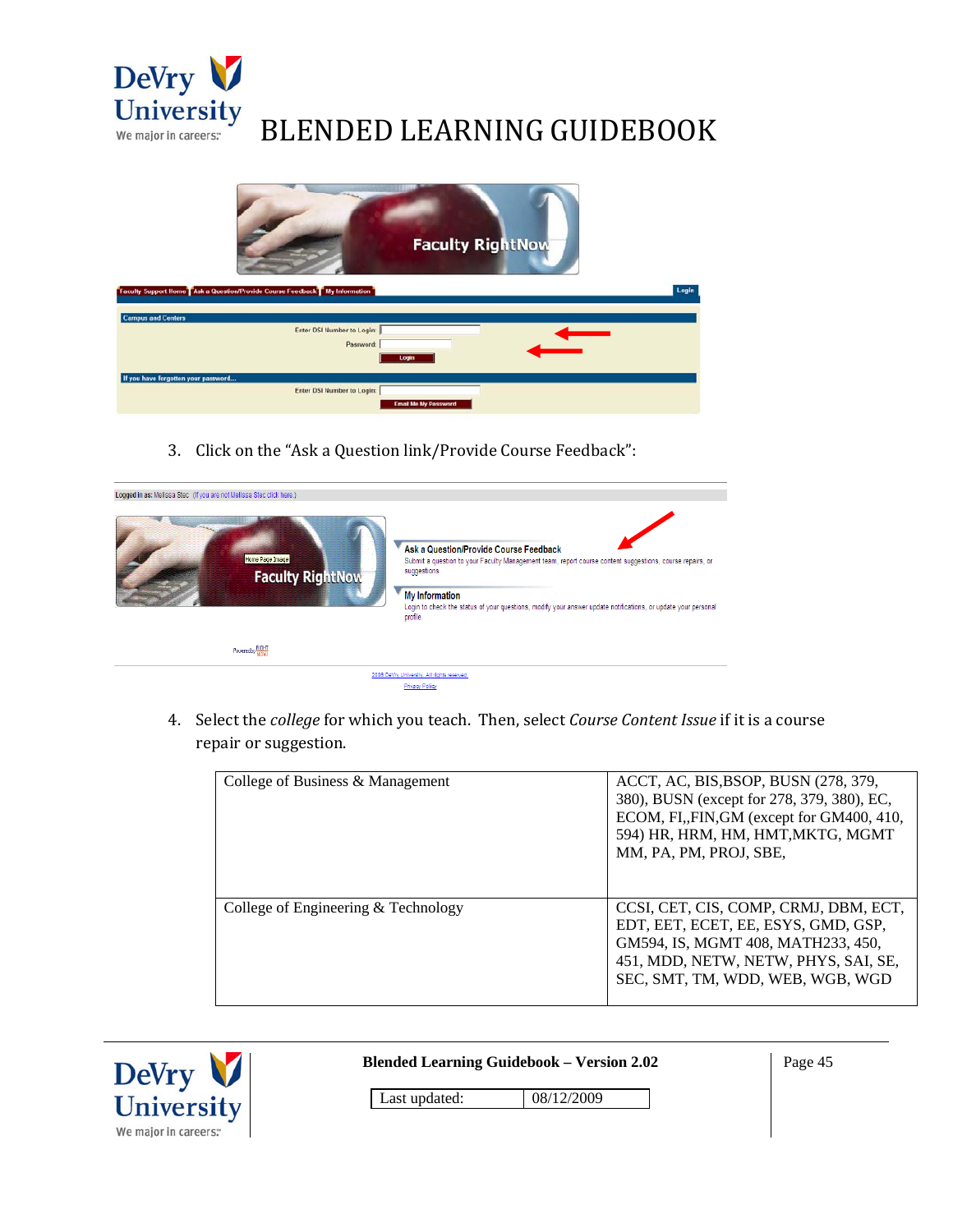

| College of Liberal Arts & Applied Sciences | ECON, HUMN, LAWS, MATH (except 233<br>and 425), PSYC, ENGL, TC, GM400,<br>GM410, CARD, SPCH, POLI, SOCS,<br>COLL <sub>148</sub> |
|--------------------------------------------|---------------------------------------------------------------------------------------------------------------------------------|
| College of Health & Chamberlain            | BIOS, BMI, CCN, HIT, HSM, HIM, HIS, HS,<br>MATH325, NR, SCI                                                                     |



5. Fill out the form and click the submit button at the bottom of the screen.

#### **Examples of RightNow feedback**

**Course Repair Request:** You find a hyperlink that's not working or a file that's missing. **Course Repair Request:** You find a misspelled word or discover an incorrect graphic. **Course Suggestion:** You discover additional course material that applies directly to your course's subject matter.

**Course Suggestion:** You receive email from several students indicating that a quiz question is unclear or incorrect.

| DeVry V              | <b>Blended Learning Guidebook - Version 2.02</b> | Page 46 |
|----------------------|--------------------------------------------------|---------|
| <b>University</b>    | Last updated:<br>08/12/2009                      |         |
| We major in careers: |                                                  |         |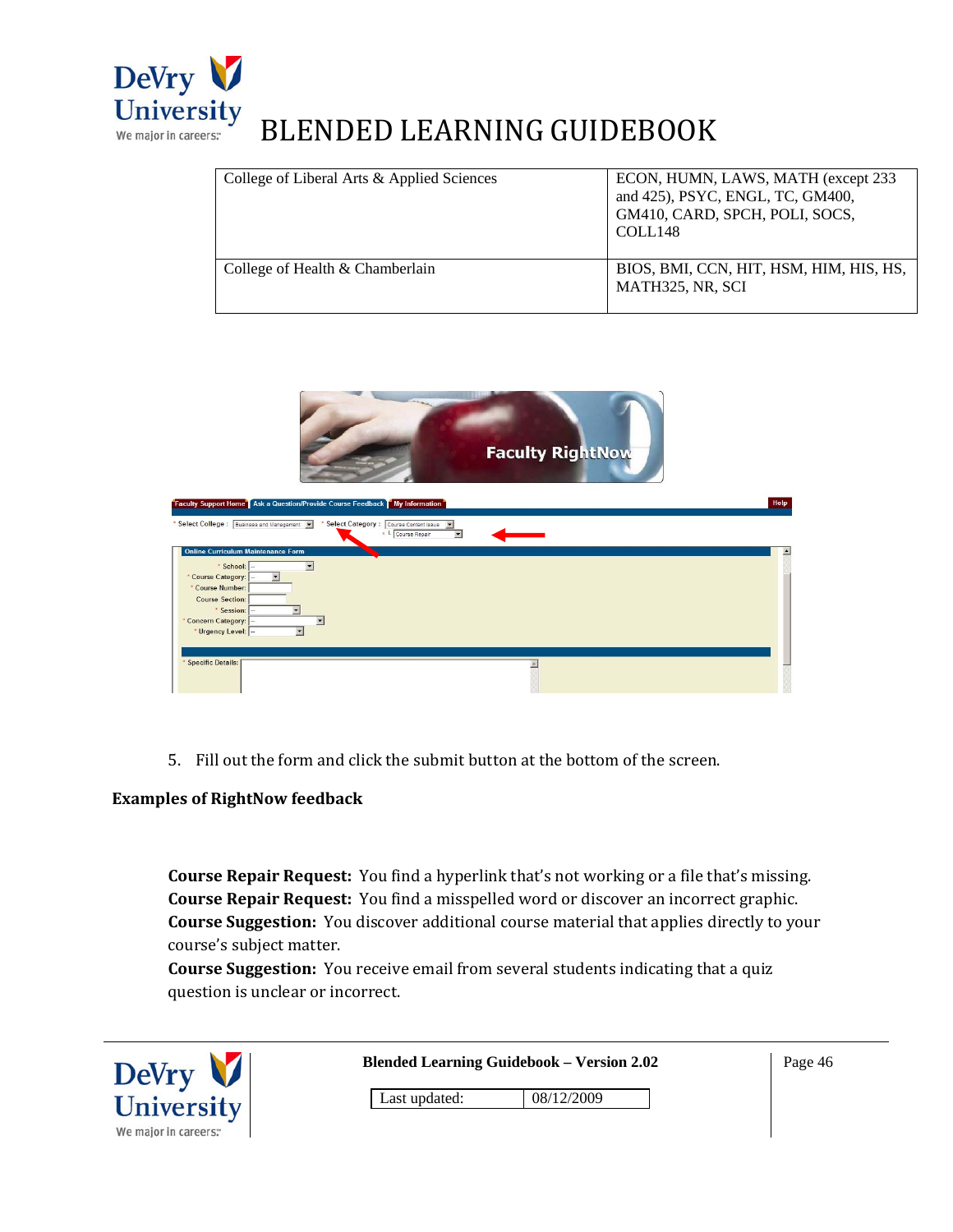

|                                                                                                               | <b>Faculty RightNow</b> |      |
|---------------------------------------------------------------------------------------------------------------|-------------------------|------|
| Faculty Support Home   Ask a Question/Provide Course Feedback   My Information                                |                         | Help |
| Select College : Susness and Hanagement 30<br>* Select Category:<br>Course Content issue<br>- L Course Repair | 복                       |      |
| * Session: -<br>$\vert \overline{x} \vert$<br>Concern Category: -<br>* Urgency Level: -                       |                         | 国    |
| <b>Specific Details:</b>                                                                                      | ۰<br>뢰                  |      |
| When You are Done<br><b>Submit</b>                                                                            |                         | Ξ    |

#### **What happens once my RightNow feedback is submitted?**

Once your case is submitted, the case is routed directly to the curriculum content team for review. You're also given a reference number. Please save this number for follow‐up purposes. You will receive a response within 72 hours. Log back into RightNow to review the status and the response to your feedback.



**Blended Learning Guidebook – Version 2.02**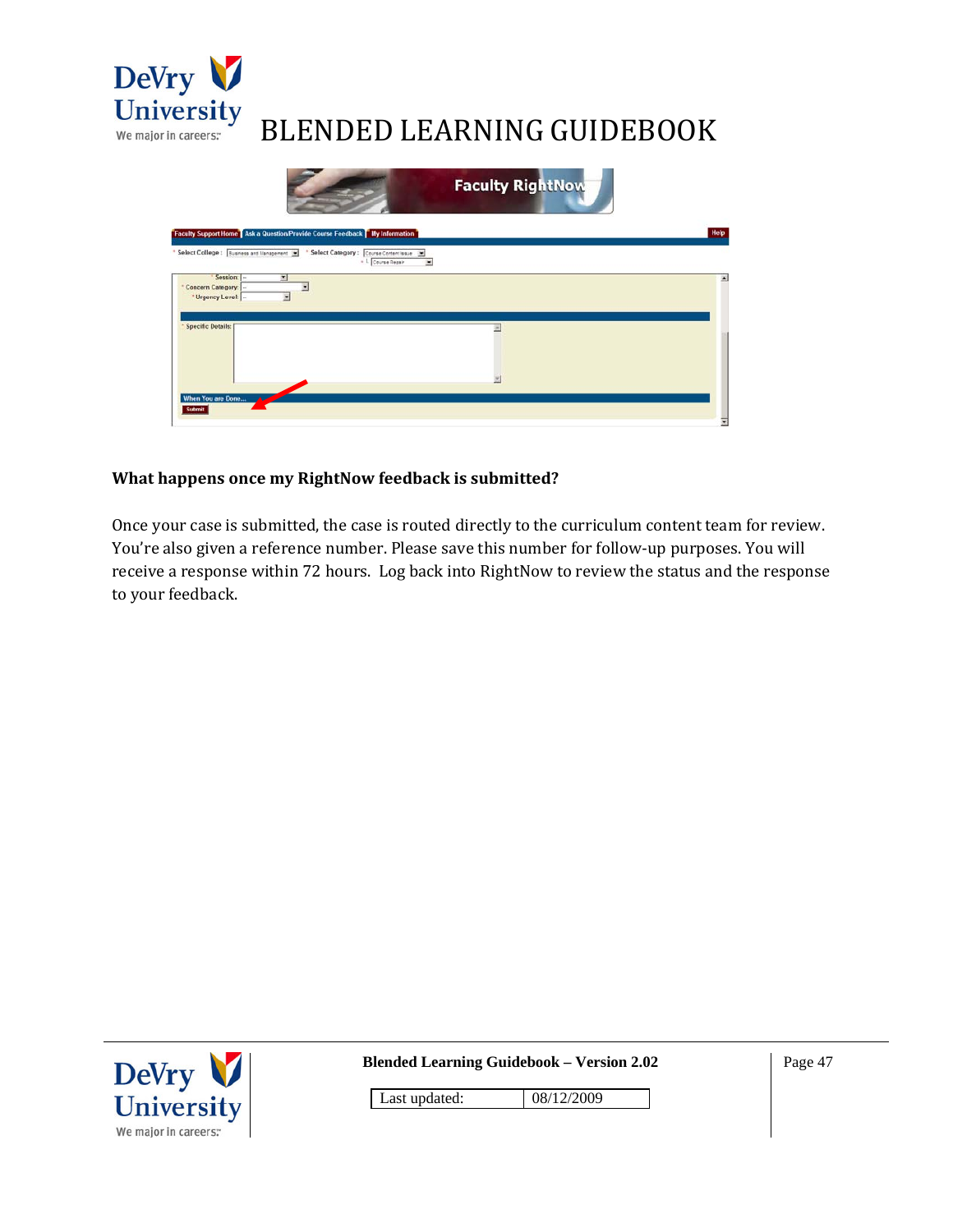

### APPENDIX B: RESOURCES FOR STUDENTS

#### **BLENDED LEARNING: A Student's Guide**

DeVry University is committed to using the latest innovative strategies and technologies to foster student success. Blended Learning is our newest teaching and learning approach, bringing together the best of our onsite and online instructional methods in order to support your success and your preparation for the workplace and your career.

#### **Definitions and Expectations**

Blended Learning provides you with the best possible in‐class experience, with lots of support and interaction with your instructor and other students, and the best of online support for course materials, feedback, and interactivity.

The course shell, which you can access at any time day or night, is a central place where you can exchange information with your instructor and your classmates. This happens as you read materials, complete online assignments such as labs, and participate in instructor‐facilitated online discussions. You may also use the shell to facilitate group work. You can also use the shell to email your instructor if you have questions or concerns or have to miss class.

Success in a Blended course means that you use the course shell on multiple days and times throughout the week as you work to accomplish course objectives. Then, onsite meetings are dedicated to high value interactions which reinforce, clarify, and extend your mastery of course content through active learning strategies. While in‐class lectures may still be used, the focus is on you as an active learner. The more prepared you are to participate, the more you will get from your onsite class meetings.

As a student, you have an active role to play in a Blended course. You must come to class, both onsite and online, and be prepared to actively learn.

#### **The Blended Learning Methodology**

Blended Learning means that you generally start the weekly learning cycle exploring selected preparatory material in the shell on your own and then, with guidance from your instructor, you

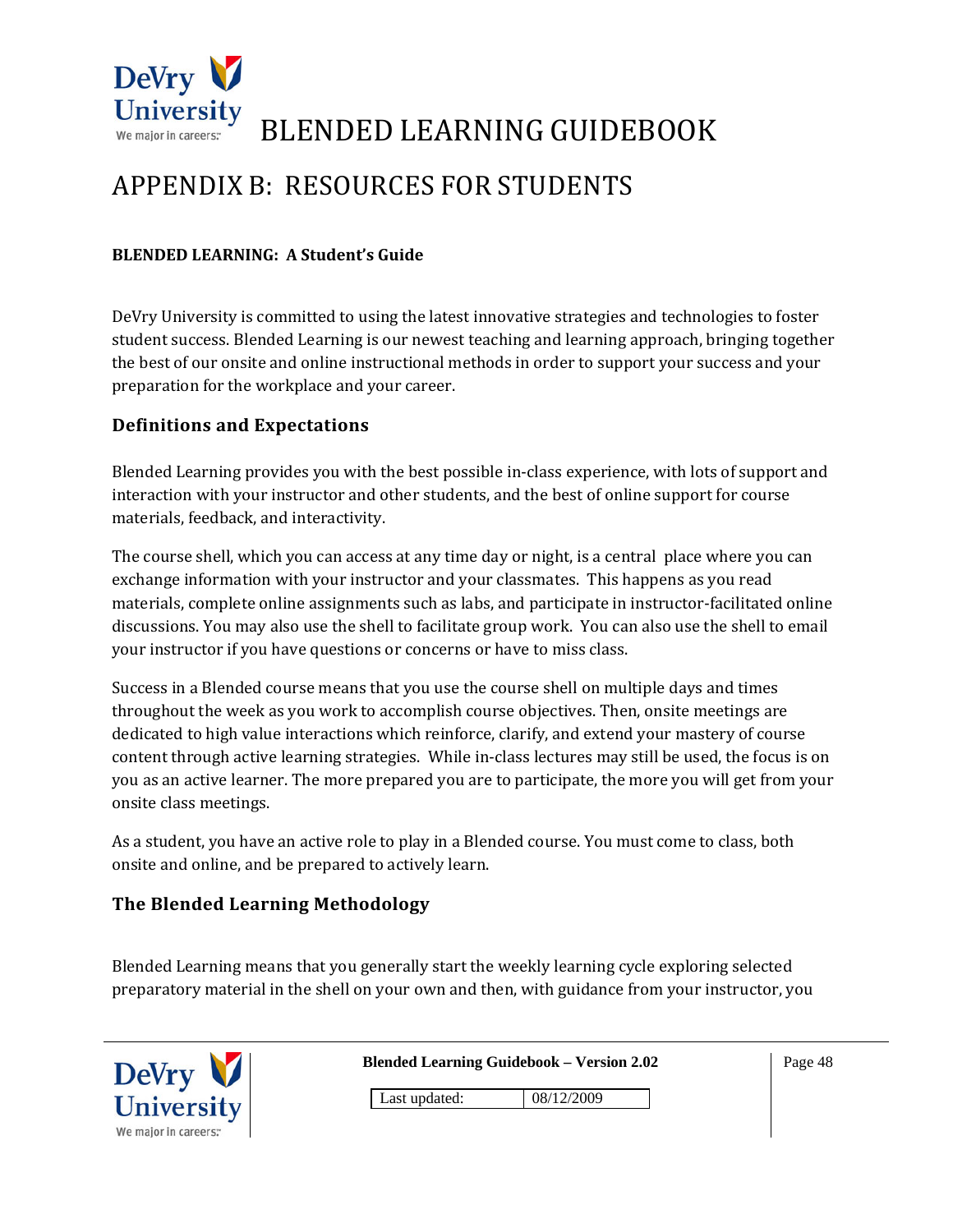

work with classmates in class and online to develop deeper understanding of course concepts and skills.

Your continuous participation in class and online will help you reinforce and deepen your mastery of the important steps and key points of your various assignments over the eight weeks of your course, as you immerse yourself in new and expanding ideas and skills during the week.

The synergy of your online and onsite class components offers you the best of both worlds supported independent work outside of class met by active and engaged learning in class. By the end of a Blended course you are able to apply learning concepts from labs, projects, and many other course assignments in new ways.

This also gives you the type of learning experience that will best prepare you for the expectations of today's workplace, which is increasingly a blended environment, requiring that you be an active learner.

#### **The Active Learning Cycle in a Blended Course**

| Online                                                                                                        | $\leftarrow$ Continuous Active Course Participation $\rightarrow$                                                                                | Onsite                                                                                                                                                                                                             |
|---------------------------------------------------------------------------------------------------------------|--------------------------------------------------------------------------------------------------------------------------------------------------|--------------------------------------------------------------------------------------------------------------------------------------------------------------------------------------------------------------------|
| Retrieve course materials<br>such as the syllabus, text<br>(in the case of eBooks),<br>Doc Sharing files.     | <b>Before Class</b><br>What connection can you make to your work,<br>prior class or a future role?                                               | Apply course concepts and<br>skills to which you were<br>exposed in your individual<br>preparatory work, such as in<br>tutorial exercises, in new and<br>more complex situations<br>introduced by your instructor. |
| Read and review course<br>material such as the<br>syllabus, weekly<br>announcements, and<br>lecture.          | In class<br>What questions do you still have about the<br>material, or its application that you can share<br>with your instructor and the class? | Participate in active learning<br>tasks such as in-class<br>discussions, activities, labs,<br>quizzes, and group work.                                                                                             |
| Participate in interactive<br>learning tasks such as<br>weekly discussions and<br>quizzes, exams or tutorials | <b>After class</b><br>What can you do with your new learning? What<br>questions do you still have?                                               | Analyze course concepts<br>systematically to learn<br>strategies to work with<br>challenging material so that you<br>can continue to learn on your<br>own following the class.                                     |
| Stay in contact with your<br>instructor, classmates and<br>group members using the<br>email function in       | Why are some approaches better or stronger<br>than others?                                                                                       | Complete graded class<br>deliverables and practice<br>assignments individually or in<br>groups.                                                                                                                    |
| T                                                                                                             | <b>Blended Learning Guidebook - Version 2.02</b>                                                                                                 | Page 49                                                                                                                                                                                                            |

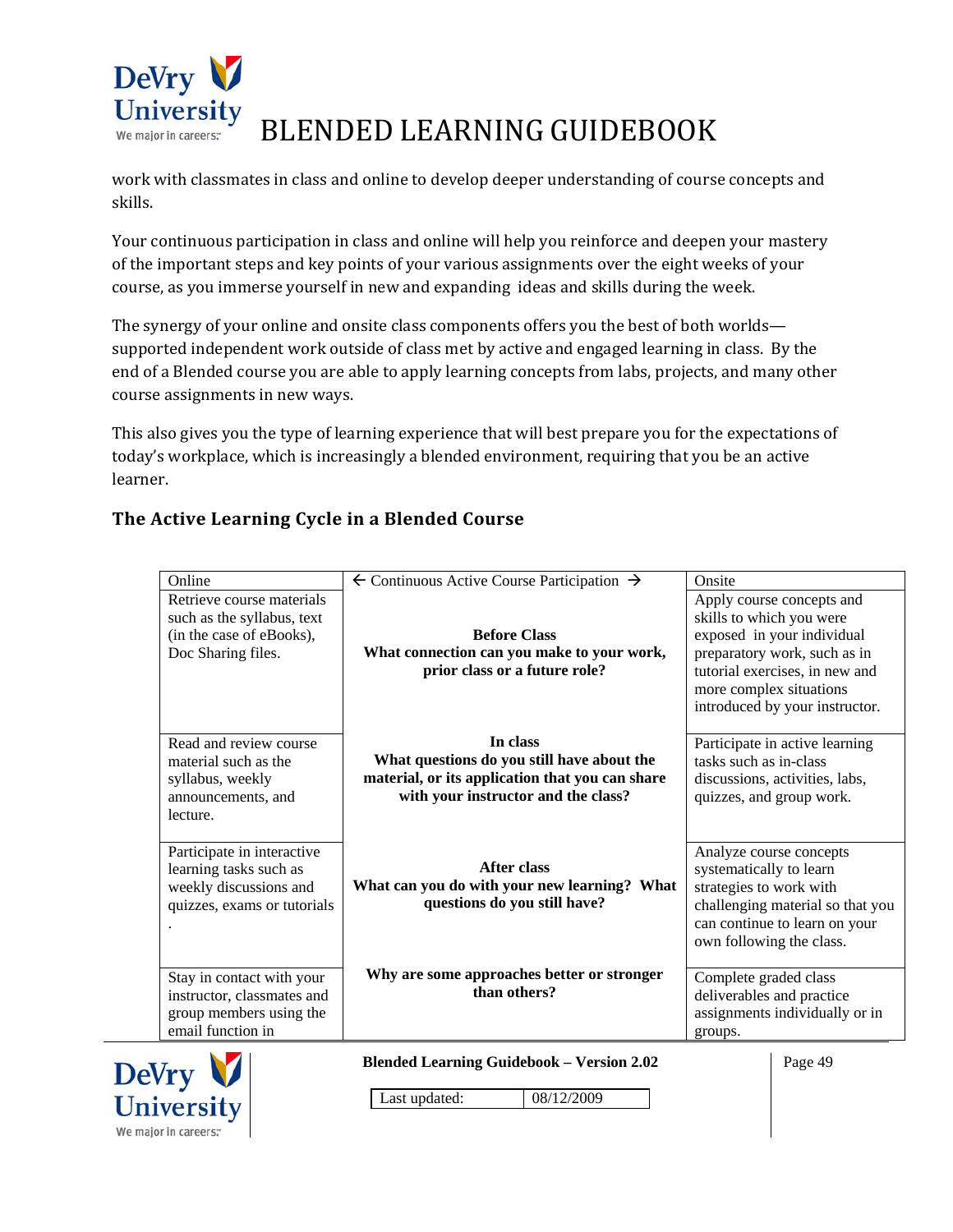

| eCollege.                                                                                                                                                                         | Where can you find more information?                                                                            |                                                                                                                                                                               |
|-----------------------------------------------------------------------------------------------------------------------------------------------------------------------------------|-----------------------------------------------------------------------------------------------------------------|-------------------------------------------------------------------------------------------------------------------------------------------------------------------------------|
| Turn in assignments and<br>keep up to date on your<br>grades through the online<br>Gradebook. Find out<br>about assignments, due<br>dates and course<br>resources.                | Preparing for the next class<br>How can you collaborate with your classmates to<br>extend what you're learning? | Clarify key ideas to help you<br>plan, develop and execute<br>requirements for an ongoing<br>assignment or project.                                                           |
| Challenge yourself and<br>your classmates by posing<br>clarifying questions in<br>discussion and<br>summarizing findings in<br>order to learn from the<br>perspectives of others. | How can course resources or outside research<br>extend your knowledge of course concepts?                       | Challenge yourself in your<br>interaction with classmates by<br>using critical analysis to<br>develop troubleshooting,<br>problem solving and critical<br>thinking abilities. |



**Blended Learning Guidebook – Version 2.02** 

Page 50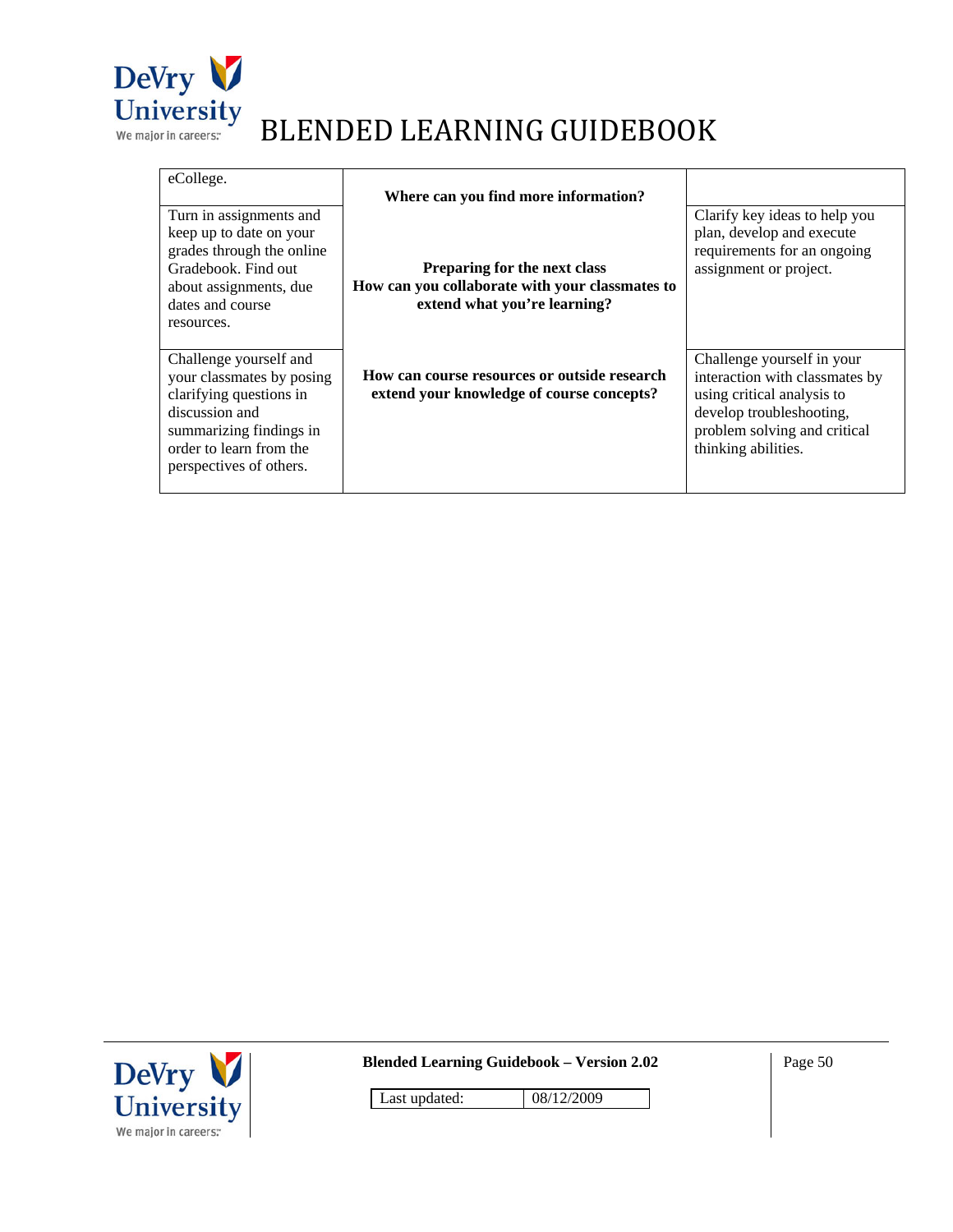

### APPENDIX C: VISUAL MODEL OF BLENDED LEARNING

**The Blended Learning Cycle**



**Blended Learning Guidebook – Version 2.02**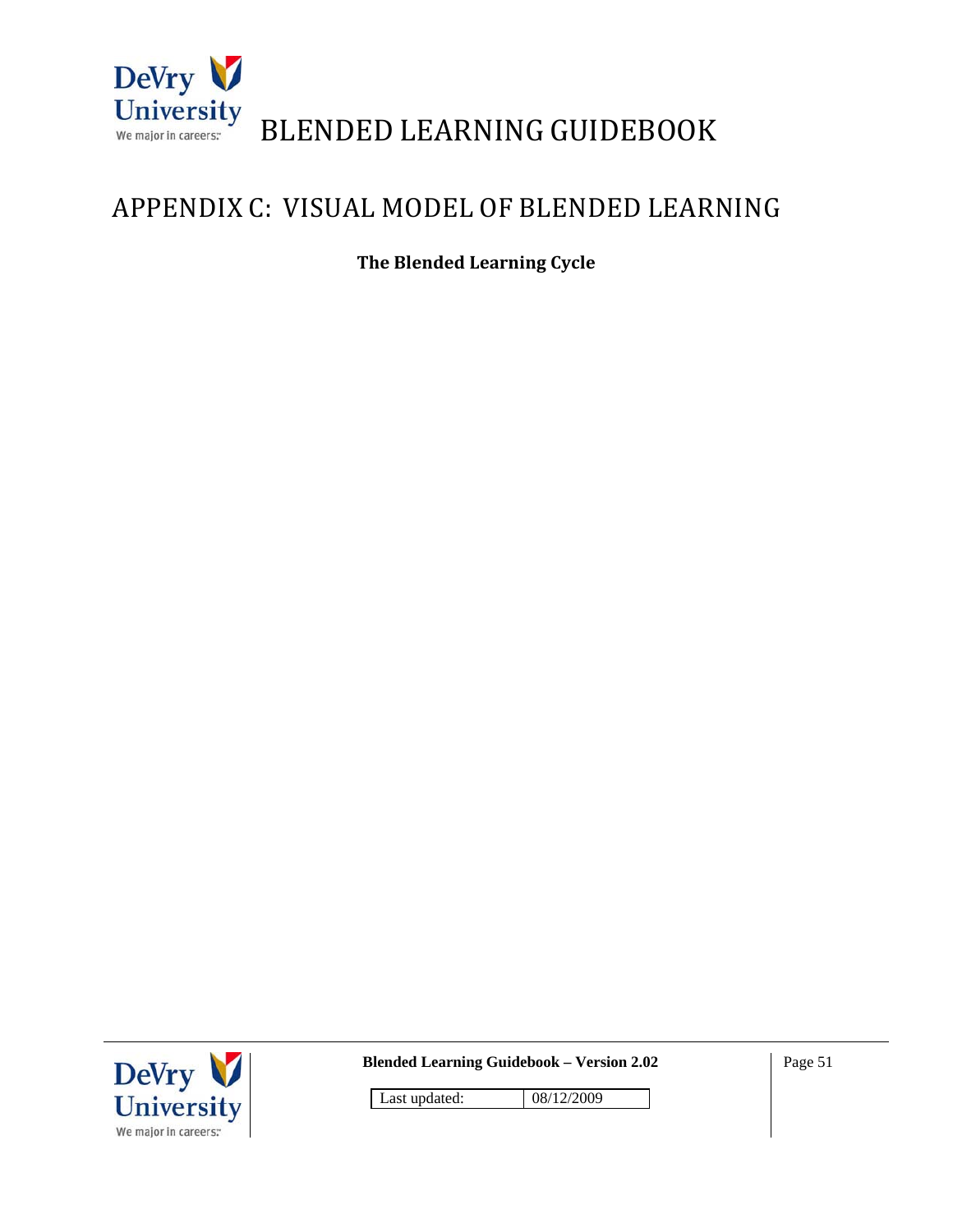

### APPENDIX D: BLENDED LEARNING COMMUNICATION PLAN

#### **Dean of Academic Affairs' Role in Communication**

A critical role the DAA plays is to effectively lead local communication for all academic initiatives. The attached communication toolkit was designed by faculty from across the DeVry system, to help ensure the success of the Blended teaching initiative. It is a comprehensive plan, designed to equip you, your Deans and faculty champions with key messages and sample communication tools to help successfully and efficiently lead local communication of the Blended initiative.

#### **The Blended Teaching Excellence Program Communication Plan advances the following objectives:**

- o Builds capability of academic leaders in driving the implementation of Blended Learning.
- o Communicates consistent messages regarding the Blended Learning initiative to Deans, faculty, staff and students.
- o Establishes effective communication regarding Blended Learning between Academics and other departments.

#### **Target Audiences**

- o Deans
- o Faculty Champions
- o Faculty
- o Staff
- o Students

#### **Goal of the Blended Teaching Excellence Program**

The goal of the Blended Teaching Excellence Program is to ensure DeVry University academic leaders and faculty have the knowledge; skills and resources they need to successfully teach in the Blended format and meet the learning needs of our increasingly diverse student body.

#### **Blended Teaching Key Messages**

| DeVry                | <b>Blended Learning Guidebook - Version 2.02</b> |            |  |  |  | Page 52 |
|----------------------|--------------------------------------------------|------------|--|--|--|---------|
| <b>University</b>    | Last updated:                                    | 08/12/2009 |  |  |  |         |
| We major in careers: |                                                  |            |  |  |  |         |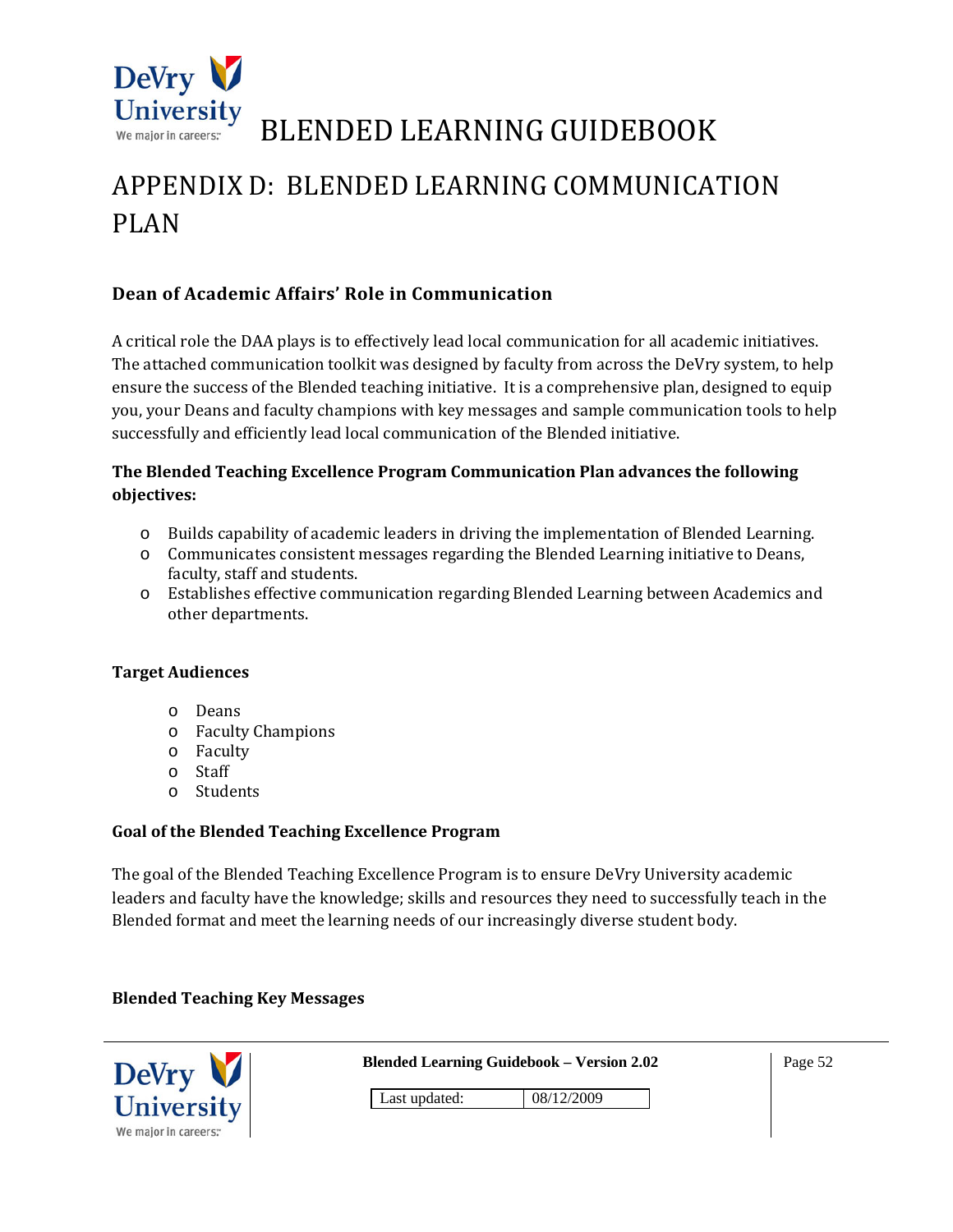

These key messages are designed to be used by DAAs to communicate the Blended teaching initiative.

**Operational definition:** Course content is stored, updated and delivered through a University‐ wide shared Web-based course shell. Onsite meetings are dedicated to provide the highest quality face-to-face interactivity between instructors and students and among student, to reinforce, enrich, and facilitate the mastery of course content through active learning experiences.

- o Shift from "chalk and talk" to active learning exercises.
- o Students are accountable for preparing for class ahead of time.
- o Many faculty members are probably already incorporating active learning; these faculty can share their best practices to make the learning environment better and in the interest of continuous improvement.
- o NCA recognized that Blended Learning is our "sweet spot" and that we should continue to develop, train and improve our delivery methods.
- o The training for faculty consists of modules to facilitate Blended teaching utilizing both the onsite and onsite experience. Local Champions train all faculty in the Blended Learning delivery methodology.

#### **DAA Message to Deans**

#### *This message is intended to be delivered facetoface.*

DeVry University prides itself on high-quality and dedicated faculty who have a passion for teaching our students. What will create a successful Blended Learning model is the synergy between the course components, faculty expertise and knowledge of active learning techniques, and most importantly, our students.

Talking points:

Our success in communicating and training the Blended methodology is the foundation of DeVry's success as a university and the success of our students.

Our local success in implementing Blended Learning hinges on our ability to develop a high‐ level of competency within our faculty in integrating on-site and online learning.

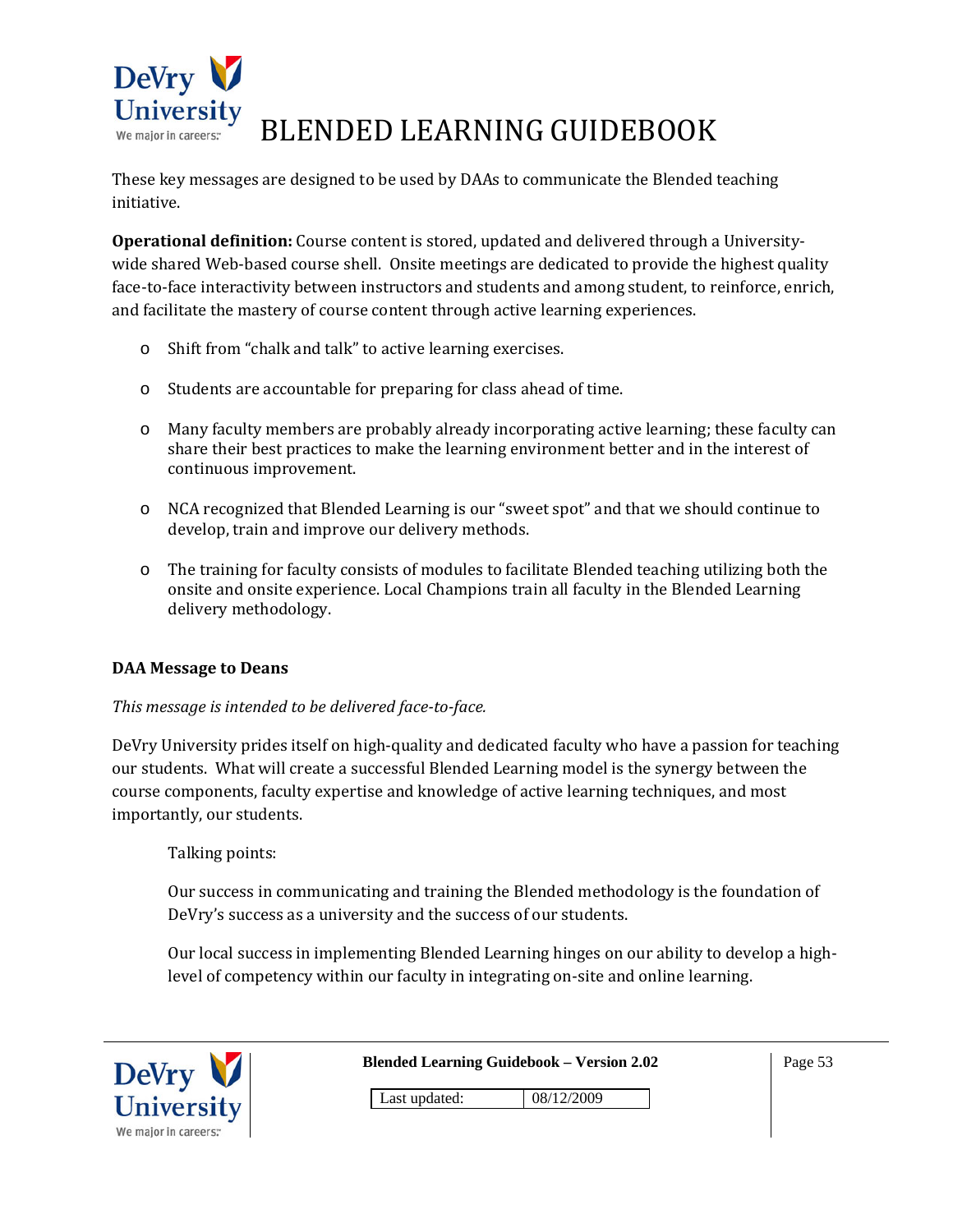

As Deans, I expect you to work with our local faculty champions to ensure the training is implemented successfully.

Blended training consists of approximately 8 hours of face‐to‐face instruction, and 2‐weeks of online training requiring 10‐12 hours of participation per week. Training of faculty is required in order to teach a Blended course.

#### **DAA Message to Faculty Champions**

*This message is intended to be delivered by the DAA to the faculty champion prior to them being nominated to serve as champion.*

- To support the successful implementation of Blended Learning, University Academics will certify a select number of Faculty Champions who will deliver training locally.
- There are two components to this certification program: 2-3 day face-to-face training delivered at a campus in the DeVry system, and a 3‐week online training, which requires approximately 10‐12 hours/week.
- You will train faculty on our campus just-in time to teach their first Blended course.
- The Deans will support your training efforts by communicating first to teaching faculty and ensuring you have the necessary administrative support to be successful.

#### **Dean Message to Faculty**

This message is intended to be delivered by the Deans to the faculty face-to-face to introduce the *Blended approach.*

We recognize your enthusiasm and passion in providing the best possible learning experience for our students. We are committed to providing you with the tools you need to continue to be successful at DeVry.

Here is some important information regarding how the Blended approach impacts your teaching:

- o Course content is stored, updated and delivered through a University‐wide shared Web‐ based course shell. Feedback is compiled through the "RightNow" system.
- o Onsite meetings are dedicated to reinforcement of course content through active learning strategies with a minimum of time spend on materials that are available in the shell, expect to clarify or elaborate on those materials.

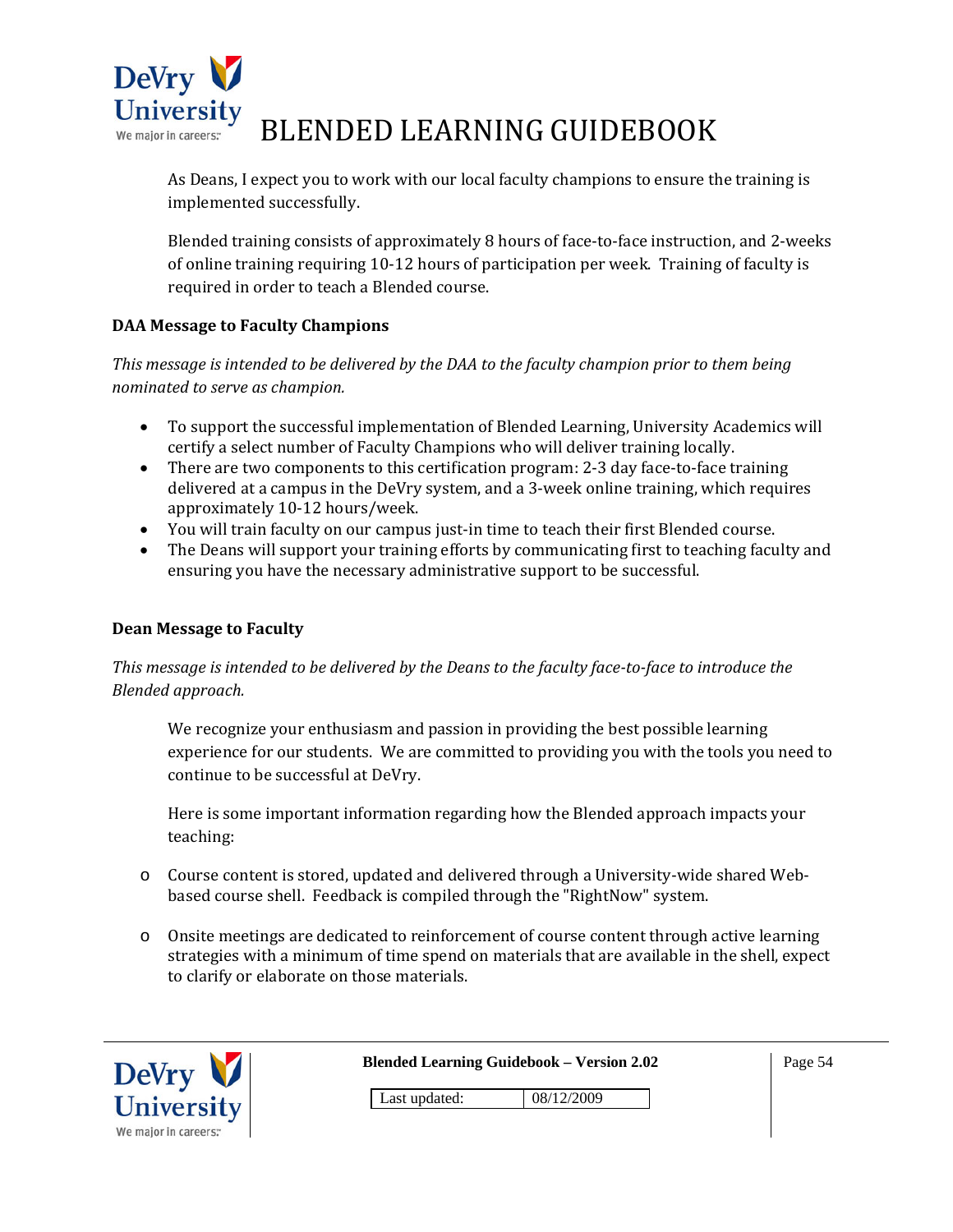

o Local, certified Blended Champions will deliver training in the month prior to your first Blended course. The training is blended and consists of onsite F2F modules (which will take up to 8 hours to complete) and online training (which spans 3 weeks and will take up to 10‐12 hours per week.) Blended training is required for all faculty who teach a Blended course.

#### **Sample Email from Dean to Teaching Faculty**

This email can be sent by the Dean to the Faculty whose course(s) will convert to Blended for the next *session.*

Hello Professor XXX,

As you may be aware, DeVry University is modifying its teaching methodology to what we call a Blended Learning Model. Much research has shown that the Blended Learning approach to teaching can enhance course delivery and student learning. One of the classes you teach (insert class here) is scheduled to move to this format in the upcoming semester (Fall/Spring/Summer YR A/B – Month 20XX).

Within the next few days, you will be contacted by your Blended trainer, Professor YYY. You are required to take part in this training which will provide you with the necessary tools for you to be proficient in teaching this Blended course. In order to successfully complete this professional training you will need to commit to attending onsite training (which will take about 8 hours to complete) and online training (which spans 2 weeks and will take 10‐12 hours per week.)

I ask that you work with Professor yyy to ensure you are properly prepared, have a clear understanding of the Blended Model and are properly prepared to be a successful instructor in this new format. If you have any questions, please feel contact me prior to your training.

Thanks in advance for your assistance.

Dean Name

#### **Sample Email from Blended Champion to Teaching Faculty**

*This email is can be sent from the faculty champion to teaching faculty who will be attending the Blended training and will teach a Blended course next semester.*

| Devry                |               | <b>Blended Learning Guidebook – Version 2.02</b> | Page 55 |
|----------------------|---------------|--------------------------------------------------|---------|
| University           | Last updated: | 08/12/2009                                       |         |
| We major in careers: |               |                                                  |         |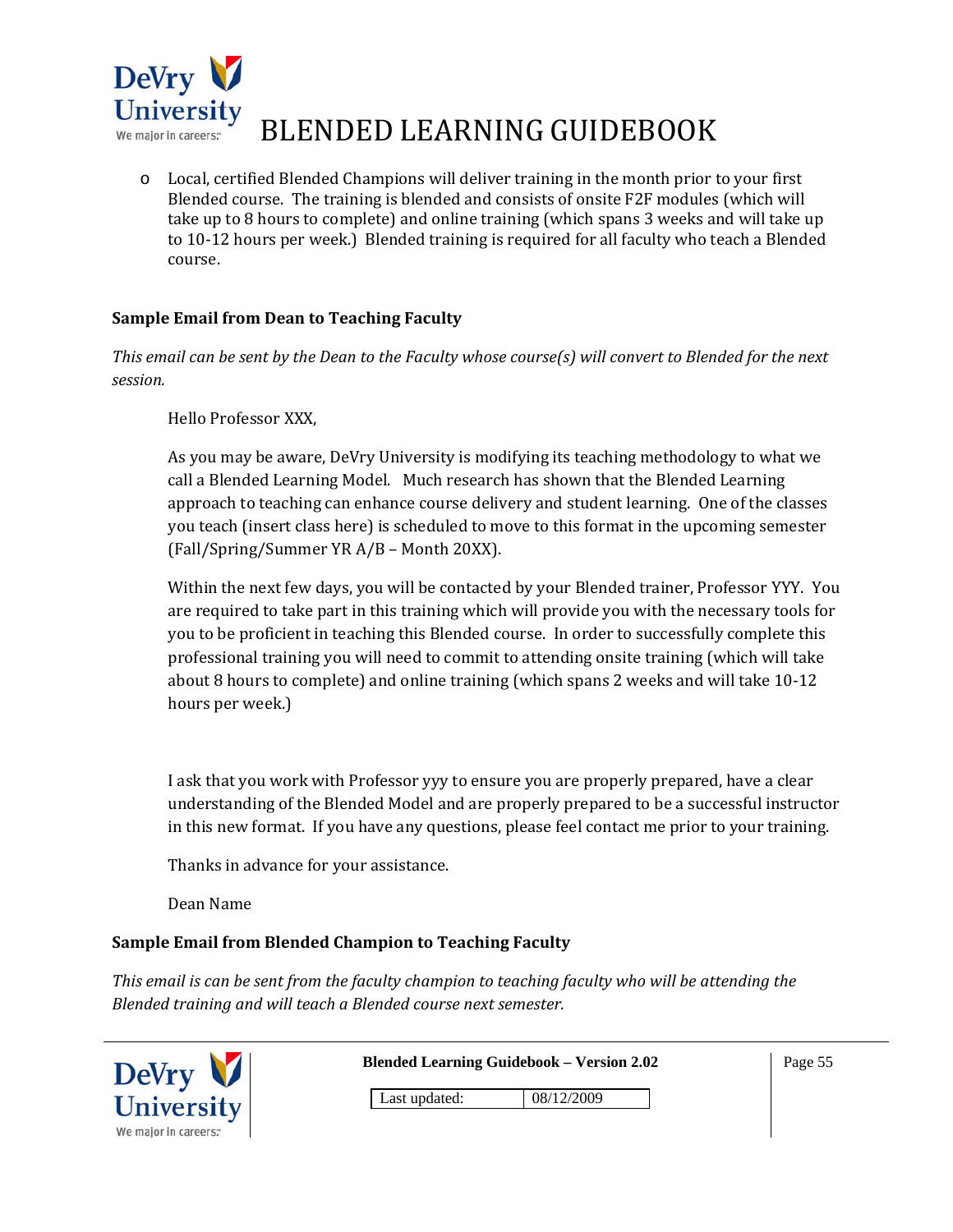

My name is \*\*\*\*\*\*. I am a \*\*\*\*\*\* instructor in \*\*City\*\*, \*\*State\*\* and I have been involved in the training for and early implementation of DeVry's Blended Learning Model. I am very excited about the expanding roll‐out of Blended Learning courses. We appreciate your involvement in this exciting and strategic initiative. We realize that it is challenging for all of us, but are excited about your participation in the training and continuous improvement process of DeVry and Keller's course delivery methods.

We appreciate your willingness to participate in the Blended Training Excellence Program. I look forward to our discussion of the online and face‐to‐face training that all faculty members will be attending as we continue to integrate Blended Learning courses into our curriculum.

I would like to schedule a time (approximately  $\frac{1}{2}$  hour) to review the Blended training requirements with you. Please know that I am also available to you on an ongoing basis as we move through the implementation process. Please contact me to arrange a time for this introductory meeting.

Warm Regards,

Blended Champion

#### **DAA Message to Staff**

*This message is intended to be used to communicate the Blended approach to staff who will be supporting students.* 

 Following this message, is a one‐page guide that should also be distributed to support the staff member's conversations with students.

DeVry University has always been committed to providing innovative options to help students learn. Blended Learning extends this commitment to a new era of teaching and learning practice, one found across higher education today. The Blended initiative at DeVry brings together two worlds of expertise‐joining the best of our onsite and online instructional methods.



**Blended Learning Guidebook – Version 2.02** 

Page 56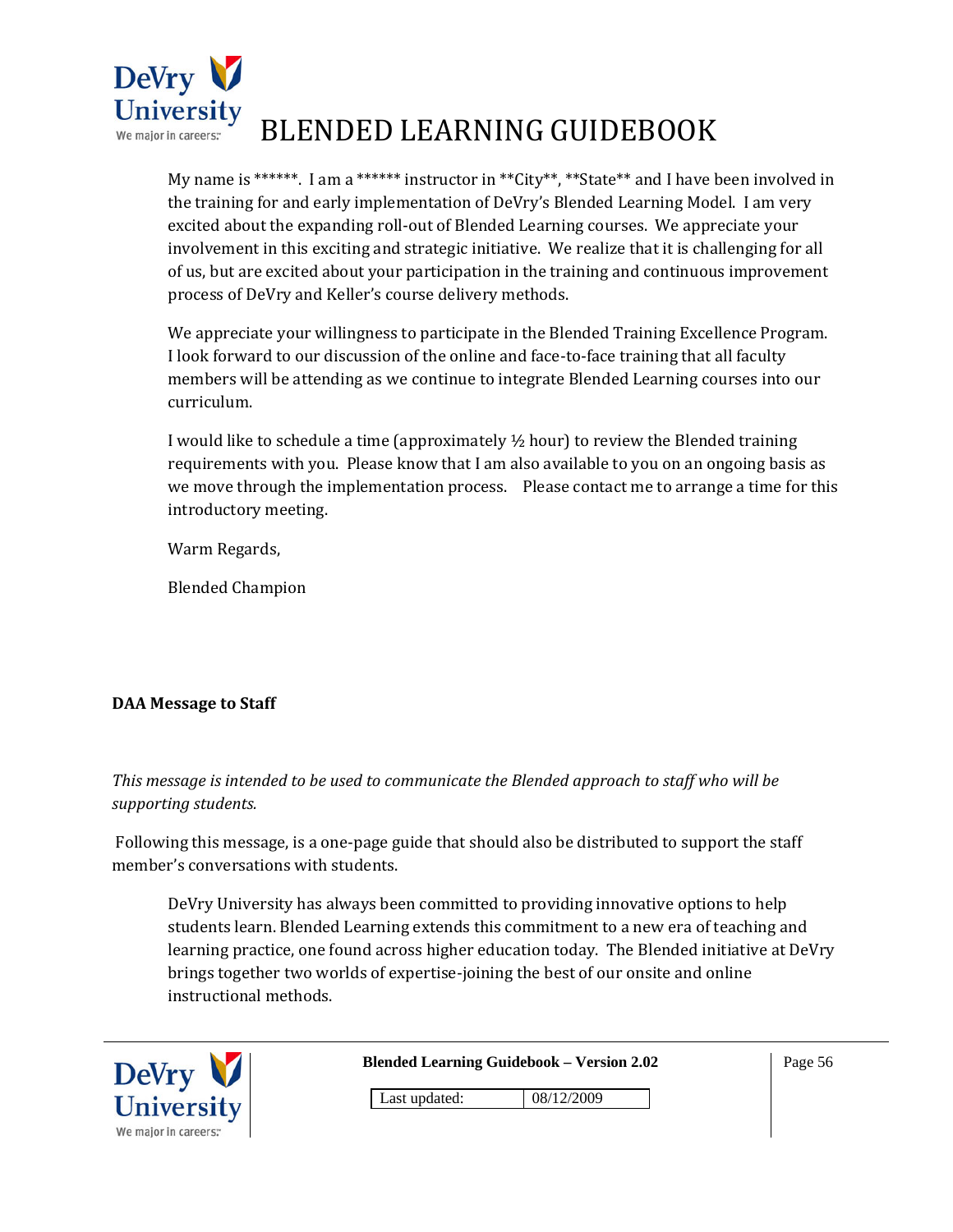

#### **Talking points to staff**

- o Our students, our programs and our counterparts have changed‐in many cases dramatically.
- o Learning tools have changed dramatically as have tools for career success.
- o Research continues to strongly support fewer classes, higher focus, shorter timeframes, and greater use of technology tools.
- o Blended training is required for all faculty who teach a Blended course.
- o When enrolling students, it is important that you verify an active email account because one is vital to the faculty in communicating with the students.

Blended Learning Communication Plan Contributors

| (Committee Lead)<br>$(Co$ -chair)<br>$(Co$ -chair) | Charlene Prince<br>Jeff Nash<br>Rebecca Walsh | Professor<br>Professor | Faculty Training & Development Manager | <b>OBT</b><br>Philadelphia<br>Calgary |
|----------------------------------------------------|-----------------------------------------------|------------------------|----------------------------------------|---------------------------------------|
| Mike Stamos                                        | Professor                                     |                        | Columbus                               |                                       |
| Eileen Nance                                       | Professor                                     |                        | Kansas City                            |                                       |
| Catherine McBride                                  | Professor                                     |                        | Denver                                 |                                       |
| Chad Kennedy                                       | Professor                                     |                        | Phoenix                                |                                       |
| Tim Staley                                         | Professor                                     |                        | <b>Dallas</b>                          |                                       |
| Tim Zorek                                          | Center Dean                                   |                        | Chicago Loop                           |                                       |
| Linda Hjorth                                       | Professor                                     |                        | Addison                                |                                       |
| Christine Lewinski                                 | Professor                                     |                        | Addison                                |                                       |
| Dr. Mary Howery                                    | Director of Library Services                  |                        | South Florida                          |                                       |
| Dr. Jack Strange                                   | Associate Dean                                |                        | Kansas City                            |                                       |
| George Wang                                        | Dean, Academic Technology                     |                        | Addison                                |                                       |
| <b>Bill Grant</b>                                  | (Interim) Dean of Academic Affairs            |                        | Denver                                 |                                       |



**Blended Learning Guidebook – Version 2.02** 

Page 57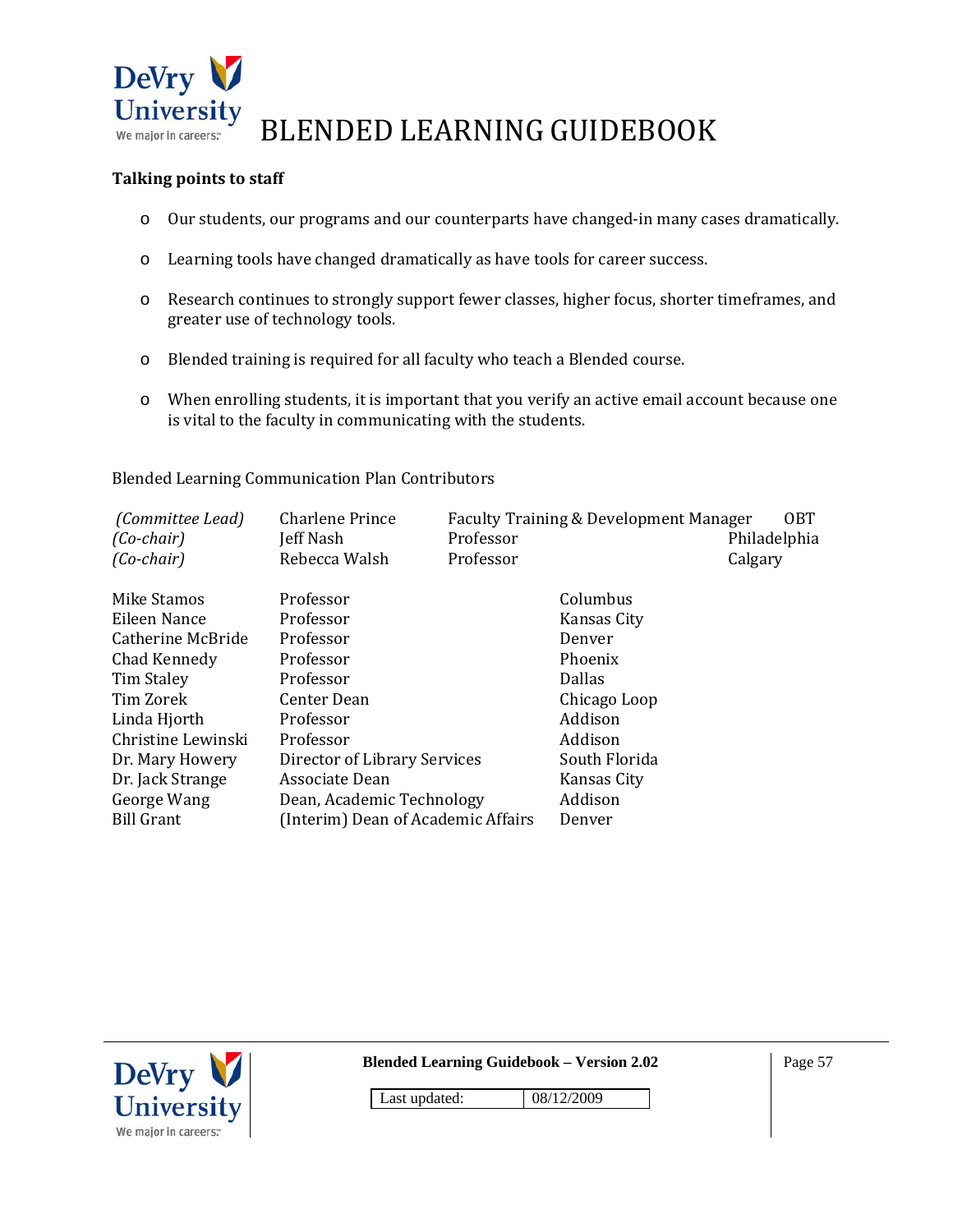

### APPENDIX E: ADDITIONAL BLENDED LEARNING RESOURCES

Print and Internet Resources

Akkoyunlu, B.,and Soylu, M. Y. (2008). A Study of Student's Perceptions in a Blended Learning Environment Based on Different Learning Styles. *Educational Technology & Society, 11(1),* 183‐193.

Albrecht, Bob. (2006, June 6). Enriching Student Experience Through Blended Learning. *Educause Center for Applied Research Research Bulletin, 2006, 12.* Accessed on 12/17/2008 at http://net.educause.edu/ir/library/pdf/ERB0612.pdf

Allen, I. Elaine and Others. (2007, March). *Blending In: The Extent and Promise of Blended Education in the United States.* Needham, MA: Sloan‐C. Accessed on 12/17/2008 at http://www.sloan-c.org/publications/survey/pdf/Blending\_In.pdf

Barbian, J. (2002). Blended Works: Here's Proof! *Online Learning, 6(6),* 26‐28, 30‐31.

Bersin & Associates. (2003, May) *Blended Learning What Works?* Accessed on 12/17/2008 at www.eduweb.hu/pdf/**Blended**\_**learning**.pdf

Bersin, Josh. (2004). *The Blended Learning Book: Best Practices, Proven Methodologies, and Lessons* Learned. San Francisco, CA: Pfeiffer. Accessed on  $12/17/2008$  at http://www.netlibrary.com, DeVry University South Florida, Miramar, FL.

B‐Learn. (2007). *Blended Learning: Research Reports & Examples of Best Practices.* Estonia: University of Tartu. Accessed on 12/17/2008 at http://www.ut.ee/blearn/orb.aw/class=file/action=preview/id=355578/versao\_cd\_7.pdf

Burgess, M. L. (2009). Using WebCT as a Supplemental Tool to Enhance Critical Thinking and Engagement among Developmental Reading Students. *Journal of College Reading and Learning, 39(2),* 9‐33.

Demetriadis, S. and Pombortsis, A. (2007). E‐lectures for Flexible learning: A Study on Their Learning Efficiency. *Educational Technology and Society, 10(2),* 147‐157.

Delialioglu, O. and Yildirim, Z. (2007). Students' Perceptions on Effective Dimensions of Interactive Learning in a Blended Learning Environment. *Educational Technology & Society, 10(2),* 133‐146.

| DeVry V              |               | <b>Blended Learning Guidebook - Version 2.02</b> | Page 58 |
|----------------------|---------------|--------------------------------------------------|---------|
| <b>University</b>    | Last updated: | 08/12/2009                                       |         |
| We major in careers: |               |                                                  |         |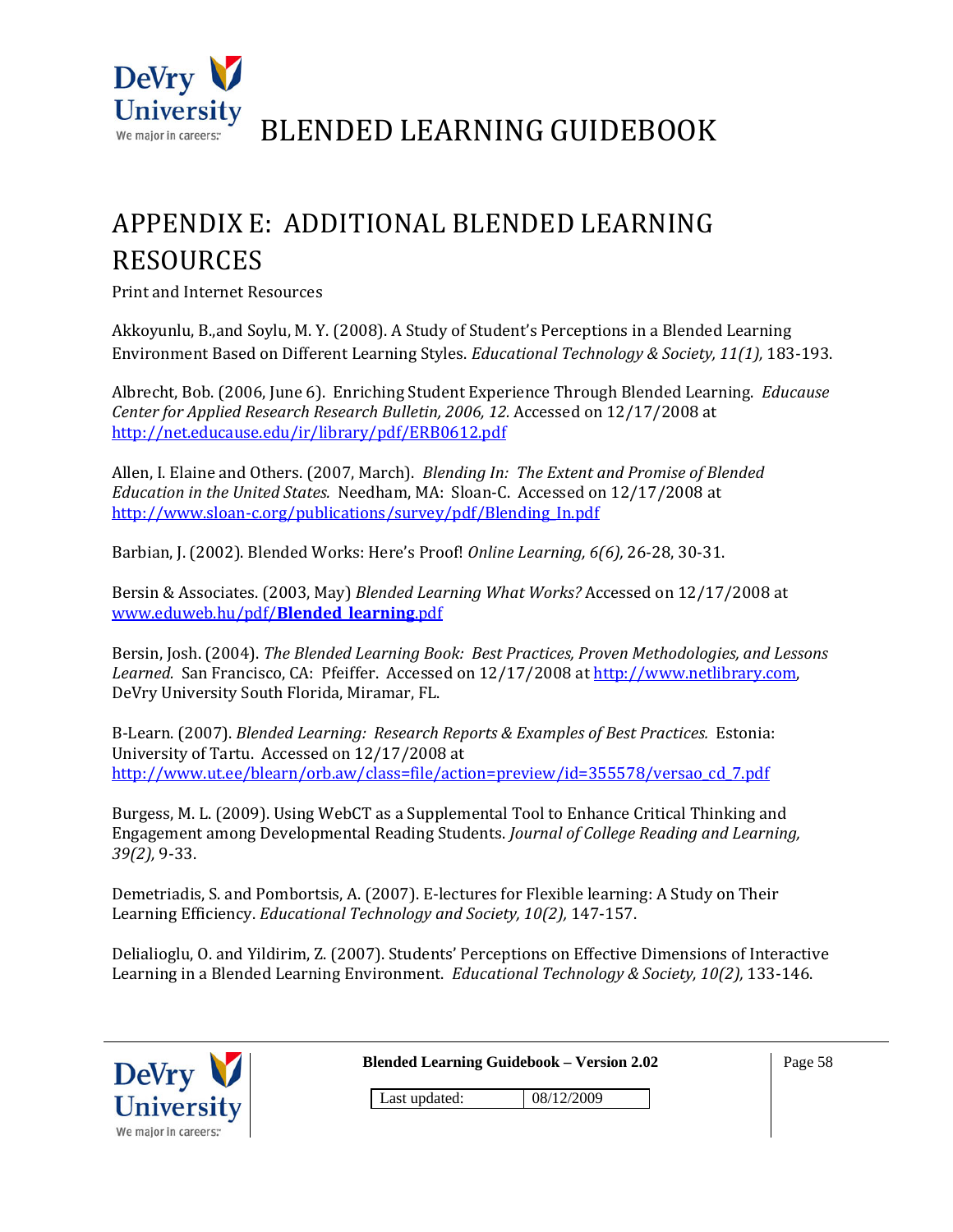

Donahue, S. (2001). Florida Junior College Pioneers Blended Learning. *Distance Education Report, 5 (10),* 3.

Dziuban, Charles and Others. (2004, March 30). Blended Learning. *Educause Center for Applied Research Research Bulletin* 2004, 7. Accessed on 12/17/08 at http://net.educause.edu/ir/library/pdf/erb0407.pdf

Garrison, D. Randy and Vaughan, Norman D (2008). *Blended Learning in Higher Education.* Jossey‐ Bass

Executive Ed Goes Hybrid. Retrieved on 8/7/2009 from http://magazine.continental.com/200908‐ ss‐executive‐ed

Gouge, C. (2009). Conversation at a Critical Moment: Hybrid Courses and the Future of Writing Programs. *College English, 71 (4),* 338‐362.

*Handbook of Blended Learning: Global Perspectives, Local Designs.* (2006). San Francisco, CA: Pfeiffer. (Call Number: Miramar LB 2395.7 .H22 2006)

Jackson, M. J., and Helms, M. M. (2008). Student perceptions of Hybrid Courses: Measuring and Interpreting Quality. *Journal of Education for Business, 84(1),* 7‐12.

Littlejohn, Allison. (2007). *Preparing for Blended ELearning.* London: Routledge. Access on 12/17/2008 at http://www.netlibrary.com, DeVry University South Florida Library, Miramar, FL.

Lim, D. H., and Yoon, S. W. (2008). Team Learning and Collaboration between Online and Blended Learner Groups. *Performance Improvement Quarterly, 21(3),* 59‐72.

Martyn, Margie. (2003). The Hybrid Online Model: Good Practice*. Educause Quarterly, 1*: 18‐23. Accessed on 12/17/2008 at http://net.educause.edu/ir/library/pdf/EQM0313.pdf

McInnis‐Bowers, C. and Chew, E. B. (2008). The True Teamwork Model: Blending the Liberal Arts and International Business Education. *Liberal Education, 94 (3),* 24‐29.

Milliron, M. D., Plinske, K., and Noonan‐Terry, C. (2008). Building a New Generation of Learning: Conversations to Catalyze Our Construction. *Planning for Higher Education. 37(1),* 7‐14.

Thorne, Kaye. (2003). *Blended Learning: How to Integrate Online & Traditional Learning.* London: Kogan Page. Accessed on 12/17/2008 at http://www.netlibrary.com, DeVry University South Florida Library, Miramar, FL.

Scida, E. E., and Saury, R. E. (2006). Hybrid Courses and Their Impact on Student and Classroom Performance: A Case Study at the University of Virginia. *CALICO Journal, 23(3),* 517‐531.

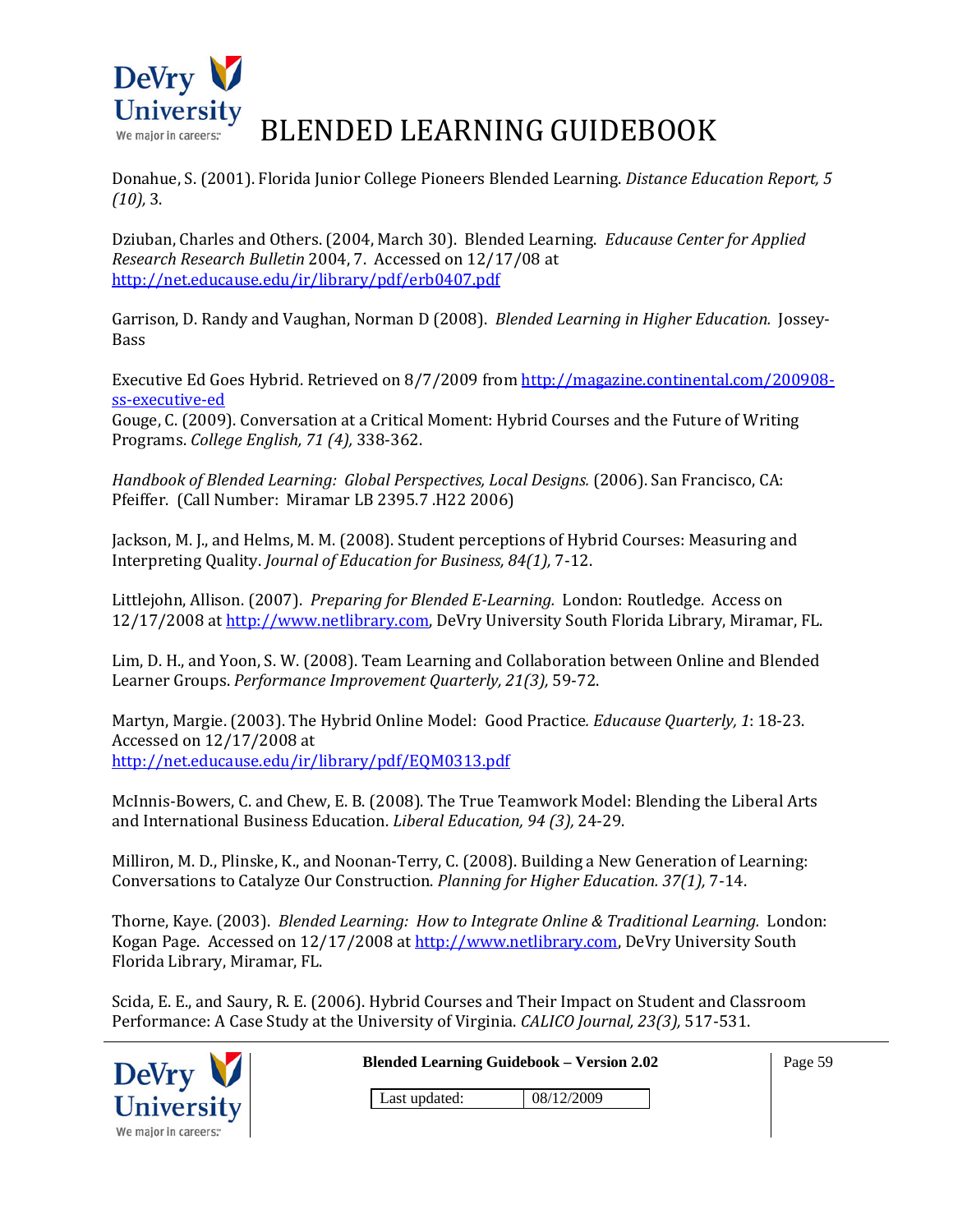

Senn, G. J. (2008). Comparison of Face-to-Face and Hybrid Delivery of a Course that Requires Technology Skills Development. *Journal of Information Technology Education, 7,* 267‐283.

Stracke, E. (2007). A Road to Understanding: A Qualitative Study into Why Learners Drop out of a Blended Language Learning (BLL) Environment. *ReCALL, 19(1),* 57‐78.

Tu, C., and Corry, M. (2003). Designs, Management Tactics, and Strategies in Asynchronous Learning Discussions. *Quarterly Review of Distance Education 4(3),* 303‐315.

Turney, C.S.M., Robinson, D., and Soutar, A. Using Technology to Direct Learning in Higher Education: The Way Forward? *Active Learning in Higher Education, 10 (1),* 71‐83.

Vignare, Karen. (2005, November 17). *Blended Learning Review of Research: An Annotative Bibliography.* The ALN Conference Workshop on Blended Learning & Higher Education. Accessed on 12/17/2008 at http://www.uic.edu/depts/oee/Blended/workshop/bibliography.pdf

Villano, M. (2008). Taking the "A" out of Asynchronous. *Campus Technology, 21(11),* 38‐40, 42‐43.

Welker, J. and Berardino, L. (2006). Blended Learning: Understanding the Middle Ground between Traditional Classroom and Fully Online Instruction. *Journal of Technology Systems, 34(1),* 33‐55.

Woo, Younghee and Others. (2007). Implementing Authentic Tasks in Web-Based Learning Environments. *Educause Quarterly, 3:* 36‐43. Accessed on 12/17/2008 at http://net.educause.edu/ir/library/pdf/EQM0735.pdf

Online Multimedia Presentations

*Best Practices in Blended Learning* (USC Rossier School of Education) December 27, 2007 Presenter: Colleen Dietz, Director of Professional Development Programs (20 min.) http://www.youtube.com/watch?v=Oe61eFxhxVM

*SloanC Workshops on Blended Learning Research Perspectives* (University of Illinois‐Chicago) (October 13 and November 16, 2006) (3 hrs.)

http://www.Blendedteaching.org/Blended\_Online\_Seminars



**Blended Learning Guidebook – Version 2.02** 

Page 60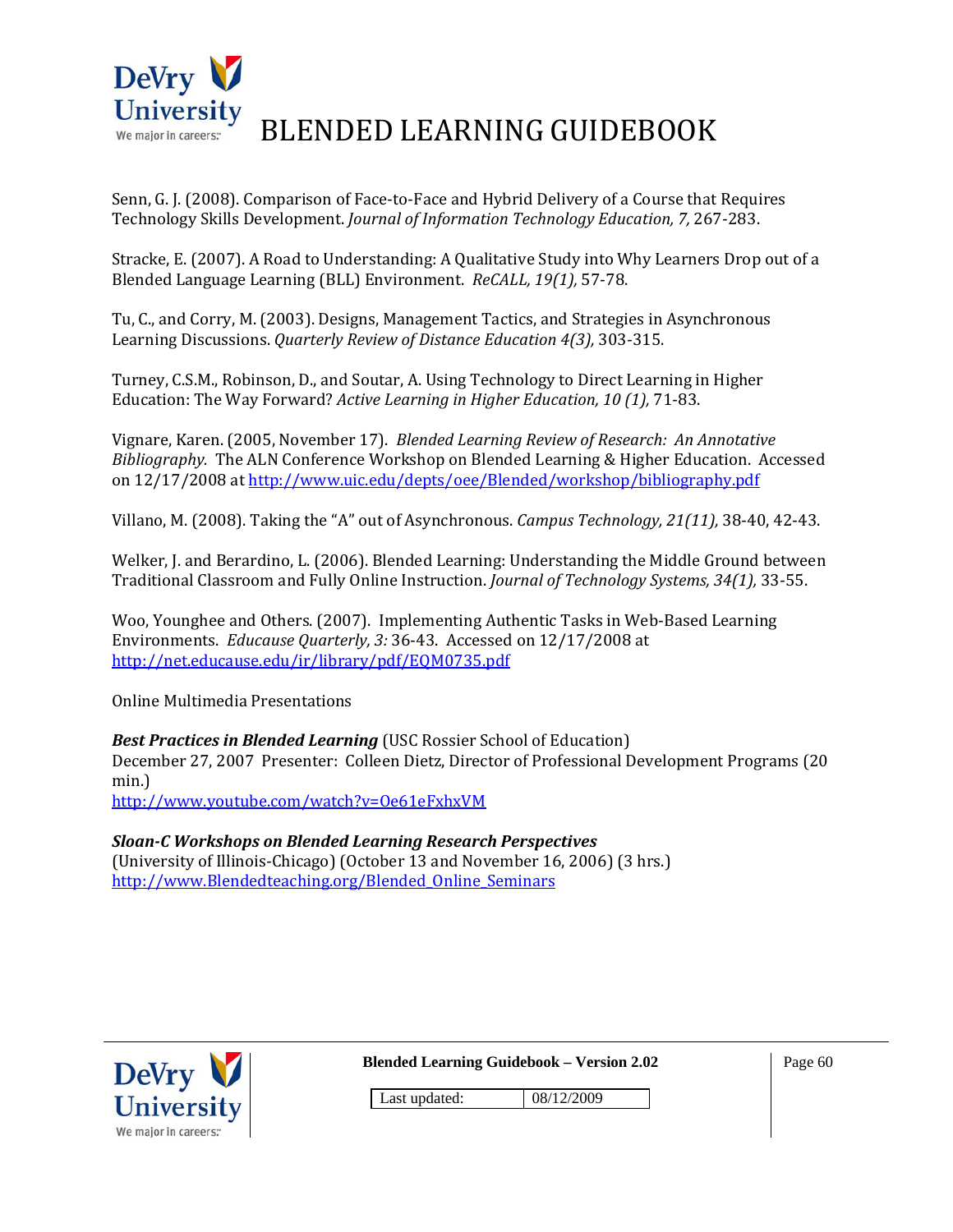

### APPENDIX F: LIST OF BLENDED CHAMPIONS

Here is a list of Blended Champions listed by the Metros in which they train.

Note: This list is current as of 08/12/2009.

| <b>First Name</b> | <b>Last Name</b>   | Metro                        |
|-------------------|--------------------|------------------------------|
| Tanya             | Cannon             | Atlanta Metro                |
| Jeff              | Frakes             | Atlanta Metro                |
| Sue               | Henning            | Atlanta Metro                |
| Hank              | Jordan             | Atlanta Metro                |
| Mary              | Cole               | Bay Area Metro               |
| Katie             | Fleener            | Bay Area Metro               |
| Victoria          | Kim                | Bay Area Metro/Fremont       |
| Mark              | Stackpole          | <b>Bay Area Metro</b>        |
| Maria             | Neuwirth           | <b>Calgary Metro</b>         |
| Jolanta           | Warpechowska-Gruca | <b>Calgary Metro</b>         |
| Josie             | Anagbogu           | Chicago Metro/Chicago        |
| David             | <b>Branigan</b>    | Chicago Metro/Tinley Park    |
| Don               | Carter             | Chicago Metro/Tinley Park    |
| <b>Bob</b>        | Haluska            | Chicago Metro/Chicago Center |
| Linda             | Hjorth             | Chicago Metro/Addison        |
| Nathan            | Keith              | Chicago Metro/Tinley Park    |
| Mike              | Komos              | Chicago Metro/Chicago        |
| John Michael      | Kyser              | Chicago Metro/Tinley Park    |
| Christine         | Lewinski           | Chicago Metro/Addison        |
| Michael           | Vasilou            | Chicago Metro/Chicago        |
| <b>Barb</b>       | <b>Bates</b>       | Colorado Metro               |
| Catherine         | McBride            | Colorado Metro               |
| John              | Pax                | Columbus Metro/Columbus      |
| Tom               | Pettay             | Columbus Metro/Columbus      |
| Mike              | <b>Stamos</b>      | Columbus Metro/Columbus      |
| Corey             | Clark              | <b>Dallas Metro</b>          |
| Kim               | Grable             | Dallas Metro                 |
| Ash               | Mahaijan           | Denver Metro                 |
| Charles           | Trinkel            | Denver Metro                 |
| Fritz             | Attermeier         | <b>Houston Metro</b>         |
| Juliette          | Bartlett-Pack      | <b>Houston Metro</b>         |
| Tom               | <b>DesLauriers</b> | <b>Houston Metro</b>         |
| <b>Bob</b>        | Nugen              | <b>Houston Metro</b>         |



**Blended Learning Guidebook – Version 2.02** 

Page 61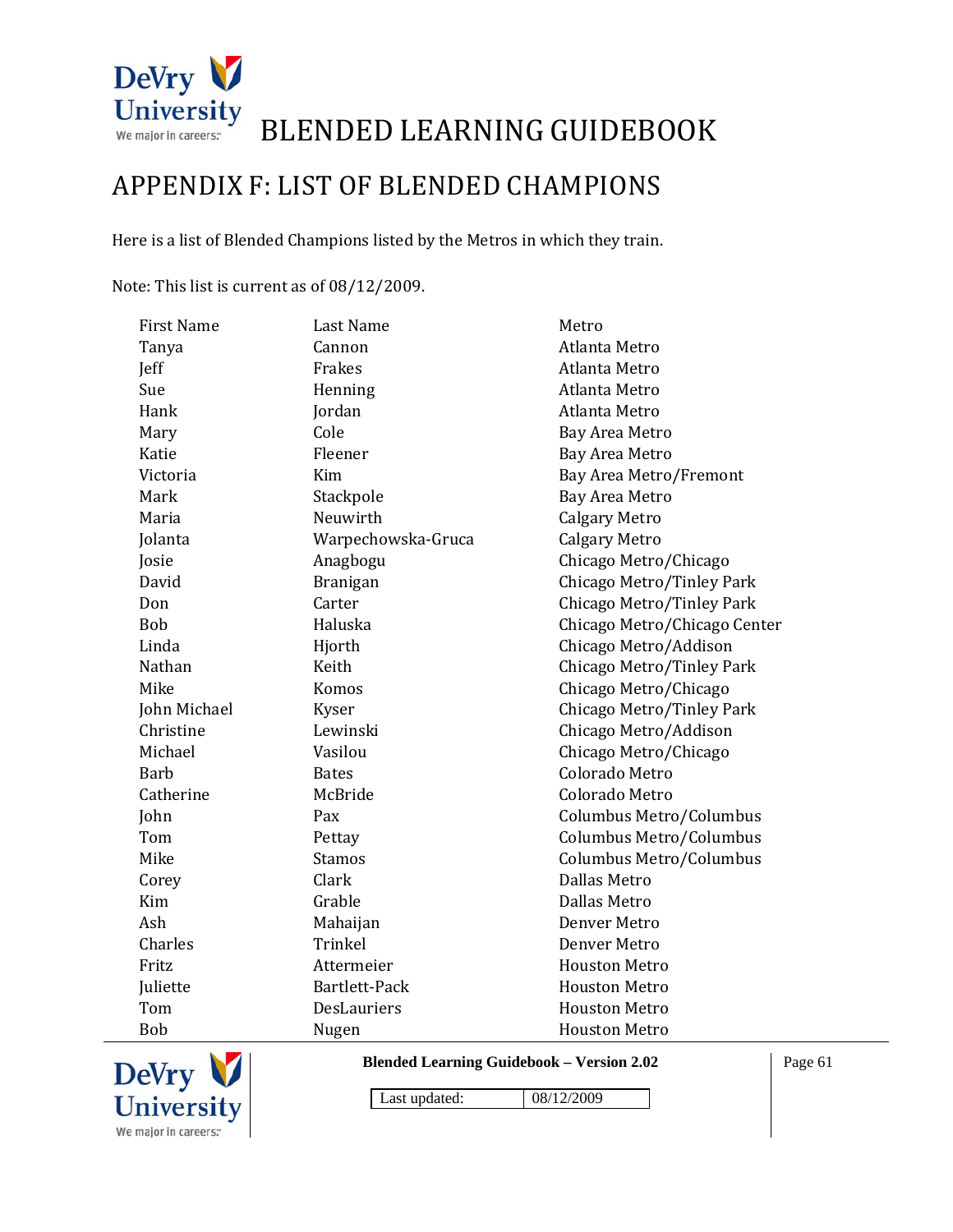

| Murra<br>Nance<br>Schuc<br>Jhu<br>Kalka<br>Layto<br>Perot<br>Schill<br>Walk<br>Daee<br>Duclo |
|----------------------------------------------------------------------------------------------|
|                                                                                              |
|                                                                                              |
|                                                                                              |
|                                                                                              |
|                                                                                              |
|                                                                                              |
|                                                                                              |
|                                                                                              |
|                                                                                              |
|                                                                                              |
|                                                                                              |
| Lama                                                                                         |
| Sran                                                                                         |
| Bruno                                                                                        |
| O'Kee                                                                                        |
| Callar                                                                                       |
| Nash                                                                                         |
| Russe                                                                                        |
| Schne                                                                                        |
| Johns                                                                                        |
| Kenn                                                                                         |
| Stryk                                                                                        |
| Ganga                                                                                        |
| Mitch                                                                                        |
| Shahi                                                                                        |
| Adam                                                                                         |
| <b>Bird</b>                                                                                  |
| Kirk                                                                                         |
| O'Con                                                                                        |
| Crawi                                                                                        |
| Harri:                                                                                       |
| Marti                                                                                        |
|                                                                                              |

Kansas City Metro ay the Murray Media Ransas City Metro e Kansas City Metro hman Kansas City Metro Los Angeles Metro/Long Beach Los Angeles Metro/Pomona n Los Angeles Metro/Pomona ti **Ron Election Election Contract Los Angeles Metro/Sherman Oaks** er **Erris Eldermin** Los Angeles Metro/Sherman Oaks er **Example 2018** Los Angeles Metro/Long Beach New York Metro S New York Metro na‐Finn Lamana‐Finn Lamana‐Finn Lamana North Brunswick Metro North Brunswick Metro o and Orlando Metro effe Changel Communication Communication Changel Orlando Metro n Callan Callan Philadelphia Metro Philadelphia Metro ell **Philadelphia Metro** eider **Schweider Einer Eine Eine** Philadelphia Metro Rich *Phoenix Metro* edy **Phoenix Metro** Phoenix Metro aram Seattle Metro nell Seattle Metro ir Seattle Metro South Florida Metro South Florida Metro South Florida Metro nell **South Florida Metro** ford **Example 20** Washington DC Metro/Crystal City s Washington DC Metro/Crystal City nez **Mashington DC Metro/Crystal City** 



**Blended Learning Guidebook – Version 2.02** 

Page 62